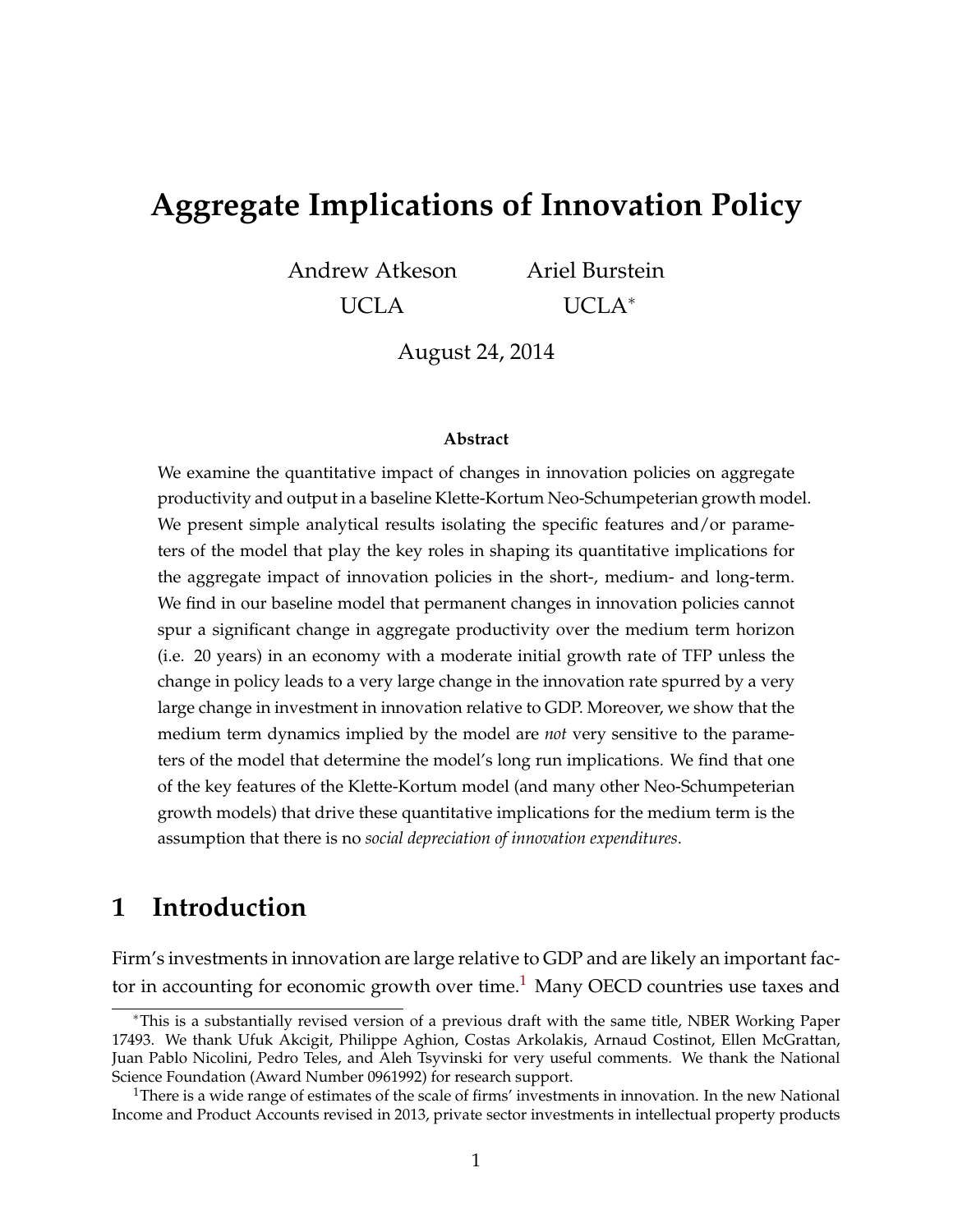subsidies to encourage these investments in the hope of stimulating economic growth.<sup>[2](#page-1-0)</sup> To what extent can we change the path of macroeconomic growth over the medium and long term with tax and subsidy policies aimed at encouraging firms to increase their investments in innovation?

We examine this question in the context of a [Klette and Kortum](#page-42-0) [\(2004\)](#page-42-0) style Neo-Schumpeterian growth model. As described in [Aghion et al.](#page-40-0) [\(2013\)](#page-40-0), the Klette-Kortum model is a highly influential model that links micro data on firm dynamics to firms' in-vestments in innovation and, in the aggregate, to economic growth in a tractable manner.<sup>[3](#page-1-1)</sup> One of the distinguishing features of this model is that there is, potentially, a large gap between the social and the private returns to firms' investments in innovation. As a result, one cannot use standard growth accounting methods for using data on the private returns to these investments to infer the implications for the path of aggregate productivity and output of innovation policy changes that induce a given change in firms' investments in innovation.[4](#page-1-2)

We present simple analytical results approximating the impulse responses of the logarithm of aggregate productivity and GDP with respect to a policy-induced (i.e.. innovation subsidies) change in the logarithm of firms' spending on innovation relative to GDP. In deriving these results we isolate the specific features and/or parameters of the model that play the key roles in shaping its quantitative implications for the links between changes in innovation policy and the resulting changes in innovation spending, the innovation rate, and the growth of aggregate productivity and GDP at short, medium, and long horizons. We also use these analytical impulse response functions to highlight the features of the model that drive its implications for the socially optimal innovation intensity of the economy. We confirm the utility of these analytical approximations by

were 3.8% of GDP in 2012. Of that amount, Private Research and Development was 1.7% of GDP. The remainder of that expenditure was largely on intellectual property that can be sold such as films and other artistic originals. [Corrado et al.](#page-41-0) [\(2005\)](#page-41-0) and [Corrado et al.](#page-41-1) [\(2009\)](#page-41-1) propose a broader measure of firms' investments in innovation, which includes non-scientific R&D, brand equity, firm specific resources, and business investment in computerized information. These broader investments in innovation accounted for roughly 13% of non-farm output in the U.S. in 2005.

<span id="page-1-1"></span><span id="page-1-0"></span><sup>&</sup>lt;sup>2</sup>See, for example, Chapter 2 of "Economic Policy Reform: Going for Growth", OECD, 2009.

<sup>&</sup>lt;sup>3</sup>Several authors (see, for example, [Akcigit and Kerr](#page-40-1) [2010](#page-40-1) and [Lentz and Mortensen](#page-42-1) [2008\)](#page-42-1) have shown that extended versions of the Klette-Kortum model provide a good fit to many features of micro data on firms.

<span id="page-1-2"></span><sup>&</sup>lt;sup>4</sup>There is a very large literature that seeks to use standard methods from growth accounting to capitalize firms' investments in innovation and to use the dynamics of that intangible capital aggregate to account for the dynamics of aggregate productivity and output. See, for example, [Griliches, ed](#page-41-2) [\(1987\)](#page-41-2), [Kendrick](#page-41-3) [\(1994\)](#page-41-3), [Griliches](#page-41-4) [\(1998\)](#page-41-4), and [Corrado and Hulten](#page-41-5) [\(2013\)](#page-41-5). Relatedly, [McGrattan and Prescott](#page-42-2) [\(2012\)](#page-42-2) use an overlapping generations model augmented to include firms' investments in intangible capital to ask how changes in various tax and transfer policies will impact the accumulation of intangible capital and aggregate productivity and GDP.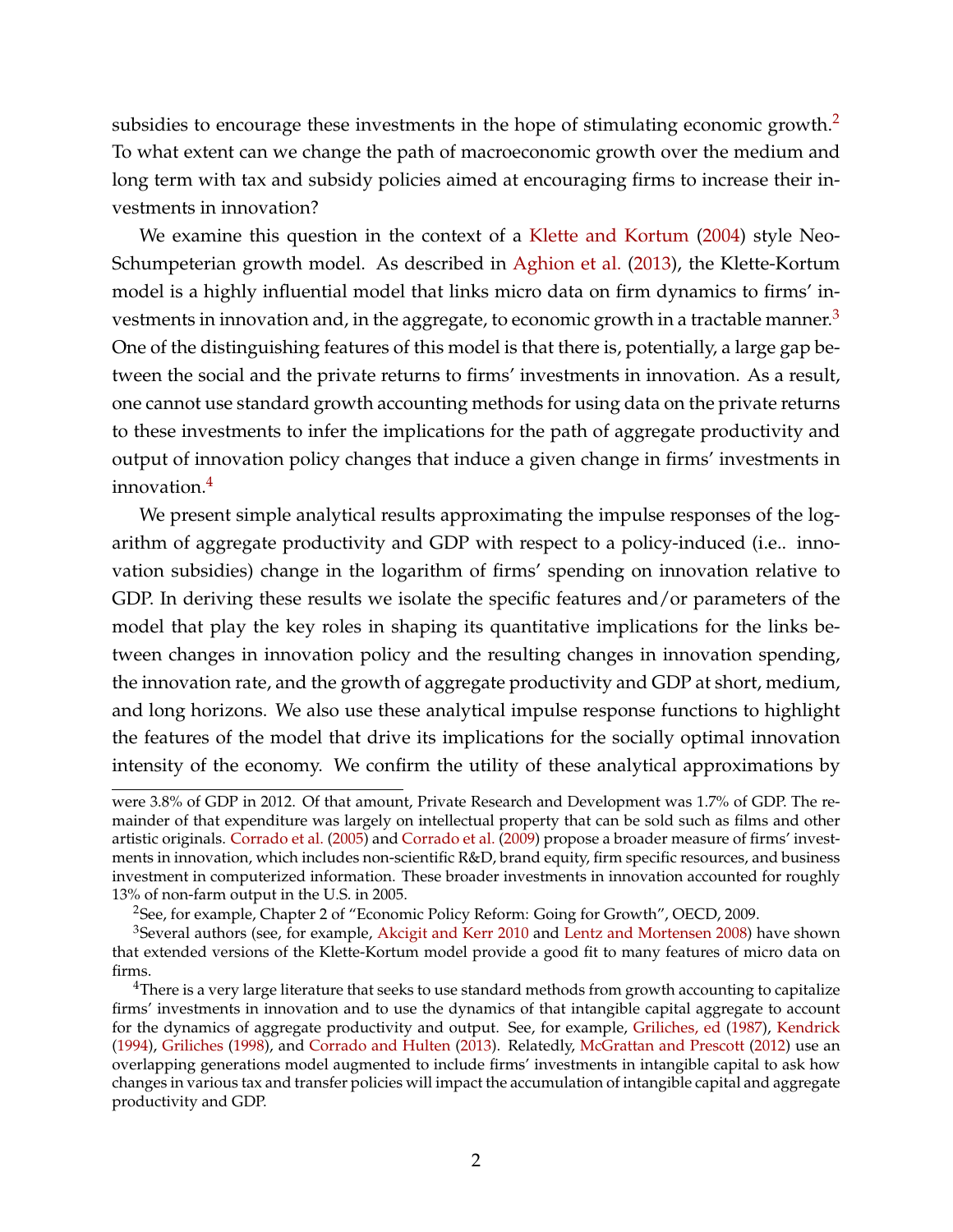comparing them to the numerical solution to the equilibrium transition path following a change in innovation policies in a fully calibrated version of the model.

We find in this baseline model that permanent changes in innovation subsidies cannot spur a significant change in aggregate productivity over the medium term horizon (i.e. 20 years) in an economy with a moderate initial growth rate of TFP unless the change in policy leads to a very large change in the innovation rate spurred by a very large change in firms' investment in innovation relative to  $GDP^5$  $GDP^5$ . This finding is not sensitive to changes in parameters that determine the long-run implications of the model and the potential welfare gains that might be achieved from a sustained increase in innovation subsidies. Thus, in this model, if there are large welfare gains to an infinitely-lived consumer from a permanent increase in innovation subsidies, they are achieved only because of changes in the path of consumption that occur in the long run.

We show analytically that one of the key features of the Klette-Kortum model (and nearly all Neo-Schumpeterian growth models) that drive its quantitative implications for the short and medium term is the implicit assumption that there is no *social depreciation of innovation expenditures*. Specifically, in this model, there is private depreciation of past investments in innovation in terms of their impact on firms' profits — firms gain and lose products and profits as they expend resources to innovate upon the products produced by others. In contrast, there is no social depreciation of these investments in terms of their cumulative impact on aggregate productivity — the contribution of past inno-vation expenditures to aggregate production possibilities never dies out over time.<sup>[6](#page-2-1)</sup> We show that if one makes the alternative assumption that past innovations experience even moderate social depreciation, that is that aggregate productivity would shrink in the absence of investments in innovation by firms, then the model can produce significantly larger medium-term elasticities of aggregate productivity and GDP to permanent policyinduced changes in the innovation intensity of the economy. In the appendix, we show that in expanding varieties models along the lines of [Luttmer](#page-42-3) [\(2007\)](#page-42-3) and [Atkeson and](#page-40-2)

<span id="page-2-0"></span><sup>&</sup>lt;sup>5</sup>[Comin and Gertler](#page-41-6) [\(2006\) develop a model of medium-term business cycles based on endogenous](#page-40-2) [movements in aggregate productivity that includes adoption, variable markups, and variable factor uti](#page-40-2)[lization. They find that with the combination of these factors, their model can account for significant](#page-40-2) [medium-term cyclical productivity dynamics. We see our results as highlighting the endogenous dynamics](#page-40-2) [of aggregate productivity that arise solely from policy-induced variation in the innovation intensity of the](#page-40-2) economy. [McGrattan and Prescott](#page-42-2) [\(2012\) emphasize how measurement conventions for GDP impact the](#page-40-2) [measurement of aggregate productivity in the face of time variation in the scale of firms' investments in](#page-40-2) [intangible capital. We discuss the role of different NIPA convention methods for shaping the responses of](#page-40-2) [measured productivity and output.](#page-40-2)

<span id="page-2-1"></span><sup>6</sup>[Corrado and Hulten](#page-41-5) [\(2013\)](#page-41-5), [Li](#page-42-4) [\(2012\)](#page-42-4) and [Aizcorbe et al.](#page-40-3) [\(2009\) discuss comprehensive estimates of the](#page-40-2) [depreciation rates of innovation expenditures without distinguishing between measures of the private and](#page-40-2) [social depreciation of these expenditures.](#page-40-2)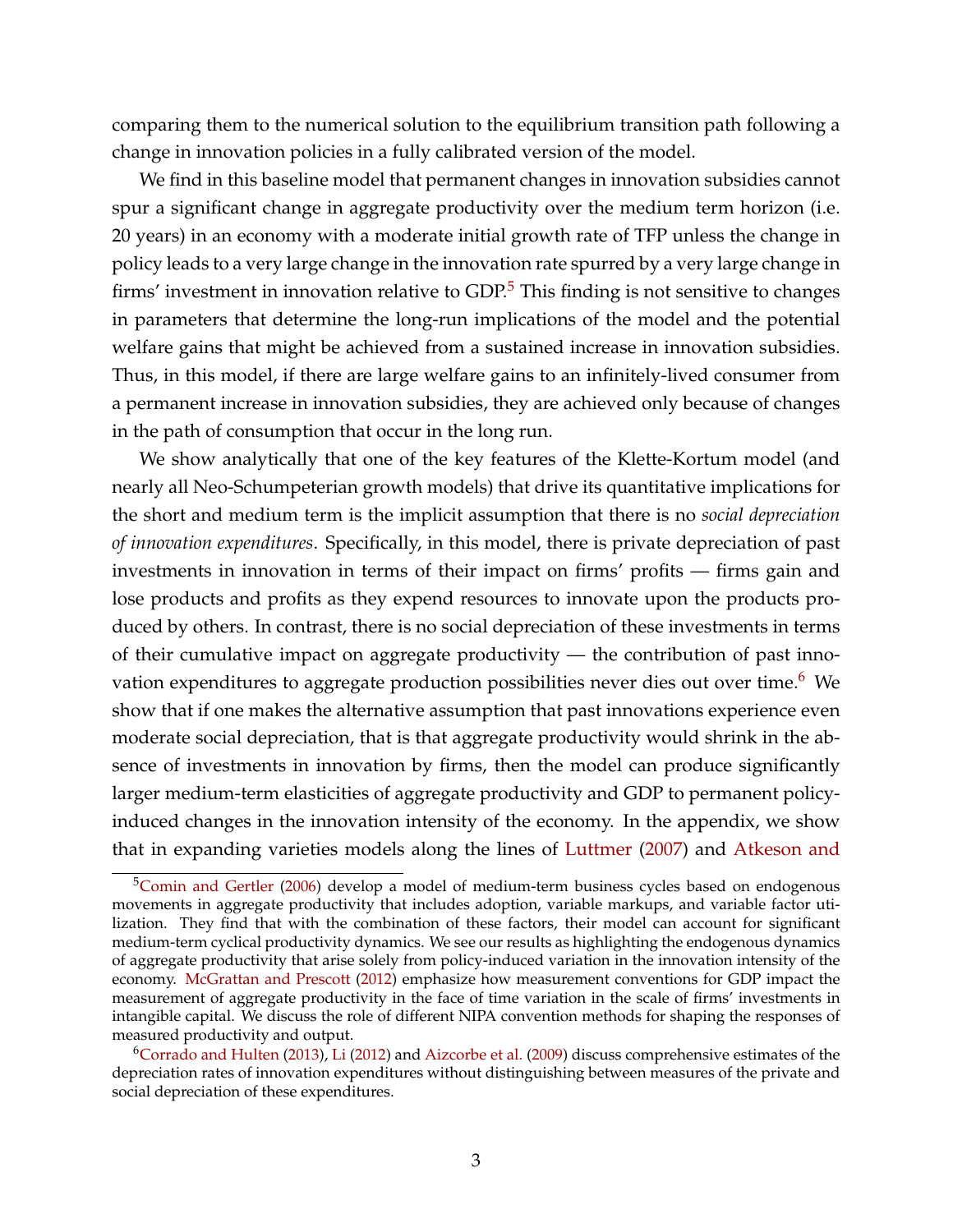[Burstein](#page-40-2) [\(2010\)](#page-40-2) there is social depreciation of innovation expenditures due to the exit of incumbent firms, but otherwise these models imply very similar expressions for the dynamics of aggregate productivity as in our baseline Klette-Kortum model. We show that since these models have social depreciation of innovation built-in, they can imply larger medium-term elasticities of aggregate productivity with respect to changes in innovation policies.[7](#page-3-0)

The Klette-Kortum model provides a rich and yet tractable model of the birth, growth, and death of firms in which these firm dynamics are driven by incumbent and entrant firms' investments in innovation. One of the principal innovations of the Klette-Kortum model relative to the standard Quality Ladders model introduced by [Aghion and Howitt](#page-40-4) [\(1992\)](#page-40-4) and [Grossman and Helpman](#page-41-7) [\(1991\)](#page-41-7) is that it considers investments in innovation by both incumbent and entering firms. We show that, given the same change in innovation subsidies, the two models imply the same change in innovation intensity and aggregate productivity in the long run, up to a first-order approximation. Moreover, if we consider innovation policy changes in the Klette-Kortum model that produce the same transition path for the innovation intensity of the economy as the innovation policy changes considered in a Quality Ladders version of the model, $^8$  $^8$  then the Quality Ladders version of the model will imply a larger change in aggregate productivity up to any finite horizon along the transition path, up to a first-order approximation. We show that this result follows from the assumption in the Klette-Kortum model that incumbent firms have a smaller average cost of innovation than entering firms.

To focus attention on the aggregate implications of innovation policies that change the aggregate innovation intensity of the economy, we maintain a baseline set of assumptions which imply that, while the aggregate level of innovation expenditures may be suboptimal, there is no misallocation of innovation expenditures across firms in the model economy at the start of the transition following a change in innovation policies. Thus we abstract from the role innovation policies might play in improving the allocation of innovation expenditures across firms and thus raising the aggregate innovation rate without increasing aggregate innovation expenditures. There is a growing literature examining

<span id="page-3-0"></span> ${}^{7}$ As we discuss below, the aggregate dynamics implied by our baseline version of the Klette-Kortum model can also be derived in the simpler model studied in [Jones](#page-41-8) [\(2002\)](#page-41-8). Since the model of [Jones](#page-41-8) [\(2002\)](#page-41-8) has no social depreciation of innovations, it also implies modest medium-term elasticities of aggregate productivity to changes in the innovation intensity of the economy. Consistent with his results, for longer time horizons under certain parameter configurations, a sustained increase in the innovation intensity of the economy can have a sustained impact on the growth of aggregate productivity.

<span id="page-3-1"></span><sup>8</sup>Considering given changes in the innovation intensity of the economy is reminiscent to [Arkolakis et al.](#page-40-5) [\(2012\)](#page-40-5), who take changes in trade shares as given when comparing the aggregate implications of alternative trade models.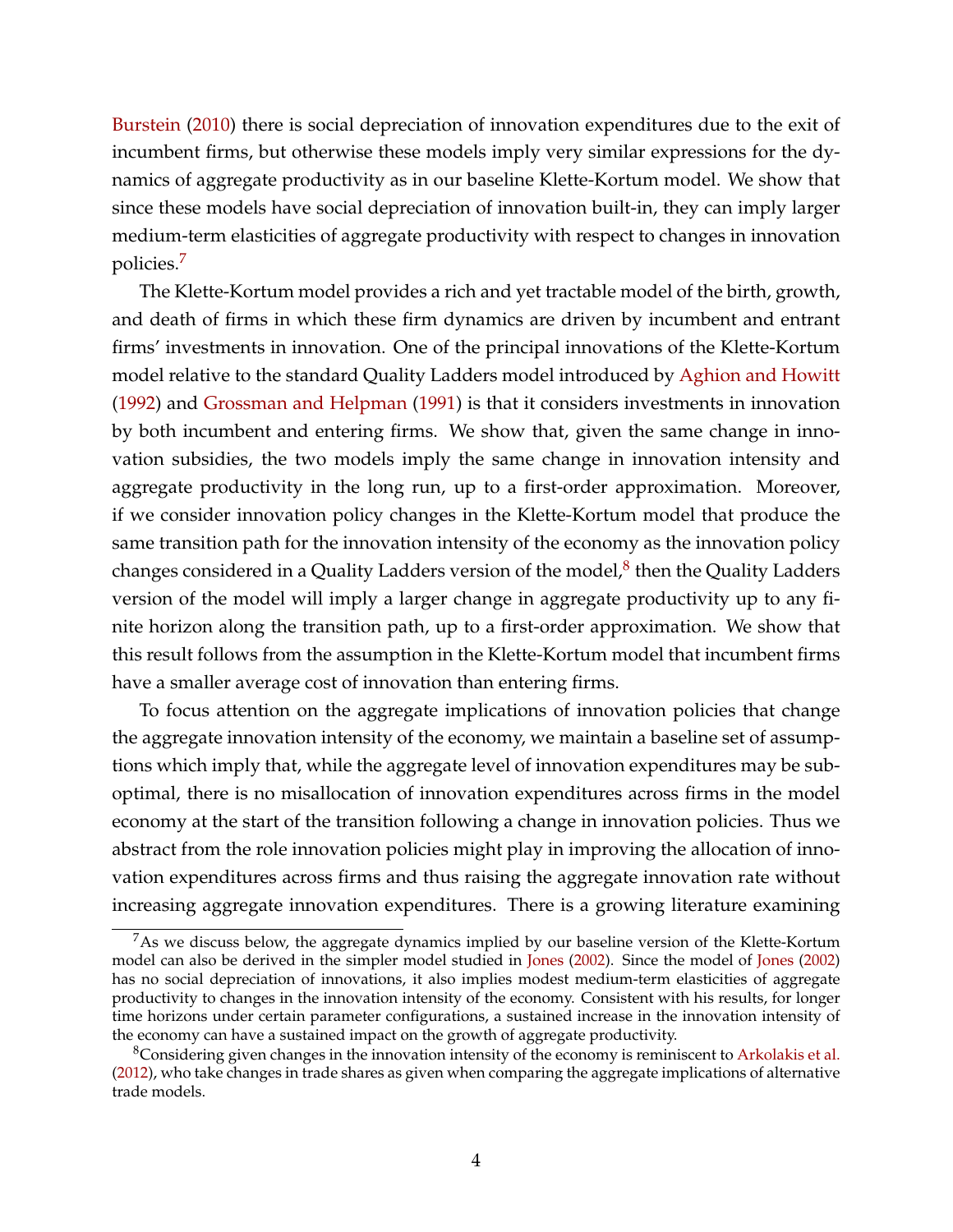this possibility, see for example [Acemoglu et al.](#page-40-6) [\(2013\)](#page-40-6), [Buera and Fattal-Jaef](#page-41-9) [\(2014\)](#page-41-9), and [Peters](#page-42-5) [\(2013\)](#page-42-5). We see our results as providing a useful analytical benchmark to which numerical results from richer models can be compared.

The paper is organized as follows. Section [2](#page-4-0) describes the model. Section [3](#page-13-0) character-izes a balanced growth path. Section [4](#page-15-0) presents analytic results on the impact of changes in innovation policy on aggregate outcomes at different horizons. Section [5](#page-25-0) discusses the quantitative implications of our analytic results, and Section [6](#page-33-0) compares these results to the full numerical solution of our calibrated model. Section [7](#page-39-0) concludes. The appendix provides some proofs and other details including the calibration of the model.

#### <span id="page-4-0"></span>**2 Model**

In this section we describe the physical environment, innovation policies, and the equilibrium.

#### **Physical environment**

Time is discrete and labeled  $t = 0, 1, 2, ...$  There are two final goods, the first of which we call the *consumption good* and the second which we call the *research good.* The representative household has preferences over consumption  $C_t$  given by  $\sum_{t=0}^{\infty} \beta^t L_t \log(C_t/L_t)$ , with  $\beta \leq 1$ , where  $L_t$  denotes the population that is constant and normalized to 1,  $(L_t = 1).^{9}$  $(L_t = 1).^{9}$  $(L_t = 1).^{9}$ Labor can be allocated to current production of the consumption good, *Lpt*, and to research, *Lrt*. The resource constraint requires that labor used in these two activities must sum to the fixed total population that we normalize to 1, that is,  $L_{pt} + L_{rt} = L_t = 1$ .

**Production of the consumption good:** The consumption good is produced as a constant elasticity of substitution (CES) aggregate of the output of a continuum of measure one of differentiated intermediate products. Each intermediate good is characterized by an index *z* that denotes the frontier technology for producing that product. These intermediate goods are then combined to produce the consumption good according to

<span id="page-4-2"></span>
$$
Y_t = A_{pt} \left( \int_z y_t(z)^{(\rho - 1)/\rho} dJ_t(z) \right)^{\rho/(\rho - 1)}, \tag{1}
$$

where  $J_t(z)$  denotes the distribution of *z* across intermediate goods at date *t* (so  $\int_z dJ_t(z)$  = 1),  $A_{pt}$  denotes a stationary aggregate productivity shock with mean 1 and  $\rho \geq 1$ .

<span id="page-4-1"></span> $9$ It is straightforward to extend our analysis to include population growth.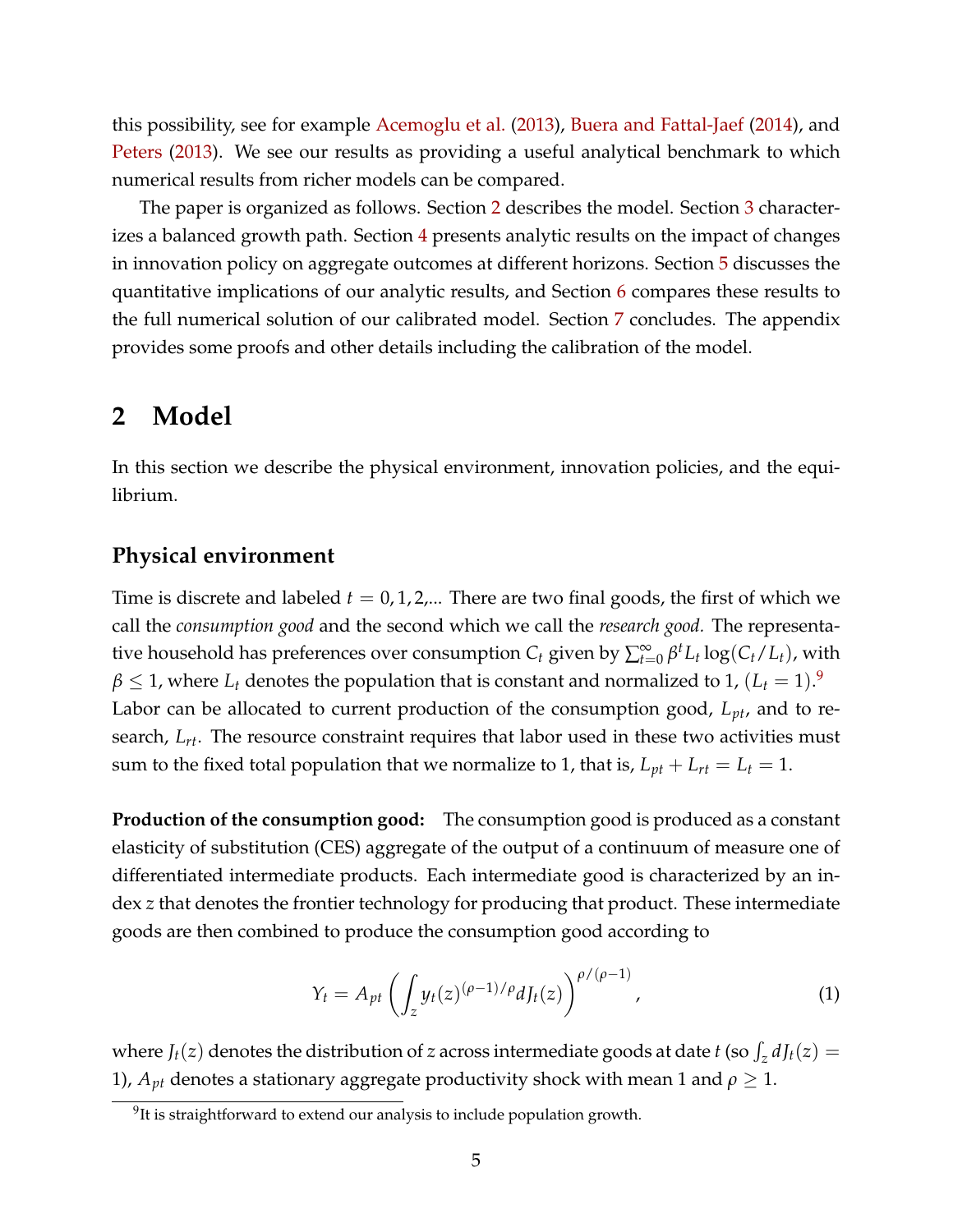Output of the consumption good, *Y<sup>t</sup>* , is used for two purposes. First, as consumption by the representative household, *C<sup>t</sup>* . Second, as investment in physical (tangible) capital,  $K_{t+1} - (1 - d_k) K_t$ , where  $K_t$  denotes the aggregate physical capital stock and  $d_k$  denotes the depreciation rate of physical capital. The resource constraint of the final consumption good is

<span id="page-5-2"></span>
$$
C_t + K_{t+1} - (1 - d_k) K_t = Y_t.
$$
 (2)

Under the national income and product accounting (NIPA) convention that expenditures on innovation are expensed, the quantity in the model corresponding to Gross Domestic Product (GDP) as measured in the data under historical measurement procedures is equal to  $Y_t$ <sup>[10](#page-5-0)</sup>

Production of an intermediate good with index *z* is carried out with physical capital, *k*, and labor, *l*, according to

<span id="page-5-3"></span>
$$
y_t(z) = \exp(z_t)k_t(z)^{\alpha}l_t(z)^{1-\alpha}, \qquad (3)
$$

where  $0 < \alpha < 1$ . For each intermediate good, the frontier technology *z* is owned by an incumbent firm, with exclusive rights to use that technology in production. At the same time, other firms can produce this product with the technology indexed by  $z - \Delta_l$ . The parameter ∆*<sup>l</sup>* may be be interpreted as a parameter of antitrust (or competition) policy for the frontier technology *z*, as discussed in [Acemoglu](#page-40-7) [\(2009\)](#page-40-7) (see section 13.1.6).

Each incumbent firm is characterized by the number *n* of intermediate goods that it produces. Hence, the state variable that characterizes an incumbent firm is a vector of productivities *z* of length *n*. Let  $G_t(n)$  denote the measure of incumbent firms with *n* products at time *t*. The requirement that each product be owned by some firm implies  $\sum_{n=1}^{\infty} nG_t(n) = 1$  for all periods *t*.

It is straightforward to show that in an equilibrium with equal markups across products, aggregate output of the final consumption good, *Y<sup>t</sup>* , is given by

<span id="page-5-1"></span>
$$
Y_t = A_{pt} Z_t \left( K_t \right)^{\alpha} \left( L_{pt} \right)^{1-\alpha}, \tag{4}
$$

where  $L_{pt} = \int_{z} l_t(z) dJ_t(z)$ ,  $K_t = \int_{z} k_t(z) dJ_t(z)$ , and  $Z_t = \left[ \int_{z} \exp(z) \rho^{-1} dJ_t(z) \right]^{\frac{1}{\rho-1}}$ . Note that *Z<sup>t</sup>* here corresponds to *aggregate productivity* in the production of the final consump-

<span id="page-5-0"></span> $10$ The treatment of expenditures on innovation in the NIPA in the United States is being revised as of the second half of 2013 to include a portion of those expenditures on innovation in measured GDP. If all intangible investments in the model were measured as part of GDP, then measured GDP would be given by  $GDP_t = C_t + K_{t+1} - (1 - d_k)K_t + P_{rt}Y_{rt}$ , where  $P_{rt}Y_{rt}$  denotes intangible investment expenditure, as defined below. We report results on GDP under both measurement procedures.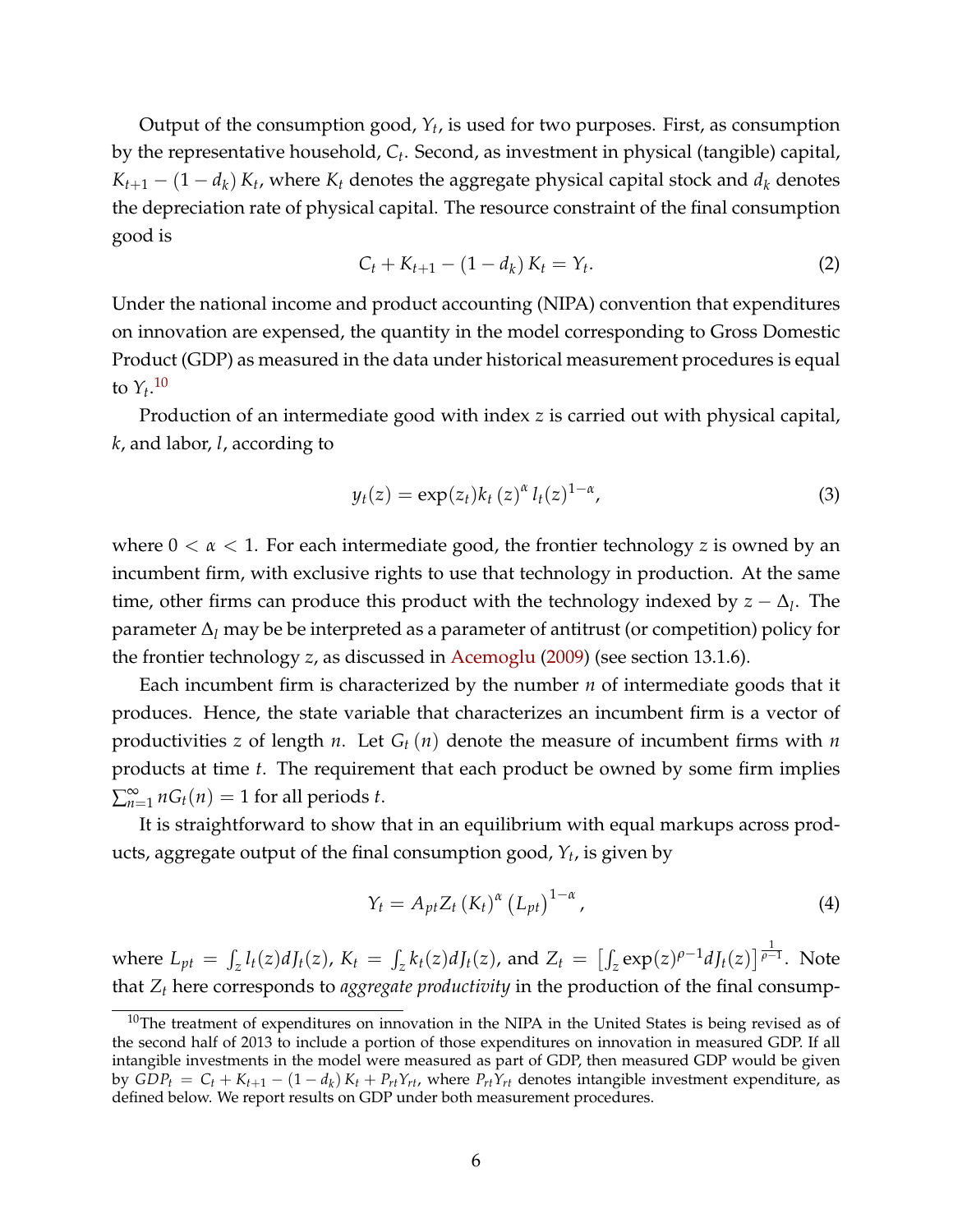tion good.

In general, this model-based measure of aggregate productivity, *Z<sup>t</sup>* , does not correspond to measured TFP, which is given by  $TFP_t = GDP_t / \left(K_t^{\tilde{\alpha}}L_t^{1-\tilde{\alpha}}\right)$ ), where  $1 - \tilde{\alpha}$  denotes the share of labor compensation in measured GDP. This adjustment is required because of the expensing of expenditures on innovation (under historical standards for measuring GDP) and because of possible variation over time in the allocation of labor between production and research. The growth rate of this model-based measure of aggregate productivity, however, is equal to the growth rate of measured TFP on a balanced growth path.

**Innovation by intermediate goods producing firms:** Innovation is conducted by incumbent and entering firms. Incumbent firms and entering firms invest innovative effort to improve upon the technology frontier of a product. A firm that succeeds in innovating on a product raises the frontier from *z* to  $z + \Delta$  and becomes the sole incumbent producer of the product.

The distribution of frontier technologies  $J_t(z)$  evolves as follows. Given an initial distribution  $J_t(z)$ , an independently drawn fraction of products  $\delta_t$  receive increments to their frontier technologies of size  $\Delta \geq \Delta_l$ . Hence aggregate productivity grows at the rate  $g_{zt}$ , where<sup>[11](#page-6-0)</sup>

<span id="page-6-1"></span>
$$
\exp\left(g_{zt}\right) = \frac{Z_{t+1}}{Z_t} = \left[\delta_t \exp\left(\Delta\right)^{\rho-1} + 1 - \delta_t\right]^{\frac{1}{\rho-1}}.
$$
 (5)

We show below that, for the set of policies we consider, it is optimal for every incumbent firm to engage in the same innovative effort per product it owns, independent of the level of *z* associated with those products. We impose this result here to simplify the notation. Let each firm with *n* products engage in a total of *nq<sup>t</sup>* units of innovative effort to obtain new products, and let each entering firm engage in one unit of innovative effort to obtain new products. Let *M<sup>t</sup>* be the measure of entrants. Total innovative effort is then given by

$$
q_t\sum_{n=1} nG_t(n)+M_t=q_t+M_t.
$$

<span id="page-6-0"></span> $11$ One can show that this model does not have a stationary distribution of firm sizes in a balanced growth path unless  $\rho = 1$ . This is because, without this assumption, there is not a stationary distribution of expenditure across products. To ensure a stationary distribution of firm sizes, one can modify the model as follows, without changing its aggregate implications. Assume that at the end of every period *t*, after production and innovation occur, a measure *ξ* of those products that did not receive an innovation have their frontier technology  $z$  reset to a new level  $z' = \log \hat{Z}_t.$  This reset frontier technology is still owned by the same incumbent firm. At the same time as this reseting occurs, the technology freely available to other firms who may choose to produce this good is reset to  $\log Z_t - \Delta_l$ . The transition law for  $Z_t$  is not affected by the reset probability *ξ*.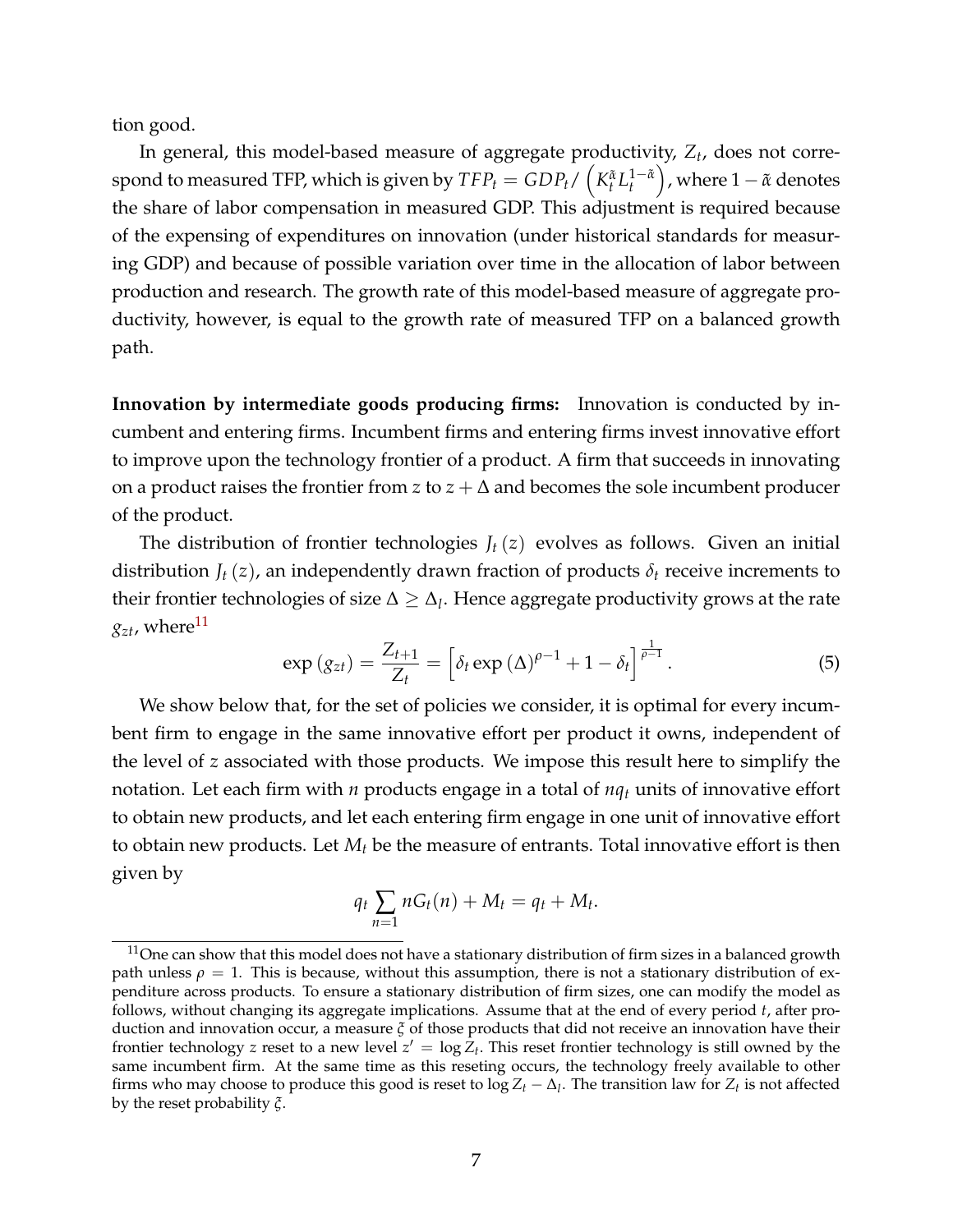Given innovative effort by incumbent and entrant firms,  $q_t$  and  $M_t$ , firms are matched at random to successful innovations through a matching function. The total measure of products innovated on is given by the matching function

<span id="page-7-2"></span>
$$
\delta_t = m(1, q_t + M_t), \tag{6}
$$

where the first argument of  $m(\cdot, \cdot)$  denotes the measure of products available to be innovated upon and the second argument denotes the total innovative effort. The function  $m(\cdot, \cdot)$  is constant returns to scale and increasing in each argument. In what follows we assume that this function takes the form  $m\left(1,x\right)=\sigma_{0}x^{\sigma}$ , with  $\sigma\leq1$  The case of  $\sigma=1$  corresponds to the case in which the rate at which innovations arrive for an innovating firm is independent of the innovative activity of other firms. The case of  $\sigma < 1$  corresponds to congestion frictions in innovative activity.

Innovations are divided up at random among incumbent and entrant firms in proportion to their innovative effort. An entrant firm that engages in one unit of innovative effort obtains a product with probability  $\frac{1}{q_t + M_t} \delta_t$ . A firm of size *n* that engages in  $nq_t$ units of innovative effort obtains new products according to a Poisson distribution with parameter  $n \frac{q_t}{q_t+1}$  $\frac{q_t}{q_t + M_t} \delta_t$ .

**The research good:** We now describe the resource cost of innovative effort. As in [Klette](#page-42-0) [and Kortum](#page-42-0) [\(2004\)](#page-42-0), a firm with *n* products has the option of investing  $\tilde{c}$  ( $qn, n$ ) units of the research good to engage in *qn* units of innovative effort. We assume that  $\tilde{c}$  (...) is constant returns to scale, so we can rewrite this total investment as *nc* (*q*), where *c* (.) is increasing and convex. In this sense, *n* indexes an incumbent firm's innovative capacity as well as its number of products. If the firm chooses not to use this technology, then it invests zero units of the research good. Entering firms must invest *f* units of the research good to engage in one unit of innovative effort. Summing investment across firms and using the fact that  $\sum_{n=1}^{\infty} nG_t(n) = 1$  gives the resource constraint for the research good,

<span id="page-7-0"></span>
$$
c\left(q_{t}\right) + fM_{t} = Y_{rt}.\tag{7}
$$

Production of the research good is carried out using research labor *Lrt* according to

<span id="page-7-1"></span>
$$
Y_{rt} = Z_t^{\gamma - 1} A_{rt} L_{rt} \,, \tag{8}
$$

where  $\gamma \leq 1$ . The variable  $A_{rt}$  represents the stock of basic scientific knowledge that is assumed to evolve exogenously, growing at a steady rate of  $g_{A_r}$  so  $A_{rt+1} = \exp(g_{A_r})A_{rt}.$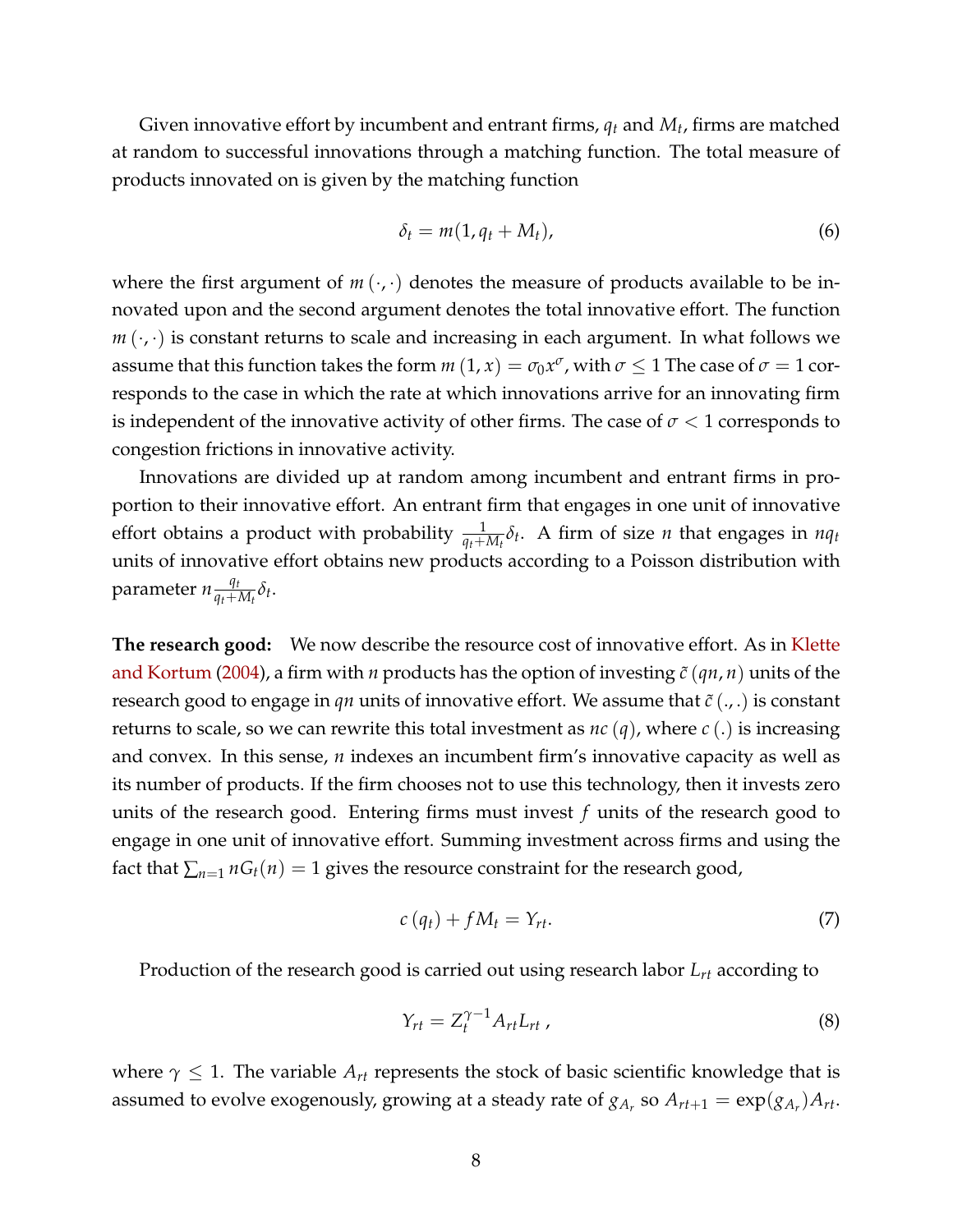Increases in this stock of scientific knowledge improve the productivity of resources devoted to innovative activity. We interpret *Art* as a worldwide stock of scientific knowledge that is freely available for firms to use in innovative activities. The determination of this stock of scientific knowledge is outside the scope of our analysis.<sup>[12](#page-8-0)</sup> In the Appendix we consider an extension in which research production uses both labor and consumption good, as in the lab-equipment model of [Rivera-Batiz and Romer](#page-42-6) [\(1991\)](#page-42-6).

We interpret the parameter  $\gamma \leq 1$  as indexing the extent of *intertemporal knowledge spillovers,* that is the extent to which further innovations become more difficult as the aggregate productivity *Z<sup>t</sup>* grows relative to the stock of scientific knowledge *Art*. As *γ* approaches 1, the resource cost of innovating on the frontier technology becomes independent of  $Z_t$  (hence, there are full spillovers). The impact of advances in  $Z_t$  on the cost of further innovations is external to any particular firm and hence we call it a spillover. Standard specifications of quality ladders models with fully endogenous growth (includ-ing [Klette and Kortum](#page-42-0) [2004\)](#page-42-0) correspond to the case with full spillovers and  $g_{A_r} = 0$ .

#### **Policies and Equilibrium**

We now describe the decentralization of this economy and define equilibrium with a collection of policies. In this decentralization, we assume that the representative household owns the incumbent firms and the physical capital stock, facing a sequence of budget constraints given by

$$
C_t + K_{t+1} = [R_{kt} + (1 - d_k)] K_t + W_t L_t + D_t - E_t,
$$

in each period *t*, where *W<sup>t</sup>* , *Rkt*, *D<sup>t</sup>* , and *E<sup>t</sup>* denote the economy-wide wage, rental rate of physical capital, aggregate dividends paid by firms, and aggregate fiscal expenditures on policies (which are financed by lump-sum taxes collected from the representative household), respectively.

Competitive firms producing the final consumption good choose inputs and output to maximize profits each period subject to [\(4\)](#page-5-1). By standard arguments, in equilibrium, prices must satisfy  $(1+\tau_s)\,A_{pt}P_t=\left[\int_z p_t(z)^{1-\rho}dJ_t(z)\right]^{\frac{1}{1-\rho}}$ , where  $p_t\left(z\right)$  is the price set for goods with productivity index *z,*  $P_t$  is the price of the final good, and  $\tau_s$  is a per-unit subsidy

<span id="page-8-0"></span> $12$ It is common in the theoretical literature to assume that all productivity growth is driven entirely by firms' expenditures on R&D [\(Griliches](#page-41-10) [1979,](#page-41-10) p. 93). As noted in [Corrado et al.](#page-41-11) [\(2011\)](#page-41-11), this view ignores the productivity-enhancing effects of public infrastructure, the climate for business formation, and the fact that private R&D is not all there is to innovation. We capture all of these other productivity enhancing effects with *A<sup>r</sup>* . Relatedly, [Akcigit et al.](#page-40-8) [\(2013\)](#page-40-8) considers a growth model that distinguishes between basic and applied research and introduces a public research sector.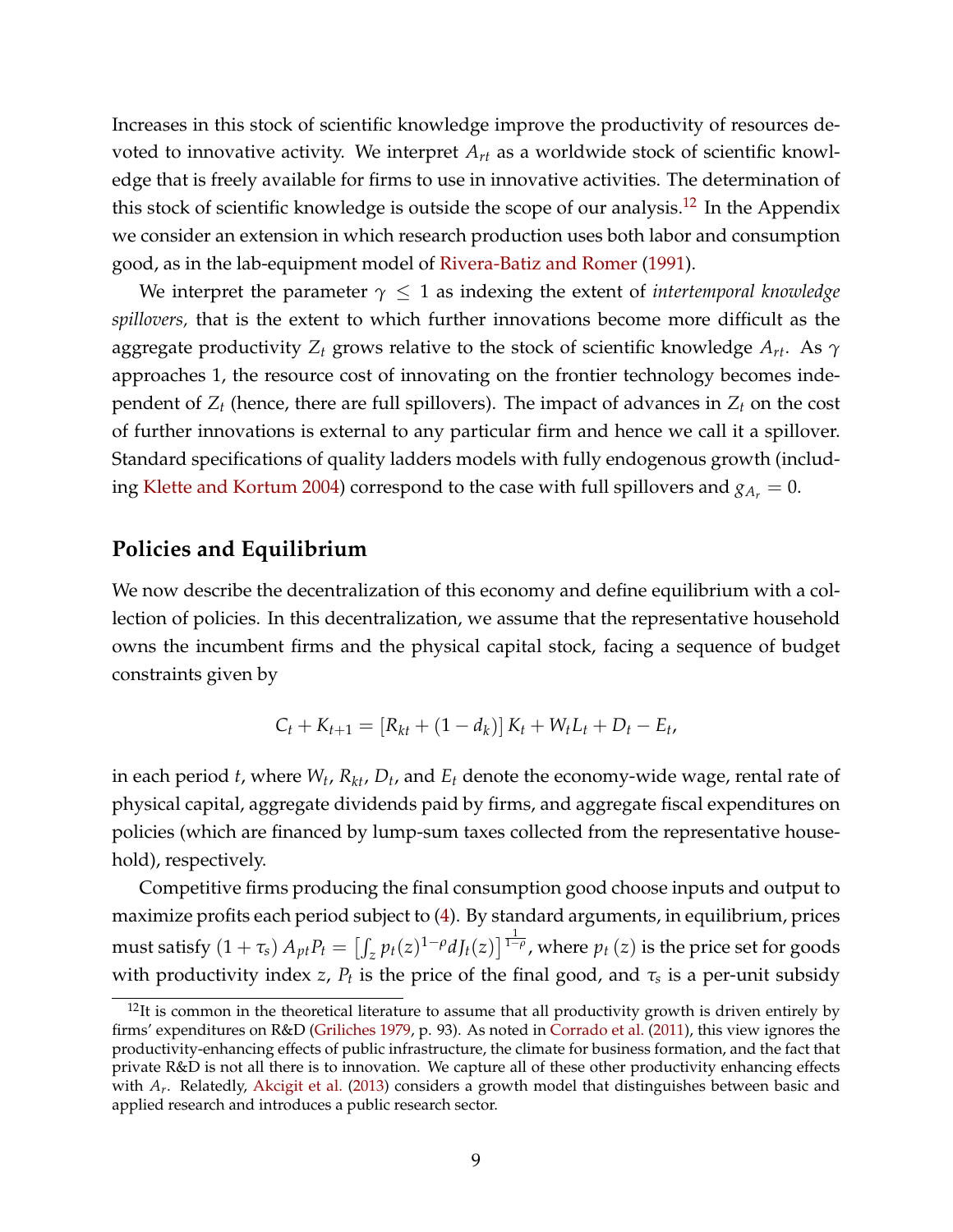on production of the consumption good. This production subsidy can be set to undo the distortions from the intermediate good's markup. We normalize *P<sup>t</sup>* to 1.

Production of the research good is undertaken by competitive firms that take the intertemporal knowledge spillover from innovation as given. Cost minimization in the production of the research good implies that the price of the research good, *Prt*, is equal to

$$
P_{rt} = \frac{Z_t^{1-\gamma}}{A_{rt}} W_t \ . \tag{9}
$$

 $P_{rt}$  is the deflator needed to translate changes in innovation expenditure,  $P_{rt}Y_{rt}$ , into changes in innovation output, *Yrt*. We define the *innovation intensity of the economy*, *srt*, as the ratio of innovation expenditure to the sum of expenditure on consumption and physical capital investment (i.e. the old measure of GDP), that is  $s_{rt} = P_{rt}Y_{rt}/GDP_t$ .

Intermediate goods producing firms are offered two types of innovation subsidies. First, incumbent firms receive a subsidy to innovation expenditure, which we denote by *τg*. Second, entering firms receive a subsidy to innovation expenditure, which we denote by *τ<sub>e</sub>*. We refer to policies in which  $τ_g = τ_e$  as *uniform innovation subsidies*.

The variable profits that an incumbent firm earns in period *t* from production of a product with productivity index *z* are given by  $[p_t(z)y_t(z) - W_t l_t(z) - R_{kt} k_t(z)]$ . The incumbent firm that owns this product chooses price and quantity,  $p_t(z)$  and  $y_t(z)$ , to maximize these variable profits subject to the demand for its product and the production function  $(1)$ . We assume that the gross markup  $\mu$  charged by the incumbent producer of each product is the minimum of the monopoly markup,  $\rho / (\rho - 1)$ , and the technology gap between the leader and any potential second most productive producer of the good,  $\exp{(\Delta_l)}$ . That is  $\mu = \min \left\{ \frac{\rho}{\rho - \rho_l} \right\}$  $\left\{\frac{\rho}{\rho-1}, \exp\left(\Delta_l\right)\right\}$ . Variable profits from production can then be written as  $\Pi_t \exp(z)^{\rho-1}$ , with the constant in variable profits  $\Pi_t$  defined by

<span id="page-9-0"></span>
$$
\Pi_t = \kappa_0 \left( 1 + \tau_s \right)^{\rho} A_{pt}^{\rho - 1} \left( R_{kt}^{\alpha} W_t^{1 - \alpha} \right)^{1 - \rho} Y_t,
$$
\n(10)

with  $\kappa_0 = \mu^{-\rho}(\mu-1)\left[\alpha^{\alpha}\left(1-\alpha\right)^{1-\alpha}\right]^{\rho-1}$ . It is straightforward to show that revenues and employment engaged in production also scale with productivity index *z* in direct proportion to exp(*z*) *ρ*−1 . Hence, the equilibrium size of a firm with *n* products with frontier technologies  $z_1, ..., z_n$  is directly proportional to  $exp(z_1)^{\rho-1} + ... + exp(z_n)^{\rho-1}$ .

Incumbent firms that use their innovation technology, choose their innovative effort to maximize the value of the firm. For owners of a firm, there are two components to the value of gaining a product through innovation. One comes from the expected discounted stream of profits it earns from selling the product at a markup over marginal cost for as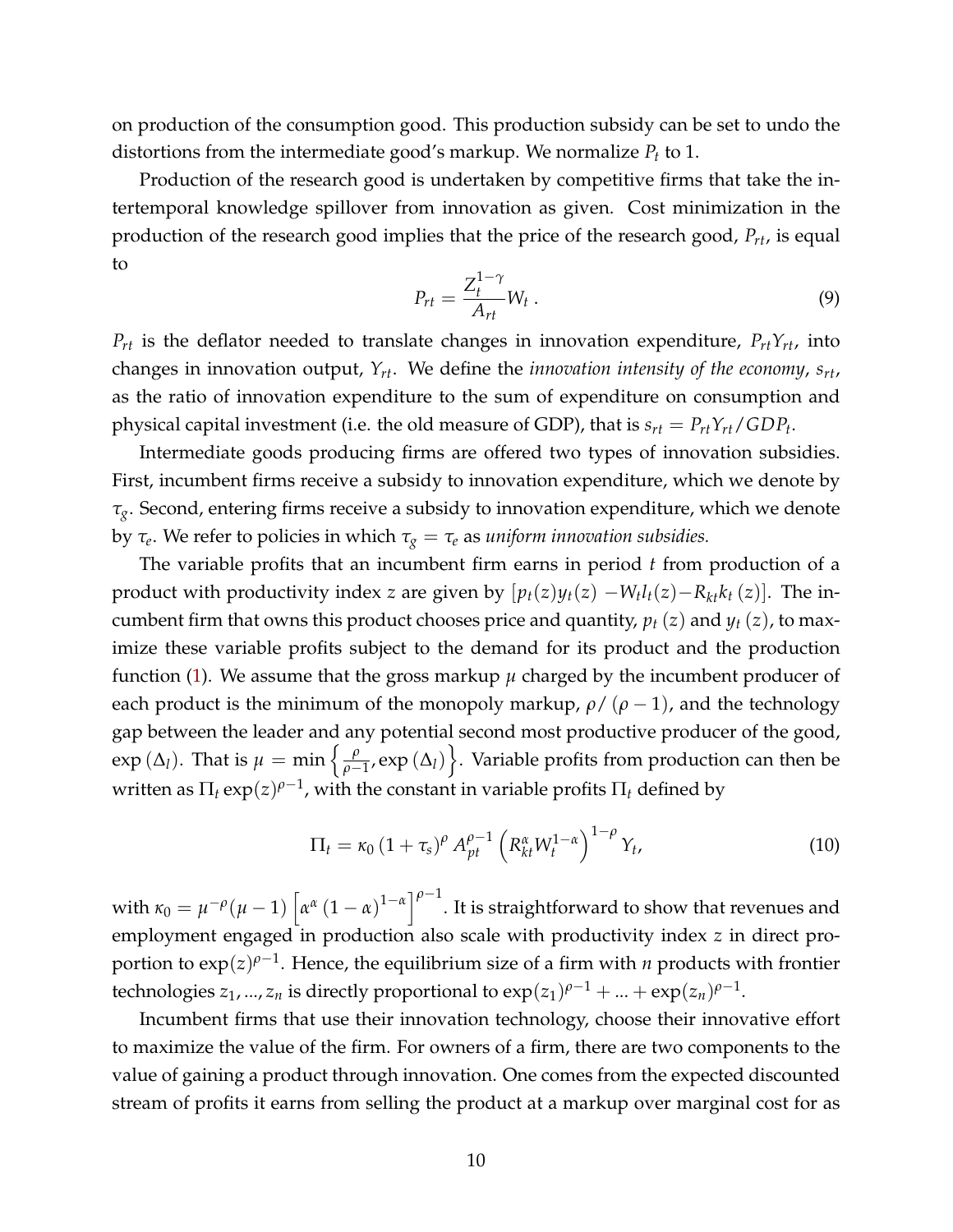long as that firm remains the incumbent producer of that product, and the other comes from the contribution that its ownership of the product makes to the firm's innovative capacity.

The expected discounted stream of profits associated with selling a product with productivity index *z* is given by the solution to the following Bellman equation which takes into account the probability that the firm loses its ownership of this product to another innovating firm

$$
V_t(z) = \Pi_t \exp(z)^{\rho - 1} + \frac{(1 - \delta_t)}{1 + \bar{r}_t} V_{t+1}(z),
$$

where  $\bar{r}_t$  denotes the interest rate denominated in the final consumption good, which with  $\log$  preferences is given by  $1+\bar{r}_t=\beta^{-1}C_{t+1}/C_t.$  Integrating this expression across  $z$  and using the definition of the aggregate *Z<sup>t</sup>* , we have

$$
\int_{z} V_t(z) \, dJ_t(z) = V_t Z_t^{\rho-1} = \Pi_t Z_t^{\rho-1} + \frac{(1-\delta_t)}{1+\bar{r}_t} V_{t+1} Z_t^{\rho-1},\tag{11}
$$

where  $V_t = V_t(0)$ .

The second component of the value to a firm of owning a product is given by the contribution of that product to the firm's innovation capacity. We denote by *U<sup>t</sup>* (*n*) the value of innovative capacity for an incumbent firm with *n* products. Specifically, *U<sup>t</sup>* (*n*) corresponds to the expected present value of dividends the incumbent firm expects to earn on products it gains through innovation minus the cost of that innovation. Given that  $\tilde{c}(qn, n)$  is constant returns to scale, one can show that this value function can be written as *Utn*, where *U<sup>t</sup>* is determined by the Bellman equation

<span id="page-10-0"></span>
$$
U_{t} = \max_{\tilde{q}} - (1 - \tau_{g}) c(\tilde{q}) P_{rt} + \frac{1}{1 + \bar{r}_{t}} \frac{\tilde{q}}{q_{t} + M_{t}} \delta_{t} V_{t+1} Z_{t}^{\rho - 1} \exp(\Delta)^{\rho - 1} + \frac{1}{1 + \bar{r}_{t}} \left( \frac{\tilde{q}}{q_{t} + M_{t}} \delta_{t} + 1 - \delta_{t} \right) U_{t+1}.
$$
 (12)

The first term on the right side indicates the investment required of an incumbent firm to engage in  $\tilde{q}$  units of innovative effort per product. The second term indicates the discounted present value of variable profits the firm expects to gain from the innovations that result from this innovative effort. The third term denotes the expected value of the firm's innovative capacity from next period on, taking into account both the gain in products it expects to obtain from its innovative effort (i.e., a firm with *n* products expects to gain  $\frac{\tilde{q}}{q+M}\delta n$  products) and the loss of products it expects as a result of innovative effort from other firms (i.e., a firm with *n* products expects to lose *δn* products). Each firm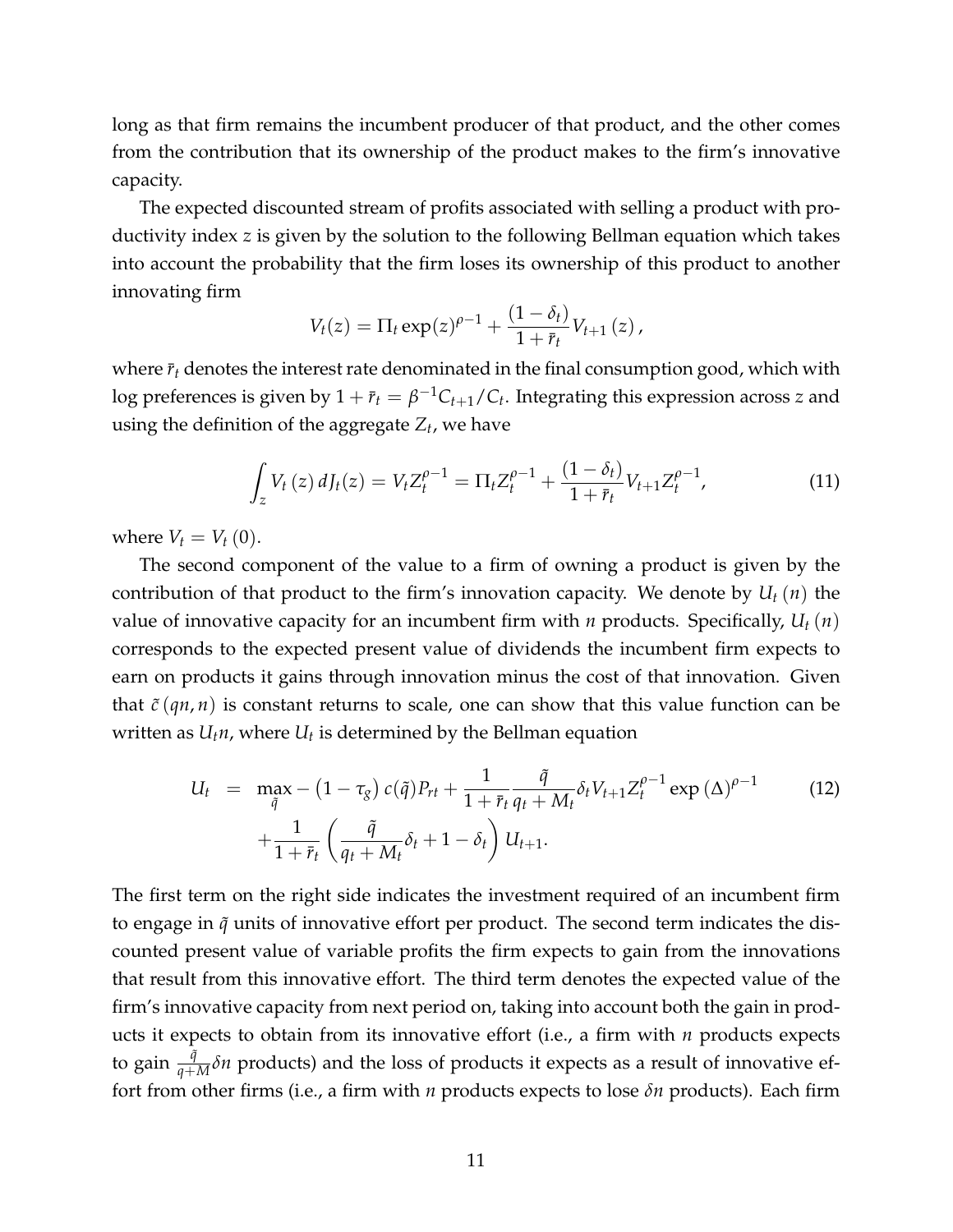takes as given the innovative effort of other firms, as given by  $q_t$ ,  $M_t$ , and  $\delta_t$ . Note that in equilibrium, if the incumbents' innovation technology is used, we must have  $U_t \geq 0$ . Otherwise, incumbents would choose not to use their innovation technology at all.

The total value of an incumbent firm with  $n$  products with frontier technologies  $z_1$ , ...,  $z_n$ is the sum of the values over its current products,  $\sum_{i=1}^{n}V_t\text{exp}\left(z_i\right)^{\rho-1}$  plus the value of its innovative capacity,  $U_t n$ . The free entry condition for new firms is given by

<span id="page-11-0"></span>
$$
(1-\tau_e) P_{rt} f \ge \left(\frac{1}{1+\bar{r}_t} \frac{\delta_t}{q_t+M_t}\right) \left(V_{t+1} Z_t^{\rho-1} \exp\left(\Delta\right)^{\rho-1} + U_{t+1}\right),\tag{13}
$$

with this condition holding with equality if the measure of entering firms, *M<sup>t</sup>* , is greater than zero.

The government's aggregate fiscal expenditures on policies in equilibrium are given by

<span id="page-11-1"></span>
$$
E_t = \tau_g c \left( q_t \right) P_{rt} + \tau_e f M_t P_{rt} + \tau_s Y_t. \tag{14}
$$

**Definition of Equilibrium:** An equilibrium in this economy is a collection of sequences of aggregate prices  $\{\bar{r}_t, P_{rt}, R_{kt}, W_t\}$ , prices for intermediate goods  $\{p_t(z)\}$ , sequences of aggregate quantities  $\{Y_t, C_t, L_{pt}, L_{rt}\}$ , quantities of the intermediate goods and allocations of physical capital and labor  $\{y_t(z), k_t(z), l_t(z)\}$  sequences of  $\{\Pi_t\}$ , and sequences of firm value functions and innovation decisions  $\{V_t, U_t, q_t, M_t\}$  together with distributions of firms and aggregate productivities  $\{J_t(z), Z_t\}$  such that, given a set of policies  $\{\tau_e, \tau_g, \tau_s\}$  , initial stocks  $\{A_{r0}, A_{p0}, L_0, K_0\}$ , and an initial distribution of productivities  $J_0(z)$ , households maximize their utility subject to their budget constraint, intermediate good firms maximize profits, all of the feasibility constraints are satisfied, and the distribution of firms evolves as described above.

#### **Key assumptions for our aggregate analysis**

In specifying our model, we have made four key assumptions that make our model tractable for analysis of the aggregate implications of changes in innovation policies. With these assumptions, we show that the model allows for aggregation in the sense that, at the margin, changes in the growth rate of aggregate productivity are a function only of changes in firms' aggregate expenditure on innovation and not on the distribution of innovation expenditure across the heterogeneous firms in the economy.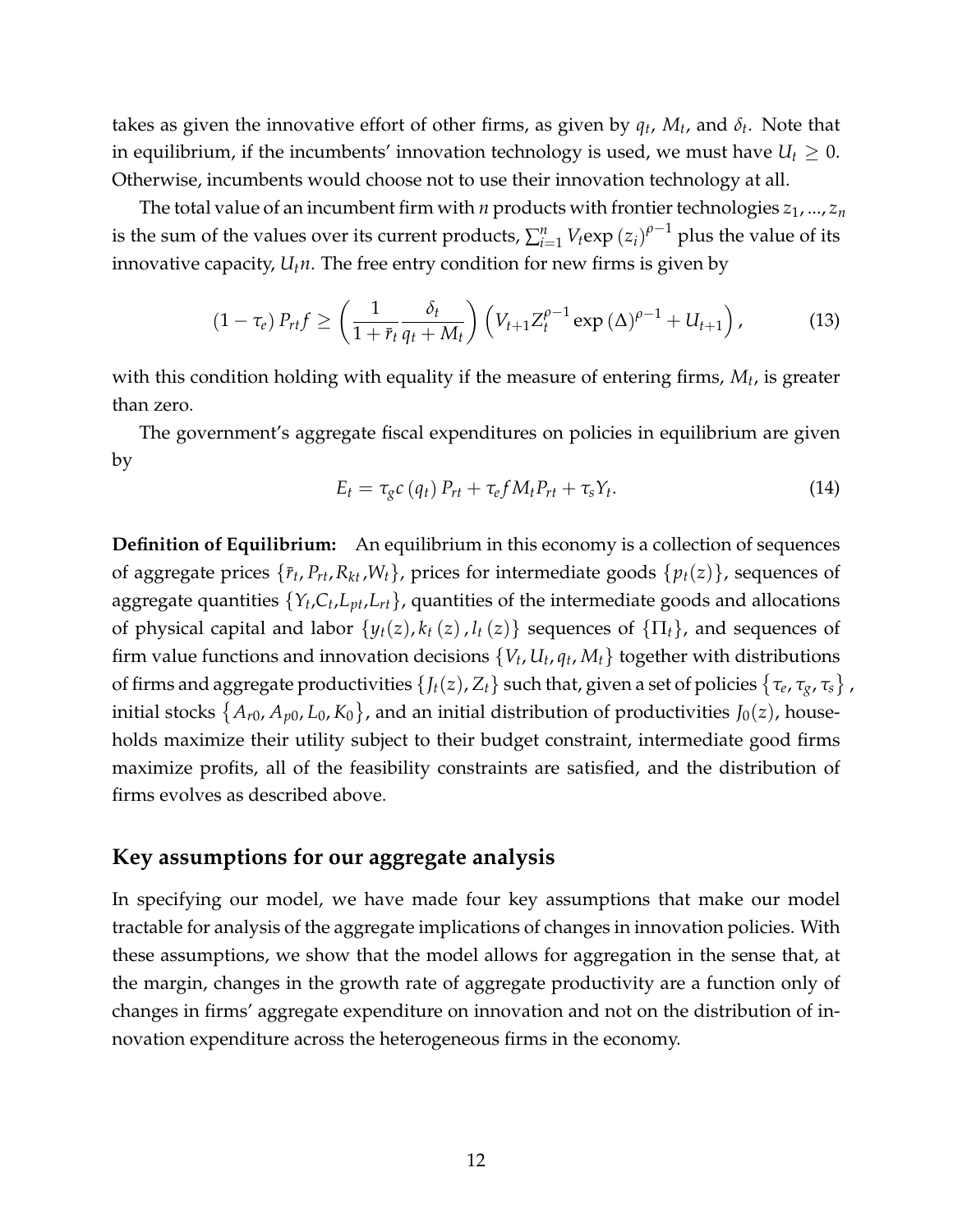**(i) Uniform markups:** We have already discussed that the assumption of uniform markups across products allows us to construct the index *Z<sup>t</sup>* of aggregate productivity whose law of motion is determined by the aggregate innovation rate  $\delta_t$  as shown in expression [\(5\)](#page-6-1). In the appendix we show that it is sufficient for our simple aggregation to assume that the distribution of markups is constant over time and uncorrelated with product productivity *z*. In this way, the model can be extended to include cross-section variation in labor revenue productivity.

**(ii) And uniform innovation step size:** In our specification of the environment and our definition of equilibrium, we assumed that all incumbent firms engage in the same amount of innovative effort per product that they own. This result follows from our assumptions of uniform markups across products and uniform innovation step size ∆ across products. To see this, consider the first-order condition from equation [\(12\)](#page-10-0) for optimal innovative effort per product by incumbent firms*,*  $\tilde{q}_t$ *,* which is given by

<span id="page-12-0"></span>
$$
(1-\tau_g) P_{rt}c'(\tilde{q}_t) = \left(\frac{1}{1+\bar{r}_t}\frac{\delta_t}{q_t+M_t}\right) \left(V_{t+1}Z_t^{\rho-1} \exp\left(\Delta\right)^{\rho-1} + U_{t+1}\right). \tag{15}
$$

Since none of the terms depend on the incumbent firm's number of products *n* or the productivities with which the firm can produce those products, we have that  $\tilde{q}_t = q_t$  for all products and firms. In the appendix we show that the property that all incumbent firms choose the same  $q_t$  extends in an alternative specification of our model in which each product that is innovated on draws a random markup and innovation step size that is independent of the identity of the innovator. In this alternative specification of the model, there is persistent variation in labor revenue productivity and in research intensity (e.g. innovation expenditures relative to revenues) that is not correlated with firm growth (as emphasized in [Klette and Kortum](#page-42-0) [2004\)](#page-42-0).

**(iii) And free entry:** If the equilibrium has entering firms, then the zero-profit condition for entry [\(13\)](#page-11-0) and equation [\(15\)](#page-12-0) imply that if  $M_t > 0$  all incumbent firms innovate at the same rate  $\tilde{q}_t = q_t$  per product that they own determined from

<span id="page-12-1"></span>
$$
(1 - \tau_g) c'(\tilde{q}_t) = (1 - \tau_e) f.
$$
 (16)

This result implies that in any equilibrium with positive entry and uniform innovation subsidies,  $c'(q) = f$ , i.e. the marginal resource cost of innovative effort is equated across firms. We show that this implies that the equilibrium distribution of innovative effort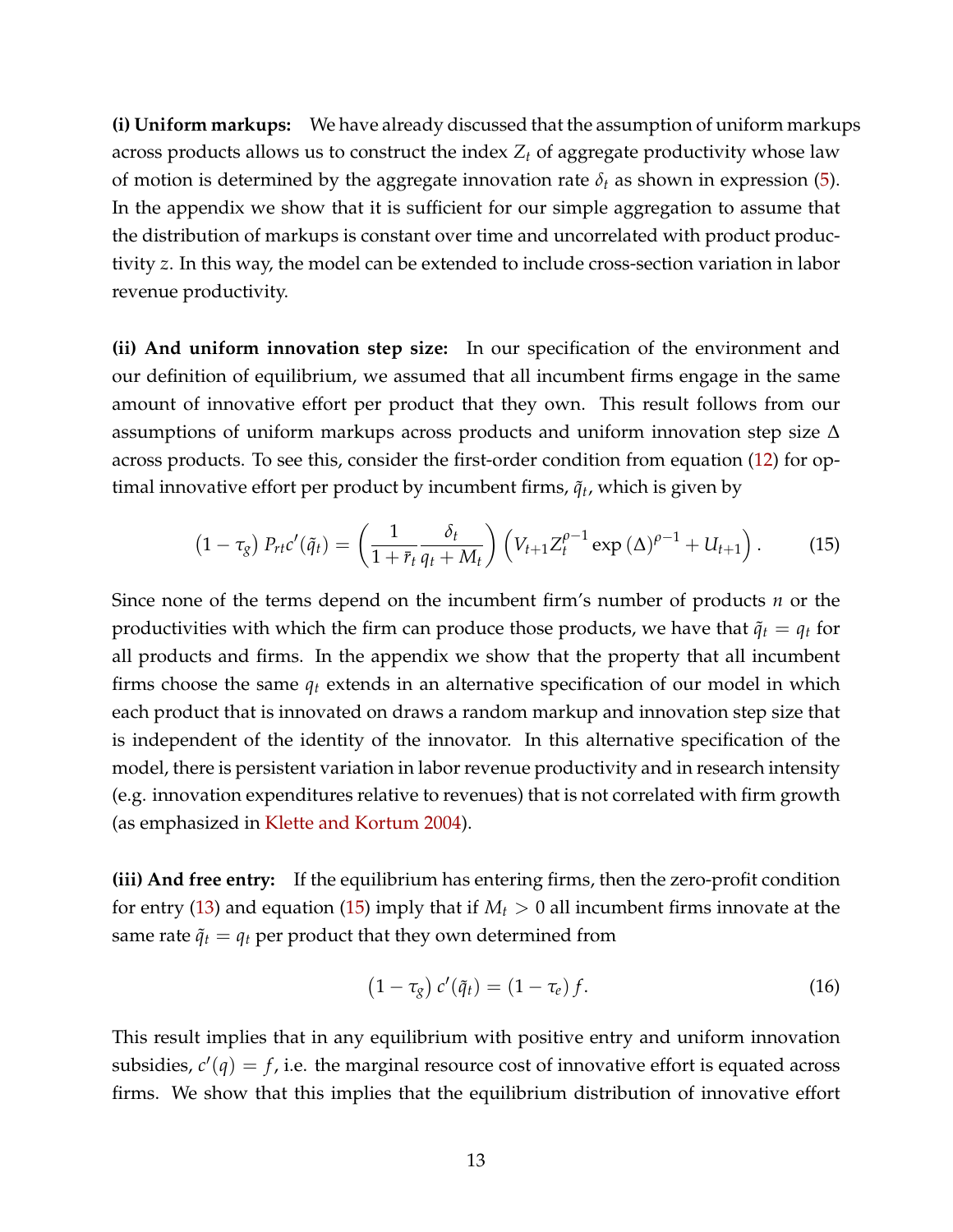across firms in this case is *conditionally efficient* in the sense that a social planner would not want to reallocate innovative effort across firms (both entrants and incumbents), holding fixed the level of research output.

**(iv) And constant factor shares:** Finally, to compute how production of the research good *Y<sup>r</sup>* changes with changes in expenditure on innovation relative to GDP *s<sup>r</sup>* , we make use of the following results about the division of GDP into payments to various factors of production and the relationship of those factor shares to the innovation intensity of the economy and the allocation of labor.

With CES aggregators and Cobb-Douglas production functions, aggregate revenues of intermediate goods firms,  $(1 + \tau_s) Y_t$ , are split into three components. A share  $\frac{\mu - 1}{\mu}$ accrues to variable profits from production,  $\Pi_t Z_t^{\rho-1} \; = \; \frac{\mu-1}{\mu}$  $\frac{-1}{\mu}(1+\tau_s)Y_t$ , a share *α*/ $\mu$  is paid to physical capital,  $R_{kt}K_t = \frac{\alpha}{\mu}\left(1+\tau_s\right)Y_t$ , and a share  $\left(1-\alpha\right)/\mu$  is paid as wages to production labor,  $W_tL_{pt} = \frac{(1-\alpha)}{u}$  $\frac{-\alpha}{\mu} (1 + \tau_s) Y_t$ .

With perfect competition in the research sector,  $W_t L_{rt} = P_{rt} Y_{rt}$ . Using the factor shares above, the allocation of labor between production and research is related to expenditures on the research good by  $13$ 

<span id="page-13-2"></span>
$$
\frac{L_{pt}}{L_{rt}} = \frac{(1 - \alpha)(1 + \tau_s)}{\mu} \frac{1}{s_{rt}}.
$$
\n(17)

In the appendix we show that a similar expression holds in a version of the model with random markups across products as discussed above.

#### <span id="page-13-0"></span>**3 Balanced growth path**

We now characterize the main features of a balanced growth path (BGP) of the equilibrium of our model. We provide additional details of this characterization in the appendix. Our model has two types of BGPs, one with semi-endogenous growth and one with endogenous growth, depending on the parameter  $\gamma$ . If  $\gamma$  < 1, then our model is a semi-endogenous growth model with the growth rate along the BGP determined by the exogenous growth rate of scientific knowledge *gA<sup>r</sup>* and other parameter values independently of innovation policies, as in [Kortum](#page-42-7) [\(1997\)](#page-42-7) and [Jones](#page-41-8) [\(2002\)](#page-41-8). In this case, it is not

<span id="page-13-1"></span> $13$  Here we are assuming that there is one wage for labor in both production and research. In the Appendix we present an extension in which labor is imperfectly substitutable between production and research as in [Jaimovich and Rebelo](#page-41-12) [\(2012\)](#page-41-12). The assumption of imperfect substitutability reduces the elasticity of the allocation of labor between production and research with respect to a policy-induced change in the innovation intensity of the economy, resulting in even smaller responses of aggregate productivity and GDP to a given change in the innovation intensity of the economy relative to those in our baseline model.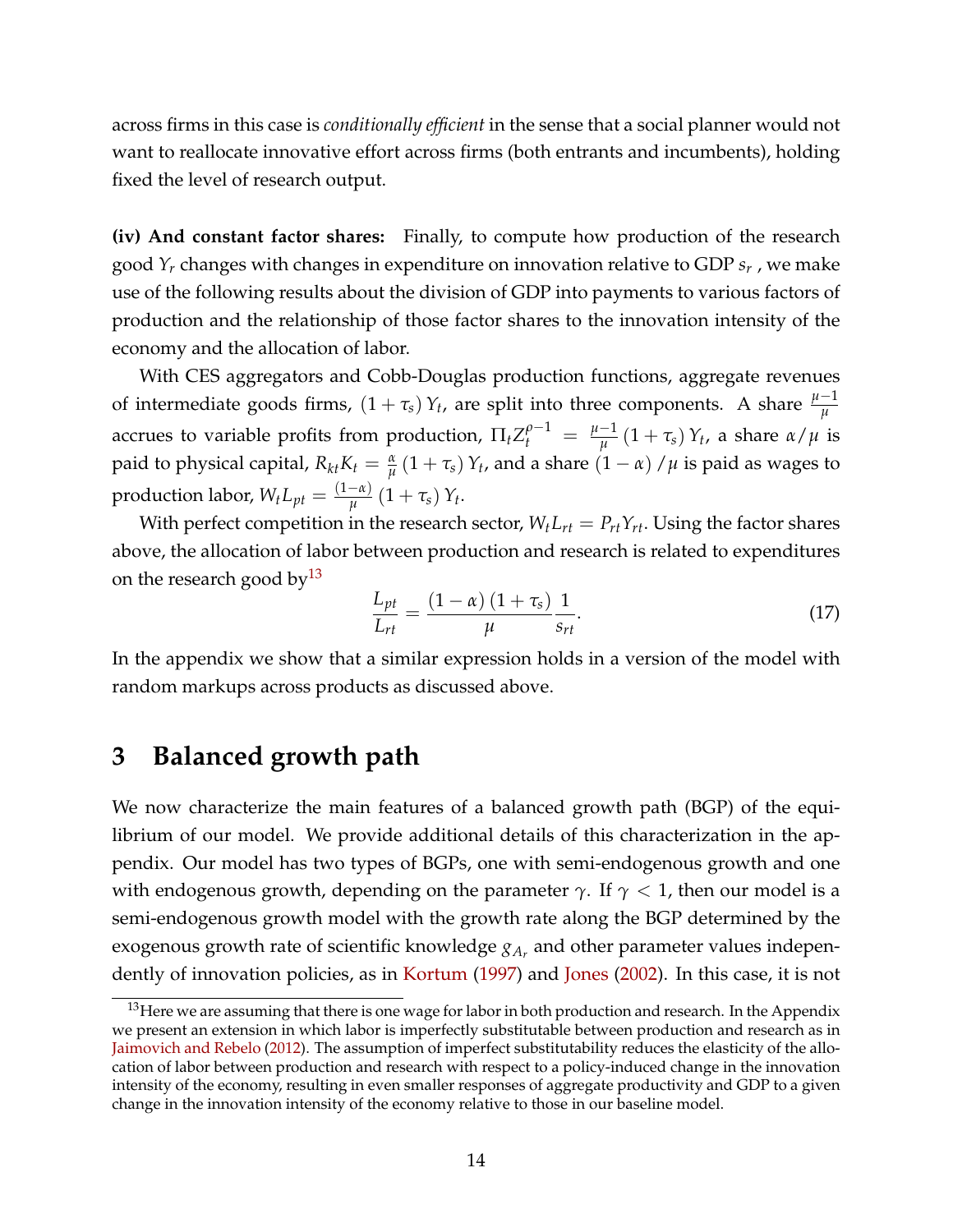possible to have fully endogenous growth because such growth would require growth in innovation expenditure in excess of the growth rate of GDP. Ongoing balanced growth can occur only to the extent that exogenous scientific progress reduces the cost of further innovation as aggregate productivity *Z* grows. In the knife edged case that  $\gamma = 1$  and  $g_{Ar} = 0$ , our model is an endogenous growth model with the growth rate along the BGP determined by firms' investments in innovative activity, as in [Grossman and Helpman](#page-41-7) [\(1991\)](#page-41-7) and [Klette and Kortum](#page-42-0)  $(2004).$  $(2004).$ <sup>[14](#page-14-0)</sup>

The transition paths of the response of aggregates to policy changes are continuous as *γ* approaches one. Hence, our analysis of the model's quantitative implications for the response of aggregates in the medium term (20 years) in the semi-endogenous growth case nests the endogenous growth case.

In the semi-endogenous growth case,  $\gamma$  < 1, the growth rates of aggregates and the interest rate are independent of policies and determined from equations [\(2\)](#page-5-2), [\(4\)](#page-5-1), [\(7\)](#page-7-0), and [\(8\)](#page-7-1). In particular, the growth rate of aggregate productivity  $g_z$  is given by  $g_z = g_{Ar}/(1 - \gamma)$ . The growth rate of output of the consumption good (and hence consumption, physical capital, and the wage) is given by  $g_y = g_z/(1 - \alpha)$ , and the rental rate of capital is constant and given by  $R_k = \beta^{-1} \exp(g_y) - 1 + d_k$ . The rate at which innovations occur,  $\delta$ , is pinned down from [\(5\)](#page-6-1). The matching function [\(6\)](#page-7-2) pins down total innovative effort, *q* + *M*. Innovation by incumbent firms *q* is constant and, with positive firm entry, is determined as the solution to [\(16\)](#page-12-1). Equilibrium entry *M* is then calculated as a residual. Note that, in the BGP, policies affect the division of innovative effort between incumbents and entering firms, but not the total innovative effort  $q + M$  nor the rate of innovation  $\delta$ .

We focus on parameter values such that on the BGP, new firms enter (so *M* > 0) and incumbents choose to use their innovation technology. To have firm entry in a BGP with innovation by incumbent firms, it must be that the solution for *M* described above is positive. Incumbent firms find it optimal to use their innovation technology in a BGP with firm entry if and only if at the *q* that solves equation [\(16\)](#page-12-1), the post-subsidy average cost of innovation for incumbent firms,  $(1 - \tau_g) c(q) / q$ , is less than or equal to the postsubsidy average cost of innovation for entrants,  $(1 - \tau_e) f$  (we prove this statement in the appendix). This condition is equivalent to the statement  $c(q) \leq c'(q)q$  at that q. This holds if  $c(q)$  is convex and  $c(0) = 0$ .

In applying this model to data, we will calibrate the parameters to match a given BGP per capita growth rate of output, *gy*. Given a choice of *g<sup>y</sup>* and physical capital share of *α*, the growth rate of aggregate productivity in the BGP is  $g_z = g_y (1 - \alpha)$  independent

<span id="page-14-0"></span><sup>&</sup>lt;sup>14</sup>If  $\gamma > 1$ , then our model does not have a BGP, as in this case, a constant innovation intensity of the economy leads to an acceleration of the innovation rate as aggregate productivity *Z* grows.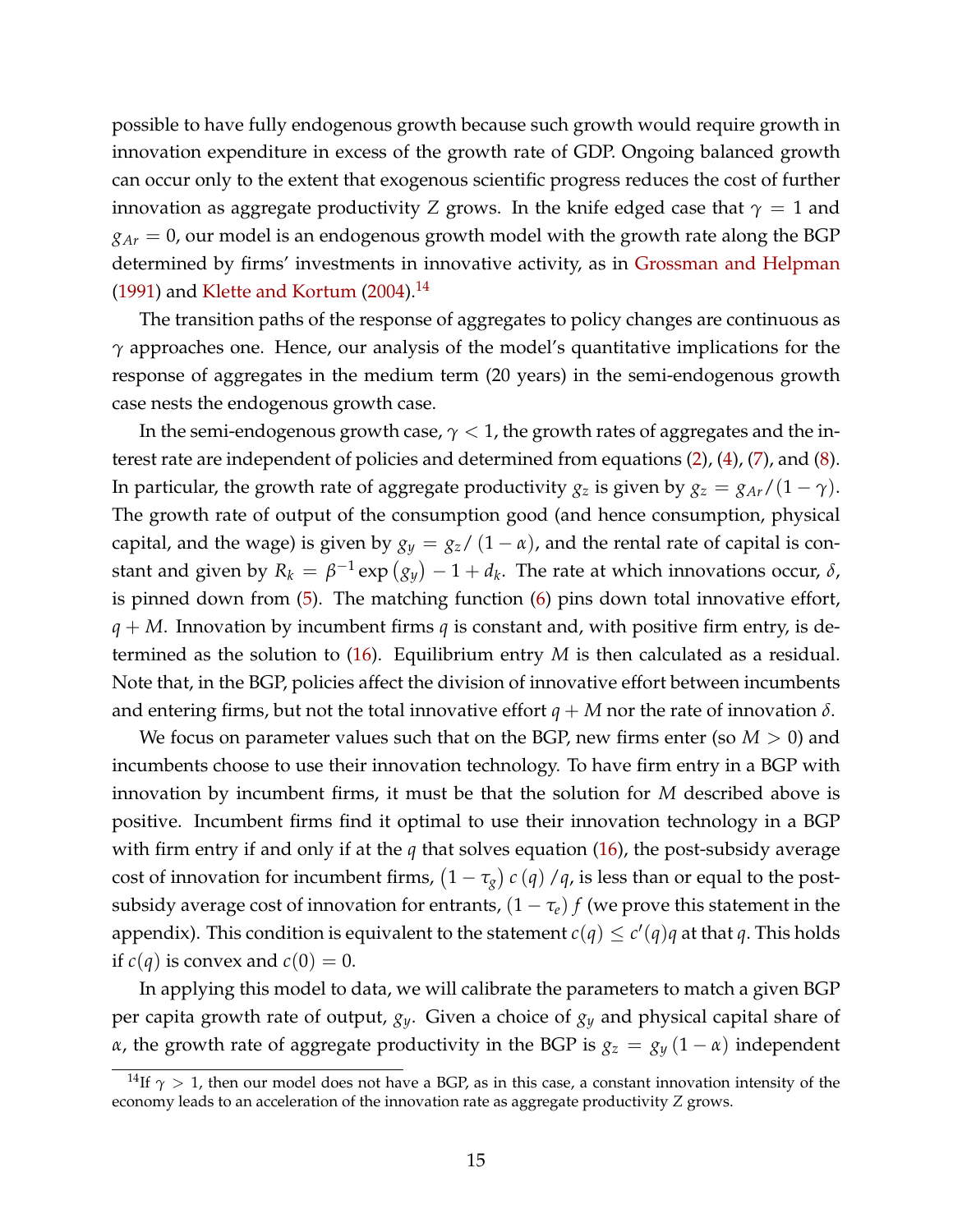of *γ*. This implies that the aggregate innovation rate *δ* on the BGP is also independent of *γ*. For a given choice of *γ*, the growth rate of scientific knowledge consistent with these productivity growth rates is given by  $g_{Ar} = (1 - \gamma) g_z$ . We assume that  $g_{A_r}$  is unmeasured and hence do not make assumptions about this growth rate directly. Instead, we alter this parameter as we vary *γ*.

# <span id="page-15-0"></span>**4 Aggregate implications of changes in the innovation intensity of the economy: Analytic results**

In this section, we derive analytic results regarding the impact of policy-driven changes in the innovation intensity of the economy on aggregate outcomes at different time horizons. These analytical results demonstrate what features of our baseline Klette-Kortum model are key in determining its implications for the aggregate impact of innovation policies. In the next section, we discuss the quantitative implications of our analytical results.

In framing the question of how policy-induced changes in the innovation intensity of the economy impact aggregate outcomes at different time horizons, we consider the following thought experiment. Consider an economy that is initially on a BGP with uniform innovation subsidies,  $\bar{\tau}_e = \bar{\tau}_g$ . As a baseline experiment (which we relax later), consider an unanticipated permanent change in innovation policies to new uniform innovation subsidies  $\tau'_e = \tau'_g$  beginning in period  $t = 0$  and continuing on for all  $t > 0$ . We keep the production subsidy *τ<sup>s</sup>* constant.

Given our baseline policy experiment, we first derive the elasticity across BGPs of the innovation intensity of the economy and fiscal expenditures on innovation policies with respect to this policy experiment. We then derive analytical first-order approximations to the change in the transition path and the long run response of aggregate productivity and GDP as a function of this transition path for the innovation intensity of the economy. We then relate the parameters determining the transition dynamics of GDP to those that shape the optimal innovation intensity of the economy. We next consider non-uniform changes in innovation policy. Finally, we compare the implications of our model to those of a standard quality ladders model in which innovation is only carried out by entering firms.

**Fiscal impact and innovation intensity across BGPs** The following proposition derives the elasticity across BGPs of the innovation intensity of the economy and fiscal expenditures on innovation policies with respect to a uniform change in innovation policies.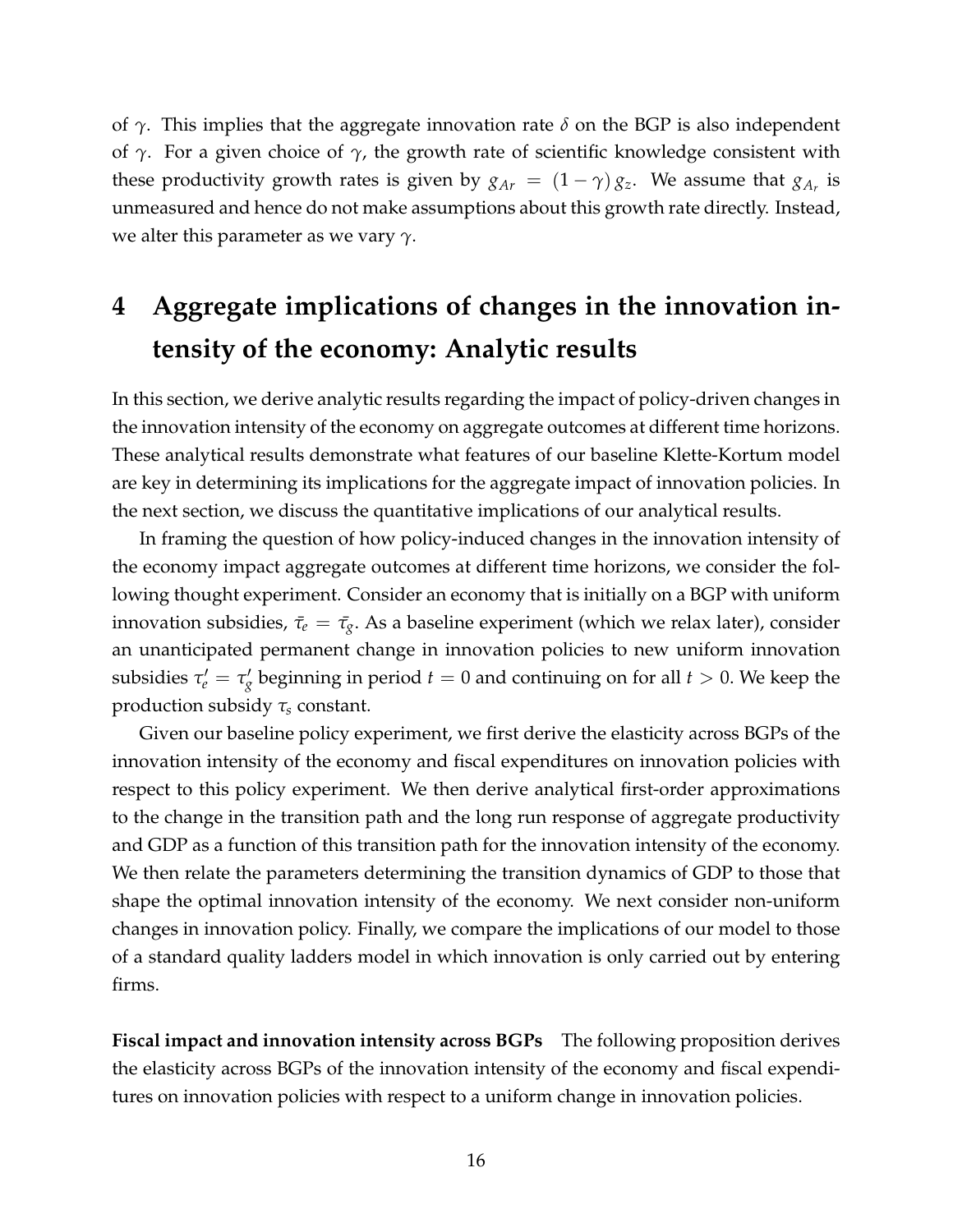<span id="page-16-0"></span>**Proposition 1.** *Consider an economy on a BGP with semi-endogenous growth and positive firm* $f$  *entry. Suppose that innovation policies change permanently from*  $\bar{\tau}_{g} = \bar{\tau}_{e}$  *to*  $\tau_{g}' = \tau_{e}'$ *. Then,* across the old and new BGP the innovation intensity of the economy changes from  $\bar{s}_r$  to  $s_r'$ , and *fiscal expenditures relative to GDP change from E*¯/*GDP to E* ¯ <sup>0</sup>/*GDP*<sup>0</sup> *, with these changes given by*

$$
\log s'_r - \log \bar{s}_r = \log(1-\bar{\tau}_g) - \log(1-\tau'_g)
$$

*and*

$$
\frac{E'}{GDP'} - \frac{\bar{E}}{G\bar{D}P} = s'_r - \bar{s}_r.
$$

The proof of this proposition, which is in the appendix, uses the free-entry condition, which implies that the ratio of aggregate variable profits to the post-subsidy price of the *research good,*  $\frac{\Pi Z^{ρ-1}}{(1_σ)}$  $\frac{11Z^{P}}{(1-\tau_{g})P_{r}}$ , as well as output of the research good,  $Y_{r}$ , are both constant across two BGPs with semi-endogenous growth and uniform innovation subsidies. Together with the fact that aggregate profits are a constant share of GDP, we obtain that  $s_r\left(1-\tau_g\right)$ is also constant across BGPs, which implies the first expression. The second expression follows from this result and the definition of fiscal expenditures in expression [\(14\)](#page-11-1).

Proposition [1](#page-16-0) implies that in the long-run, our policy experiment will result in a change in the innovation intensity of the economy determined only by the change in the innovation subsidy rate independent of the other parameters of the model. At short and medium horizons, however, this policy will result in a change in the path of the innovation intensity of the economy from  $\{\bar{s}_{rt}\}_{t=1}^{\infty}$  $\sum_{t=0}^{\infty}$  (which is constant on the initial BGP) to  $\left\{ s'_{rt} \right\}_{t=0}^{\infty}$  $\sum_{t=0}^{\infty}$  that we will have to solve for numerically. For the remainder of our analytic results, we take this path as given.

**Dynamics of aggregate productivity and GDP** The following proposition characterizes the transition dynamics of aggregate productivity to a change in the innovation intensity of the economy.

<span id="page-16-1"></span>**Proposition 2.** *Consider an economy on a BGP with uniform innovation subsidies and positive firm-entry. Suppose that at time t* = 0*, an unanticipated, permanent, and uniform change in inno*vation policies induces a new path for the innovation intensity of the economy given by  $\left\{ s'_{rt}\right\} _{t=0}^{\infty}$  $\sum_{t=0}^{\infty}$ Then the new path for aggregate productivity  $\{Z_t^{\prime}\}$  $\left\{ t\right\} _{t=0}^{\infty}$ *t*=1 *to a first-order approximation is given by*

<span id="page-16-2"></span>
$$
\log Z'_t - \log \bar{Z}_t = \sum_{k=1}^t \Gamma_k \left( \log s'_{rt-k} - \log \bar{s}_r \right) \tag{18}
$$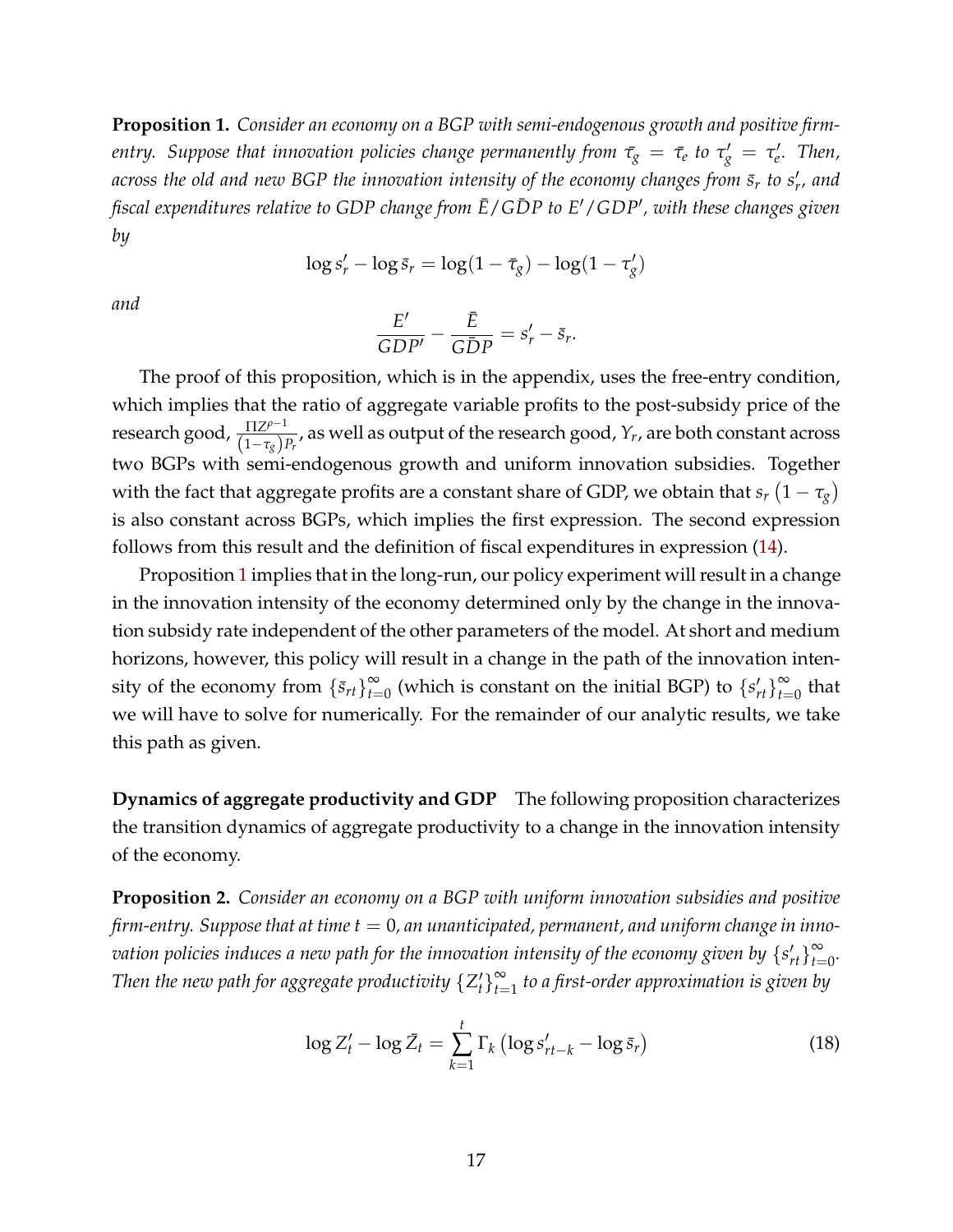$where \ \bar{Z}_t = \exp(t\bar{g}_z)\bar{Z}_0$ *, with* 

<span id="page-17-5"></span>
$$
\Gamma_1 = \bar{L}_p \frac{\Phi \sigma}{\rho - 1} \frac{\exp\left((\rho - 1)\bar{g}_z\right) - 1}{\exp\left((\rho - 1)\bar{g}_z\right)} \le \bar{L}_p \Phi \sigma \bar{g}_z,\tag{19}
$$

*and*

$$
\Gamma_{k+1} = \left[1 - (1 - \gamma)\frac{\Gamma_1}{\bar{L}_p}\right] \Gamma_k,\tag{20}
$$

 $\bar{z}_r$  *denotes the innovation intensity,*  $\bar{L}_p$  *the share of labor employed in current production, g*¯*<sup>z</sup> the growth rate of aggregate productivity, and*

<span id="page-17-4"></span>
$$
\Phi = \frac{\bar{M}/(\bar{q} + \bar{M})}{f\bar{M}/\bar{Y}_r} \le 1
$$
\n(21)

*the ratio of innovative effort by entrants relative to total innovative effort over research expenditure*  $b$ y entrants relative to total research expenditure, where  $\bar{M}$ ,  $\bar{q}$ , and  $\bar{Y}_r$  denote research effort by *entrants and incumbents and research output, all on the initial BGP.*

*Proof.* We prove this result by calculating three key elasticities in our model. The first key elasticity is the elasticity of research output  $Y_r$  with respect to a change in the innovation intensity of the economy *s<sup>r</sup>* . From equations [\(8\)](#page-7-1) and [\(17\)](#page-13-2) we have that, to a first-order approximation,

<span id="page-17-2"></span>
$$
\log Y'_{rt} - \log \bar{Y}_r = \bar{L}_p \left( \log s'_{rt} - \log \bar{s}_r \right) - (1 - \gamma) \left( \log Z'_t - \log \bar{Z}_t \right). \tag{22}
$$

Hence, this elasticity is given by  $\bar{L}_p$ .

The second key elasticity is the elasticity of the innovation rate with respect to a change in research output. Here from equation [\(6\)](#page-7-2) we have that, to a first-order approximation,

<span id="page-17-0"></span>
$$
\log \delta'_t - \log \bar{\delta} = \sigma \frac{\bar{M}}{\bar{q} + \bar{M}} \left( \log M'_t - \log \bar{M} \right) + \sigma \frac{\bar{q}}{\bar{q} + \bar{M}} \left( \log q'_t - \log \bar{q} \right). \tag{23}
$$

From equation [\(7\)](#page-7-0) we have that, to a first order approximation

<span id="page-17-1"></span>
$$
\log Y'_{rt} - \log \bar{Y}_r = \frac{f\bar{M}}{\bar{Y}_r} \left( \log M'_t - \log \bar{M} \right) + \frac{c'(\bar{q})\bar{q}}{\bar{Y}_r} \left( \log q'_t - \log \bar{q} \right). \tag{24}
$$

From equation [\(16\)](#page-12-1), we have that with a uniform subsidies  $\log q_t' = \log \bar{q}$  for all  $t \geq 0$ . Combining [\(23\)](#page-17-0) and [\(24\)](#page-17-1) we have

<span id="page-17-3"></span>
$$
\log \delta'_t - \log \bar{\delta} = \sigma \Phi \left( \log Y'_{rt} - \log \bar{Y}_r \right). \tag{25}
$$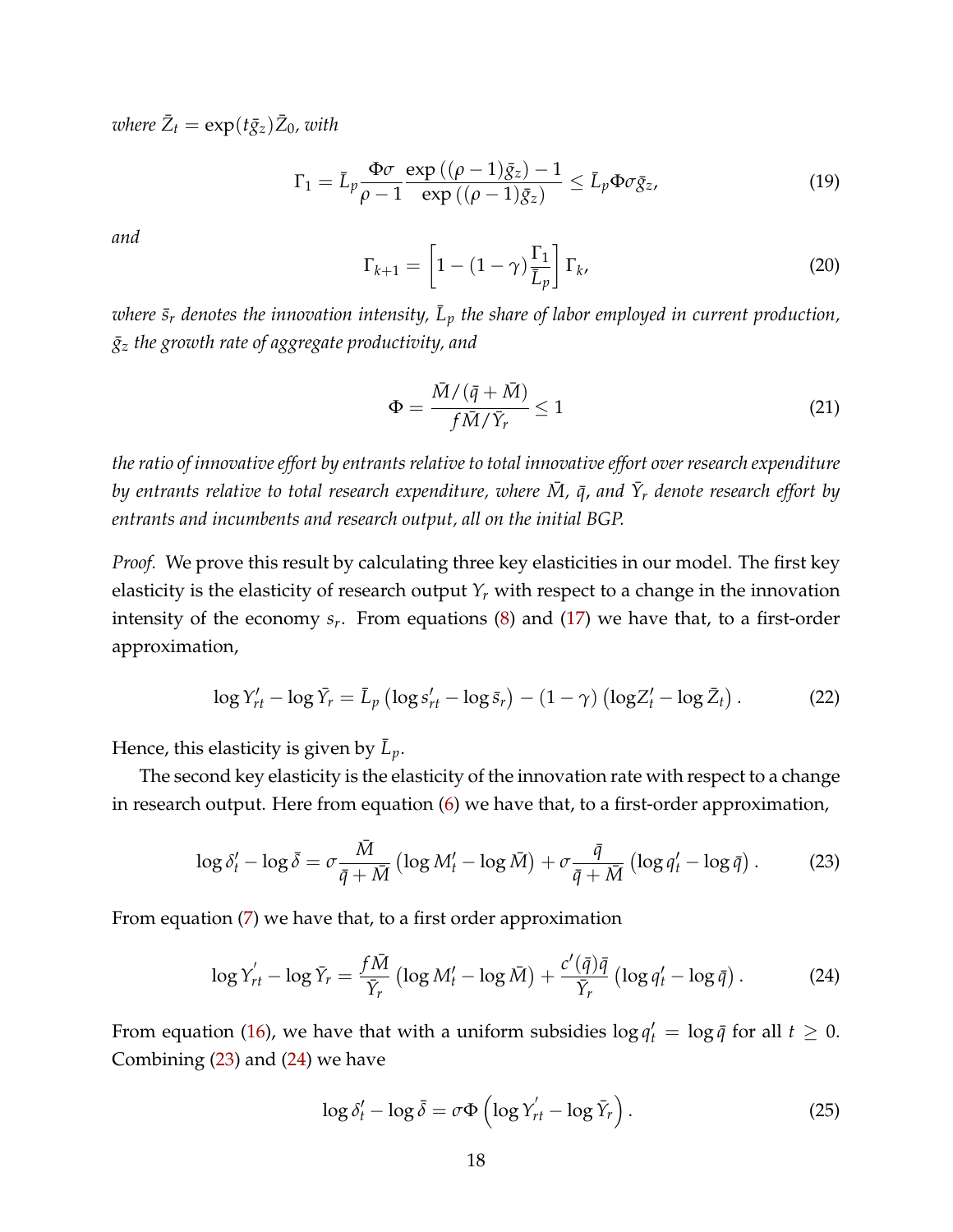Hence, this elasticity is given by *σ*Φ.

Finally, the third key elasticity is the elasticity of aggregate productivity growth with respect to the innovation rate. From equation [\(5\)](#page-6-1) we have that this elasticity is given by

$$
\log Z'_{t+1} - \log Z'_t \approx \bar{g}_z + \frac{1}{\rho - 1} \frac{\exp\left((\rho - 1)\,\bar{g}_z\right) - 1}{\exp\left((\rho - 1)\,\bar{g}_z\right)} \left(\log \delta'_t - \log \bar{\delta}\right) \tag{26}
$$

which is equivalent to

<span id="page-18-0"></span>
$$
\log Z'_{t+1} - \log \bar{Z}_{t+1} \approx \log Z'_t - \log \bar{Z}_t + \frac{1}{\rho - 1} \frac{\exp ((\rho - 1)\bar{g}_z) - 1}{\exp ((\rho - 1)\bar{g}_z)} \left( \log \delta'_t - \log \bar{\delta} \right). \tag{27}
$$

Hence, this elasticity is  $\frac{1}{ρ-1}$  $exp((\rho-1)\bar{g}_z)-1$  $\frac{\exp((\rho-1)\bar{g}_z)}{\exp((\rho-1)\bar{g}_z)}$ Plugging in [\(22\)](#page-17-2) and [\(25\)](#page-17-3) into [\(27\)](#page-18-0) gives

<span id="page-18-1"></span>
$$
\log Z'_{t+1} - \log \bar{Z}_{t+1} = \left[1 - (1 - \gamma) \frac{\Gamma_1}{\overline{L}_p}\right] \left(\log Z'_t - \log \bar{Z}_t\right)
$$
  
 
$$
+ \Gamma_1 \left(\log s'_{rt} - \log \bar{s}_r\right), \qquad (28)
$$

which proves the main result.

To show that  $\Phi \leq 1$  in equation [\(21\)](#page-17-4), recall that in any BGP with innovation by both incumbent and entering firms,  $(1 - \tau_g)c(\bar{q})/\bar{q} \leq (1 - \tau_e)f$ . With uniform innovation policies in that BGP, that implies that  $c(\bar{q}) \leq f\bar{q}$ . This is sufficient to guarantee that  $\Phi \leq 1$ . The case in which incumbents do not use their innovation technology is discussed in Proposition [4.](#page-24-0)

The last step to derive the upper bound on  $\Gamma_1$  in equation [\(19\)](#page-17-5) is to show that the elasticity of aggregate productivity growth with respect to the innovation rate,  $\frac{1}{\rho-1}$  $exp((\rho-1)\bar{g}_z)-1$  $\frac{\exp((\rho-1)gz)^{-1}}{\exp((\rho-1)\bar{g}_z)}$ is bounded above by  $\bar{g}_z$ . To do so we use a more general argument (which we apply below when we introduce social depreciation of innovation expenditures and when we discuss other models). We write the transition law for aggregate productivity [\(5\)](#page-6-1) as

$$
\frac{Z_{t+1}}{Z_1} = G(\delta_t),\tag{29}
$$

where  $\log G(\delta)$  is concave in  $\delta$  and  $\log G(\bar{\delta}) = \bar{g}_z$ . Log-linearizing this equation gives

$$
\log Z_{t+1} - \log Z_t = \log G(\bar{\delta}) + \frac{G'(\bar{\delta})\bar{\delta}}{G(\bar{\delta})} \left(\log \delta_t - \log \bar{\delta}\right).
$$

Because *G* is log-concave, we have that the elasticity of aggregate productivity growth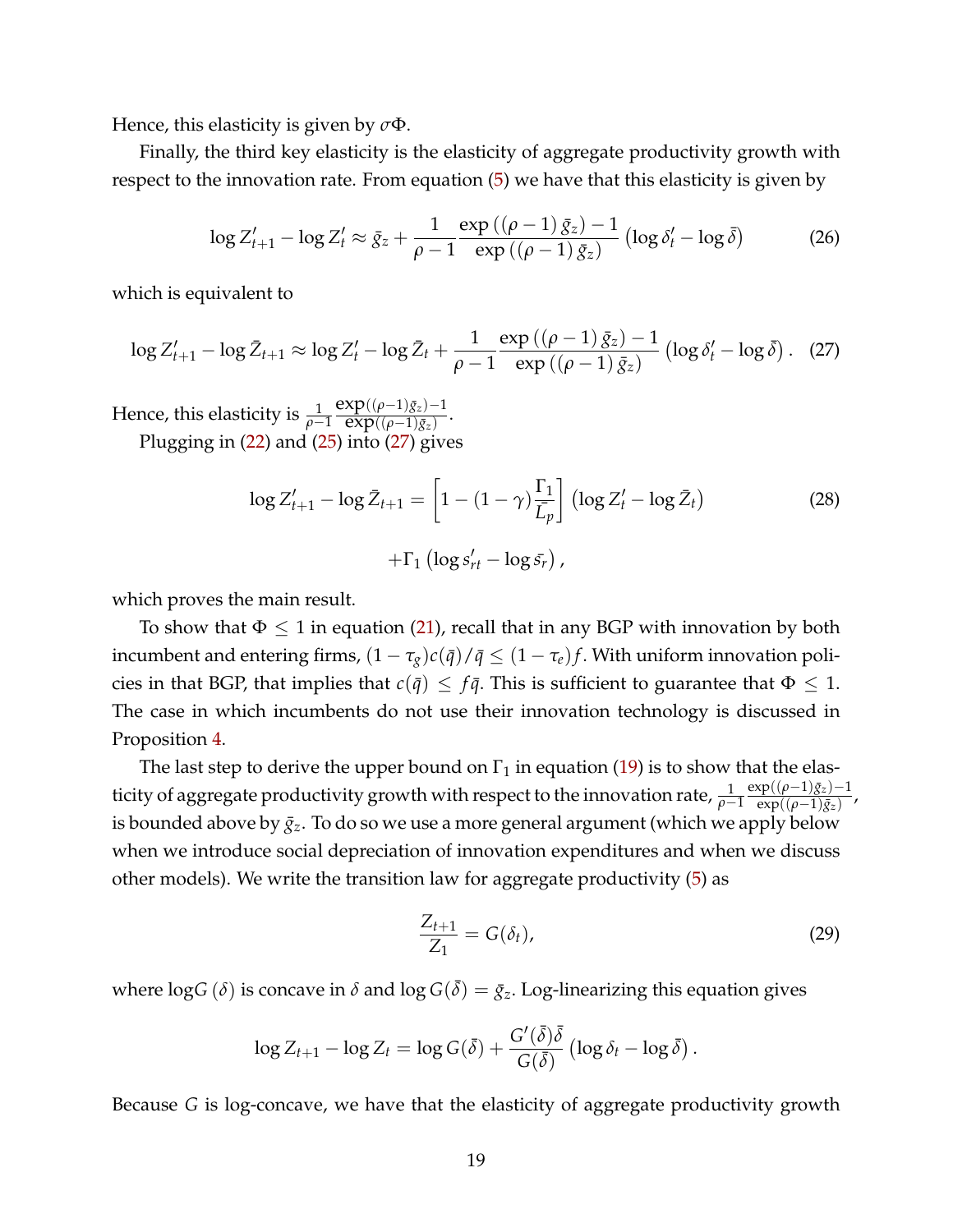with respect to the innovation rate is bounded above by

<span id="page-19-1"></span>
$$
\frac{G'(\bar{\delta})\bar{\delta}}{G(\bar{\delta})} \le \log G(\bar{\delta}) - \log G(0) = \bar{g}_z,\tag{30}
$$

where the equality follows from the assumption that  $G(0) = 1$ .<sup>[15](#page-19-0)</sup> To see how tight this bound is note that by direct calculation,

<span id="page-19-4"></span>
$$
\frac{G'(\bar{\delta})\bar{\delta}}{G(\bar{\delta})} = \frac{1}{\rho - 1} \frac{G(\bar{\delta})^{\rho - 1} - G(0)^{\rho - 1}}{G(\bar{\delta})^{\rho - 1}}.
$$
\n(31)

Given  $G(\bar{\delta}) = \exp(\bar{g}_z)$  and  $G(0) = 1$ , we have that for any fixed  $\bar{g}_z > 0$  as  $\rho$  approaches 1 from above this elasticity approaches  $\bar{g}_z$ , while as  $\rho$  gets large this elasticity limits to zero . П.

Proposition [2](#page-16-1) gives us an analytical expression for the dynamics of aggregate productivity in the transition to a new BGP following an unanticipated, permanent, and uniform change in innovation policies as a function of the transition path for the innovation intensity of the economy that arises in equilibrium as a result of that change in policies. From Proposition [1,](#page-16-0) we can compute the long-run change in the innovation intensity of the economy that arises as a function of a given permanent and uniform change in innovation policies. In the next corollary, we derive the long-run change in aggregate productivity that corresponds to that change in innovation intensity.

<span id="page-19-3"></span>**Corollary 1.** *Consider a permanent uniform change in innovation policies. Assume that the econ*omy converges to a new BGP with innovation intensity s¦. Then, the gap in aggregate productivity *between the old and new BGP converges, to a first-order approximation, to*

<span id="page-19-2"></span>
$$
\log Z'_t - \log \bar{Z}_t = \frac{\bar{L}_p}{1 - \gamma} \left( \log s'_r - \log \bar{s}_r \right) \tag{32}
$$

*in the semi-endogenous growth case* ( $\gamma$  < 1). In the endogenous growth case ( $\gamma$  = 1) the gap *in aggregate productivity between the old and new BGP is unbounded. The new growth rate of*

$$
\left.\frac{G'(\cdot)\delta}{G(\cdot)}\right|_{\delta=\bar{\delta}}=\left.\frac{\partial\log G(\delta)}{\partial\delta}\right|_{\delta=\bar{\delta}}\bar{\delta}\leq\left(\log G(\bar{\delta})-\log G(\bar{\delta}')\right)\frac{\bar{\delta}}{\bar{\delta}-\bar{\delta}'}
$$

for  $0\leq\bar\delta'<\bar\delta$ , where the inequality follows from concavity of log $G(\delta)$ . With  $\bar\delta'=0$ , we obtain expression [\(30\)](#page-19-1).

<span id="page-19-0"></span><sup>15</sup>To derive this inequality, we use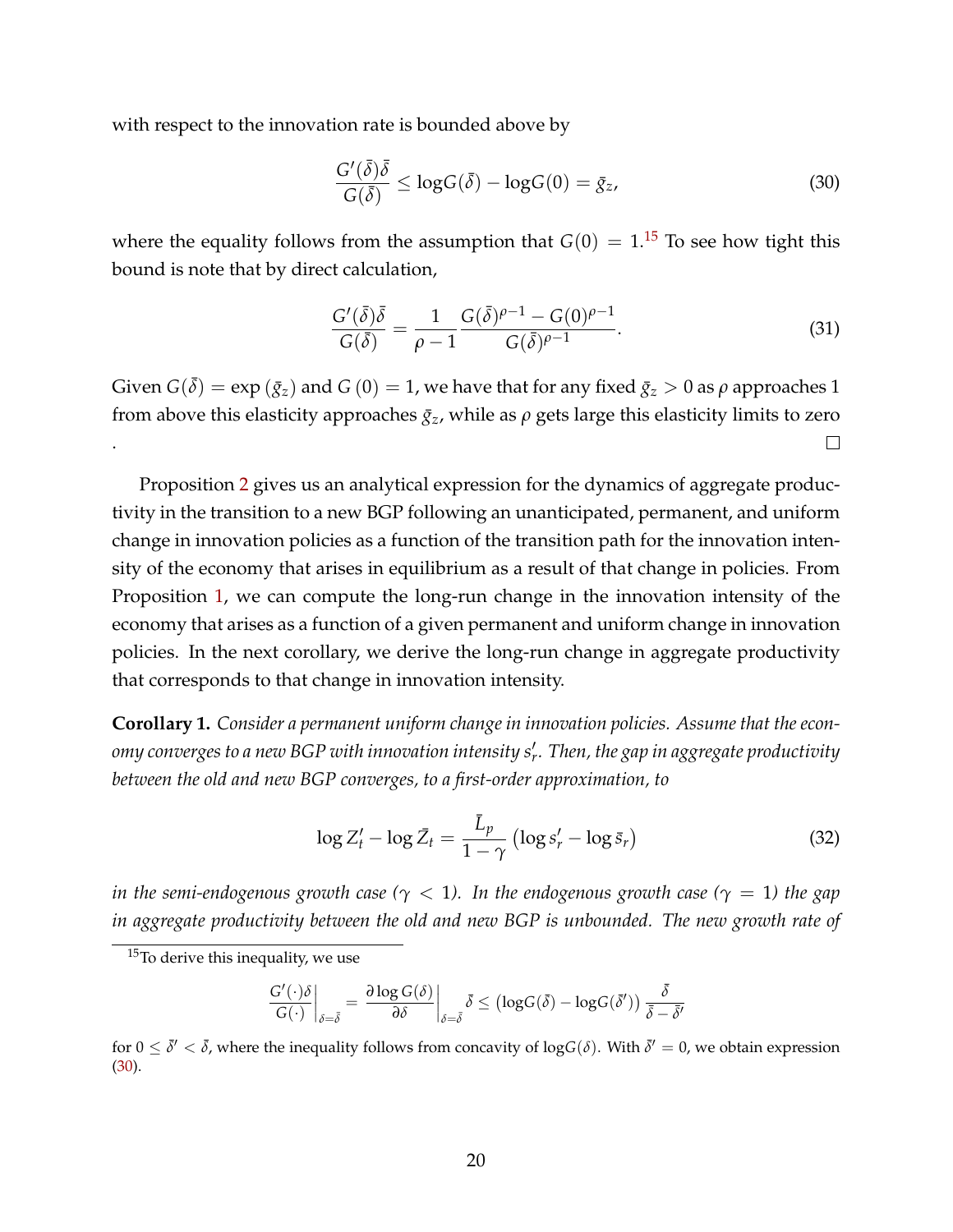*aggregate productivity to a first-order approximation is given by*

<span id="page-20-0"></span>
$$
\log Z'_{t+1} - \log Z'_t = \bar{g}_z + \Gamma_1 \left( \log s'_{rt} - \log \bar{s}_r \right). \tag{33}
$$

*Proof.* To derive expression [\(32\)](#page-19-2) we use equation [\(22\)](#page-17-2) and the fact that, in response to uniform innovation policies, *δ*, *q*, *M* and hence *Y<sup>r</sup>* remain constant between BGPs. Note that  $\frac{\bar{L}_p}{1-\gamma}$  is equal to  $\sum_{k=1}^{\infty}$  $\sum_{k=1}^{\infty} \Gamma_k$  in expression [\(18\)](#page-16-2) if that sum converges. With endogenous growth,  $\gamma = 1$ , and hence  $\Gamma_k = \Gamma_1$  for all *k*. Equation [\(33\)](#page-20-0) follows from taking the first difference of equation [\(18\)](#page-16-2).  $\Box$ 

We next derive the transition path for GDP as a function of the transition paths for aggregate productivity, the innovation intensity of the economy, and the equilibrium rental rate on physical capital.<sup>[16](#page-20-1)</sup>

<span id="page-20-2"></span>**Corollary 2.** *The path of GDP corresponding to the policy experiment in Proposition [2](#page-16-1) is given, to a first-order approximation, by*

<span id="page-20-3"></span>
$$
\log GDP'_t - \log GDP_t = \frac{1}{1-\alpha} \left( \log Z'_t - \log \bar{Z}_t \right) - \bar{L}_r \left( \log s'_{rt} - \log \bar{s}_r \right) - \frac{\alpha}{1-\alpha} \left( \log R'_{kt} - \log \bar{R}_k \right) \tag{34}
$$

*under the old measurement system in which innovation is expensed, and is given by the above plus s*¯*r*  $\frac{\bar{s}_r}{1+\bar{s}_r}\left(\log s_{rt}' - \log \bar{s}_r\right)$  under a measurement system in which all expenditures on innovation are *included in measured GDP.*

*Proof.* We prove this result by taking the log of GDP, which under the old measurement system is equal to the log of *Y*:

$$
\log Y'_t - \log \bar{Y}_t = \log Z'_t - \log \bar{Z}_t + \alpha (\log K'_t - \log \bar{K}_t) + (1 - \alpha) \left( \log L'_{pt} - \log \bar{L}_p \right)
$$

 $\text{Using } R_{kt} = \frac{\alpha}{\mu} \left( 1 + \tau_s \right) \frac{Y_t}{K_t}$  $\frac{Y_t}{K_t}$  and equation [\(17\)](#page-13-2) we obtain the expression above. To derive the result under the new measure of GDP, we must add in expenditures on research  $P_{rt}Y_{rt}$ , which we can do by multiplying the old measure of GDP by  $(1 + s_{rt})$ .  $\Box$ 

Given the result in Corollary [2,](#page-20-2) it is straightforward to calculate the response of GDP in the long run. Since, with semi-endogenous growth, in the long run the interest rate and rental rate on physical capital return to their levels on the initial BGP (i.e  $\lim_{t\to\infty} \log R'_{kt}$  –

<span id="page-20-1"></span><sup>&</sup>lt;sup>16</sup>The magnitude of the change in the rental rate of physical capital in the transition is related to the equilibrium transition path for the interest rate. From the Euler equation for physical capital,  $\log R'_{kt}$  −  $\log \bar{R}_k = \frac{\bar{r}}{d_k + \bar{r}} \log (\bar{r}_{t-1}/\bar{r})$  for  $t \ge 1$ . Solving for the path of the interest rate requires fully solving for the model transition, which we do in Section [6.](#page-33-0)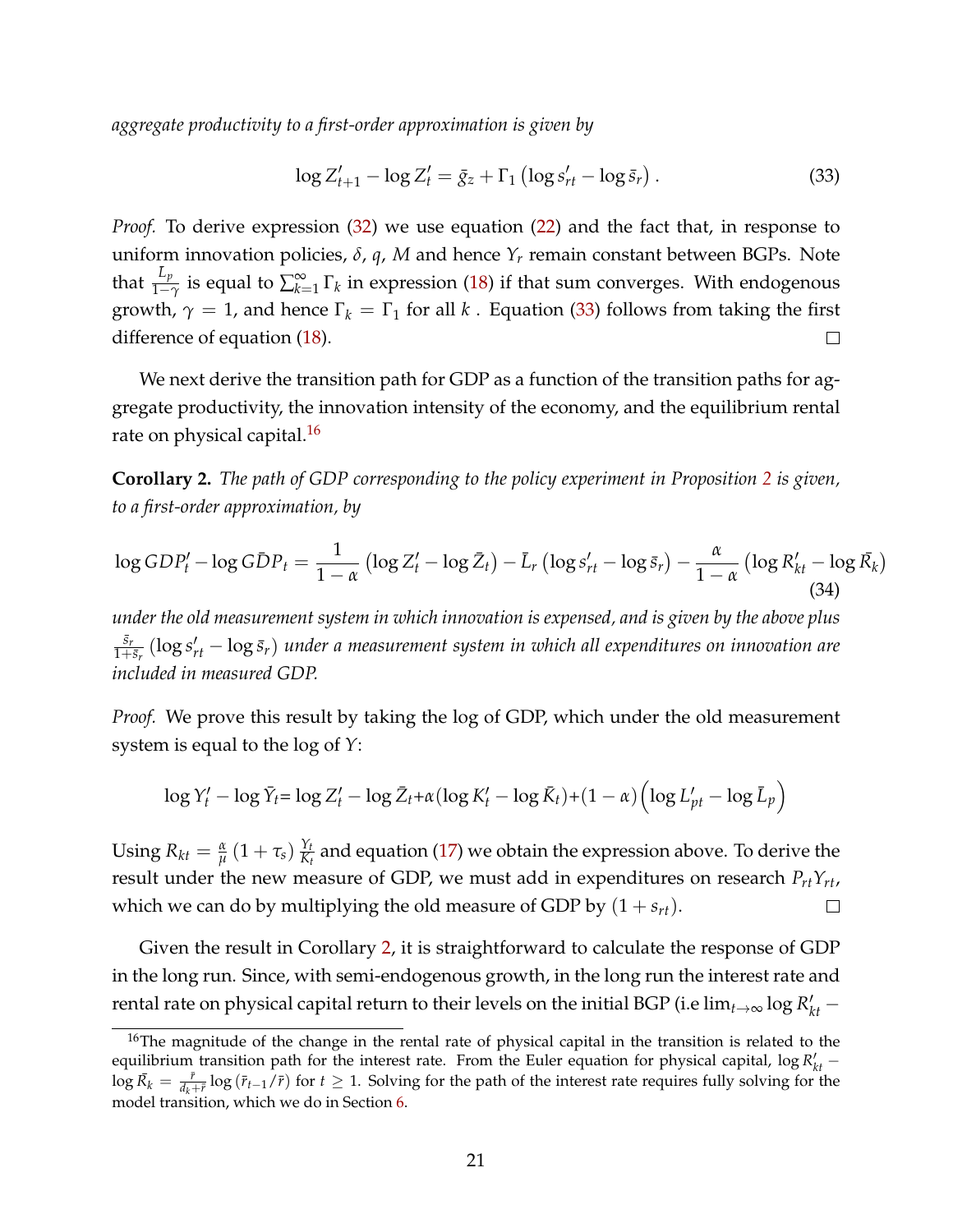$\log \bar{R_k} = 0$ ), the long run response of GDP is a simple function of the long run responses of aggregate productivity and the innovation intensity of the economy. In particular, from Corollary [1,](#page-19-3) we have that with  $\gamma$  < 1, the long run response of GDP is given by

$$
\lim_{t\to\infty}\log GDP'_t - \log G\bar{D}P_t = \left[\frac{1}{1-\alpha}\frac{\bar{L}_p}{1-\gamma} - \bar{L}_r\right] \lim_{t\to\infty} \left(\log s'_{rt} - \log \bar{s}_r\right).
$$

**Aggregate dynamics and optimal innovation intensity** Expression [\(34\)](#page-20-3) in Corollary [2](#page-20-2) is useful for understanding the transition dynamics of measured GDP (corresponding to the resources available for consumption and physical investment). With a permanent increase in the innovation intensity of the economy, GDP falls initially as labor is reallocated from current production to research, and then grows in the transition as the impact of a permanent change in the innovation intensity of the economy on aggregate productivity cumulates over time.

The impact on welfare of a permanent increase in the innovation intensity of the economy clearly depends on the trade-off between the short and long run changes in GDP that result from this increase in innovation expenditures as captured by the parameters Γ*k* . To gain intuition for this welfare tradeoff, consider a variation in innovation policies that raises the innovation intensity of the economy only in period  $t = 0$ , so  $s'_{r0} > s_r$  and in all other time periods  $t \neq 0$ ,  $s'_{rt} = \bar{s}_r$ . From Corollary [2,](#page-20-2) if we ignore changes in the rental rate on physical capital, we have that the log of resources available for consumption and physical investment (i.e. GDP) falls in period  $t = 0$  by  $\bar{L}_r (\log s'_0 - \log \bar{s}_r)$  and rises in every period  $t \ge 1$  by  $\frac{\Gamma_t}{1-\alpha}$  (log  $s'_0 - \log \bar{s}_r$ ). In the appendix, we show that on the optimal BGP allocation, this perturbation of the path of innovation expenditures has no first order impact on welfare, which is equivalent to the condition that the socially optimal BGP allocation must satisfy

$$
\left[\sum_{k=1}^{\infty} \beta^k \frac{\Gamma_k}{1-\alpha} - \bar{L}_r\right] \left(\log s'_0 - \log \bar{s}_r\right) = 0
$$

for small perturbations of  $\bar{s}_r$ . This condition implies that on the optimal BGP allocation,  $^{17}$  $^{17}$  $^{17}$ 

<span id="page-21-1"></span>
$$
s_r^* = (1 - \alpha) \frac{L_r^*}{L_p^*} = \frac{\beta \frac{\Gamma_1^*}{L_p^*}}{1 - \beta \left[1 - (1 - \gamma) \frac{\Gamma_1^*}{L_p^*}\right]},
$$
(35)

where  $s_r^*$ ,  $L_r^*$ , and  $L_p^*$  are the optimal BGP levels of these variables and  $\Gamma_1^*$  $_1^*$  is from equation

<span id="page-21-0"></span><sup>&</sup>lt;sup>17</sup>One can also obtain this expression using the variational argument proposed by [Jones and Williams](#page-41-13) [\(1998\)](#page-41-13).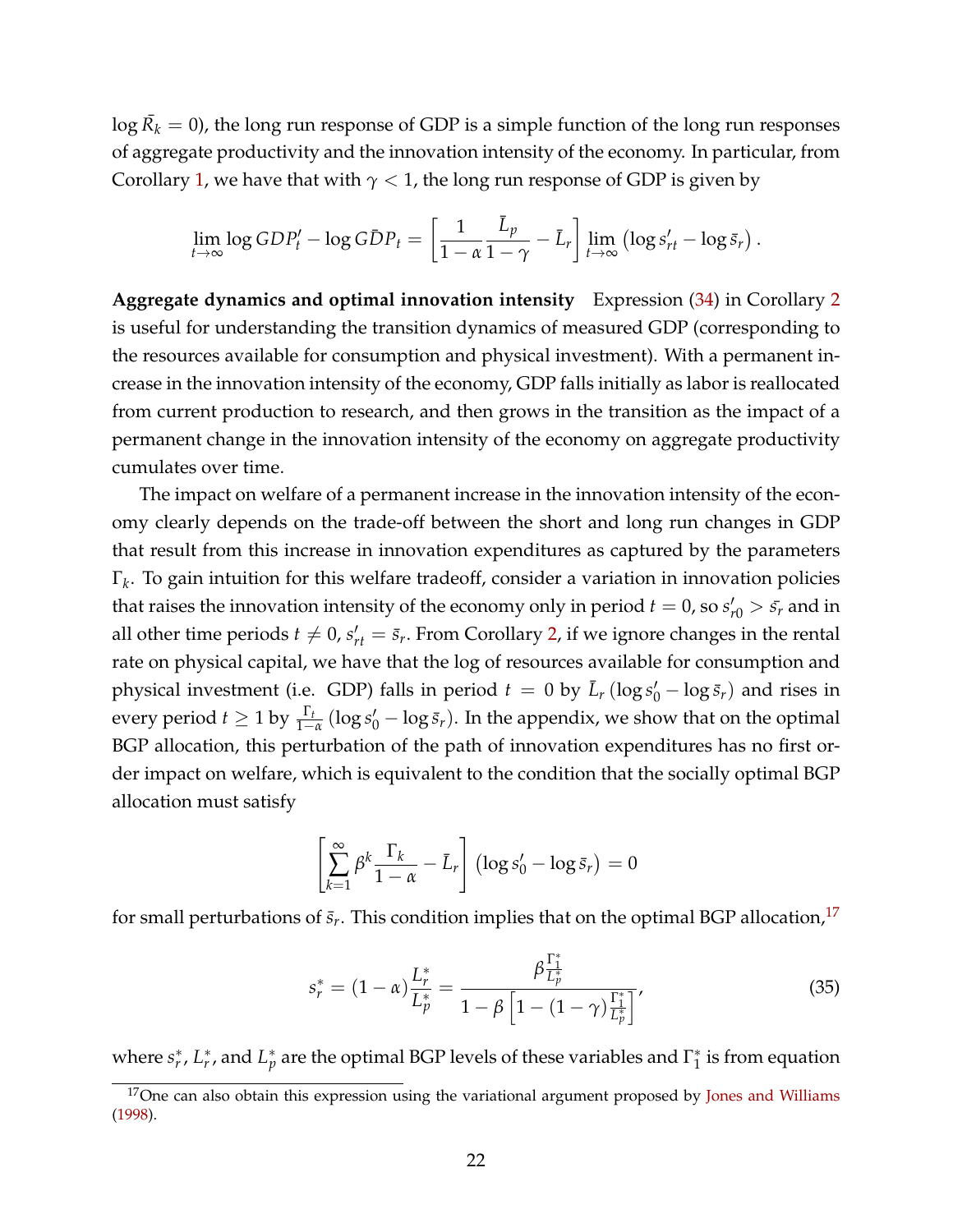[\(19\)](#page-17-5) evaluated at these optimal quantities. Note from equation (19) that  $\frac{\Gamma_1^*}{L_p^*}$  is determined by  $\sigma$ ,  $\Phi$ ,  $\rho$  and  $\bar{g}_z$ . Hence, the optimal innovation intensity of the economy is solely determined by these variables, together with *β* and *γ*.

From Proposition [1,](#page-16-0) we have that if we hold the production subsidy *τ<sup>s</sup>* constant, the uniform innovation subsidies  $\tau_g^* = \tau_e^*$  needed to implement a change across BGPs from an initial innovation intensity  $\bar{s}_r$  and initial subsidies  $\bar{\tau}_g = \bar{\tau}_e$  to innovation intensity  $s_r^*$  is given by

$$
\log(1 - \tau_g^*) = \log(1 - \bar{\tau}_g) + \log \bar{s}_r - \log s_r^*
$$

and the corresponding fiscal expenditure on innovation subsidies required is  $E^*$  / *GDP*<sup>∗</sup> −  $\bar{E}/G\bar{D}P = s_r^* - \bar{s}_r$ . In the appendix we derive the uniform innovation subsidy and production subsidy to implement the optimal allocation as a function of the parameters of the model.

**Non-uniform changes in innovation policies** So far we have only considered uniform changes in innovation policies. We now show that if the economy starts on an initial BGP with uniform innovation policies, then the first-order approximation for the transition path of aggregate productivity derived in Proposition [2](#page-16-1) does not depend on the particular specification of changes in policies *τ<sup>e</sup>* and *τ<sup>g</sup>* that is used to induce a given path for the innovation intensity of the economy.

<span id="page-22-0"></span>**Corollary 3.** *Consider an economy on an initial BGP as in Proposition [2](#page-16-1) that experiences a change*  $i$ *n innovation policies at time t*  $=$  *0 that is unanticipated but not uniform, i.e. with*  $\tau'_e \neq \tau'_g$ *. Let the new path for the innovation intensity of the economy given by*  $\{s'_{rt}\}_{t=1}^\infty$ *t*=0 *. Then the new path for aggregate productivity and GDP to a first order approximation are given as in Proposition [2](#page-16-1) and Corollary [2.](#page-20-2)*

*Proof.* In deriving the elasticity of the innovation rate with respect to a change in research output in Proposition [2](#page-16-1) we used the fact that with uniform changes in innovation policies,  $\log q'_t - \log \bar{q} = 0$ . With non-uniform changes in innovation policies,  $\log q'_t - \log \bar{q} \neq 0$ . Combining [\(23\)](#page-17-0) and [\(24\)](#page-17-1) we have that, up to a first order approximation,

$$
\log \delta'_t - \log \bar{\delta} = \sigma \Phi \left( \log Y'_{rt} - \log \bar{Y}_r \right) + \sigma \frac{\bar{q}}{\bar{q} + \bar{M}} \left( 1 - \frac{c'(\bar{q})}{f} \right) \left( \log q'_t - \log \bar{q} \right).
$$

Starting with uniform innovation policies,  $\bar{\tau}_e = \bar{\tau}_g$ , equation [\(16\)](#page-12-1) implies that  $c'(\bar{q}) = f$ , so expression [\(25\)](#page-17-3) still holds. The other two key elasticities do not depend on  $\log q_t' - \log \bar{q}$ , so they are also unchanged. The response of GDP is calculated using the same steps as in Corollary [2.](#page-20-2)  $\Box$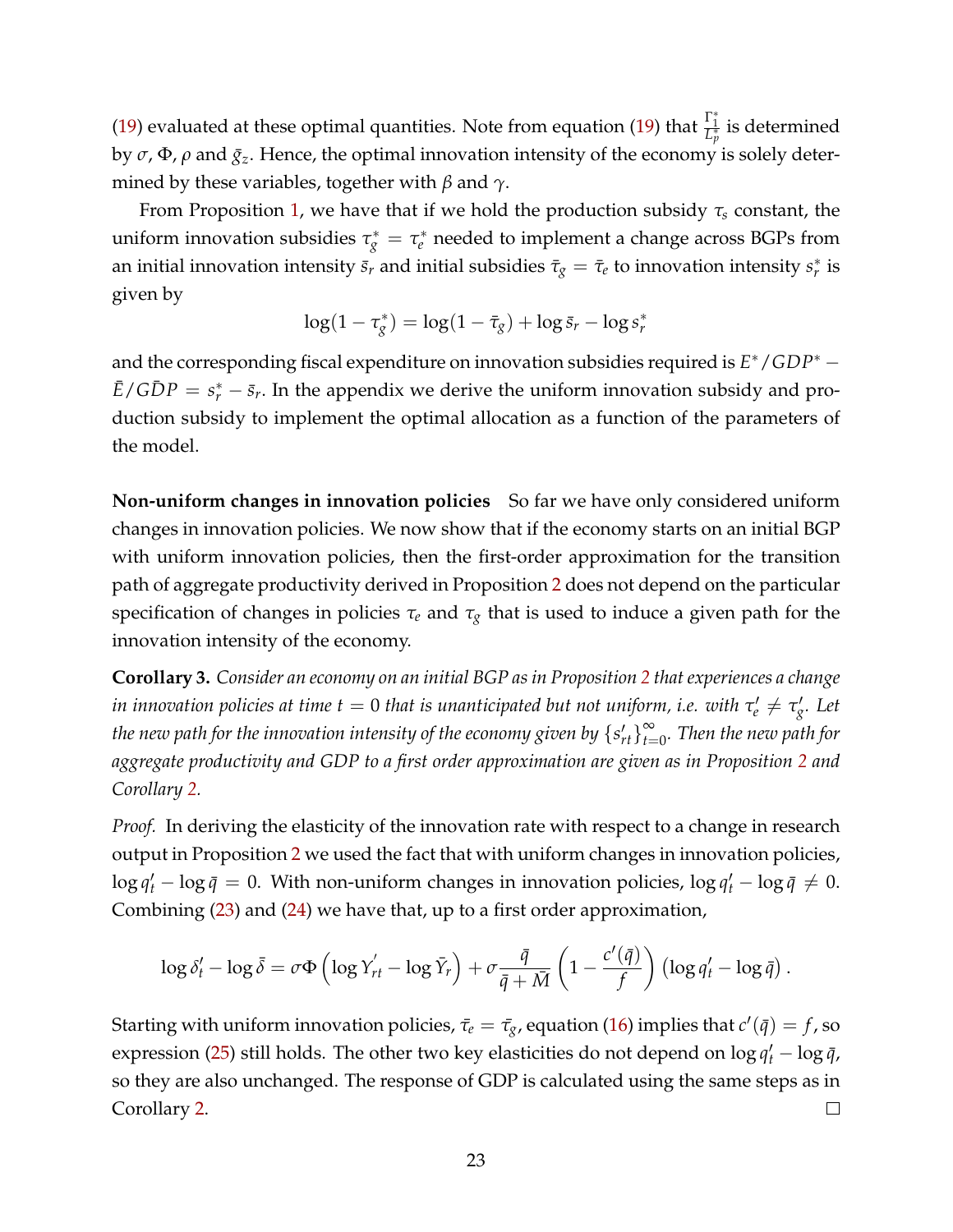**Comparing models with and without innovation by incumbent firms** So far, we have considered a Klette-Kortum style model that includes innovation by incumbent and entering firms. The standard Quality Ladders model introduced by [Aghion and Howitt](#page-40-4) [\(1992\)](#page-40-4) and [Grossman and Helpman](#page-41-7) [\(1991\)](#page-41-7) features innovation only by entering firms. Here we compare the aggregate implications of changes in innovation policies in these two types of models.

We can nest the Quality Ladders model in our framework by assuming that *c*(0) is sufficiently high so that  $c(\bar{q}) > f\bar{q}$ . In this case, incumbent firms will choose not to use their innovation technology. The equations characterizing equilibrium in this case have  $q_t = 0$  and  $c(q_t) = 0$  in equations [\(6\)](#page-7-2), [\(7\)](#page-7-0), and  $U_t = 0$  in equation [\(13\)](#page-11-0) above. By direct calculation, the parameter  $\Phi$  defined in Proposition [2](#page-16-1) is equal to one in this case.

To compare the aggregate implications of these models, consider a Quality Ladders version of the model and a Klette-Kortum version of the model that share the same parameter values for *γ*, *σ*, *α*, *µ*, *gAr*, and the same production subsidy *τ<sup>s</sup>* . Let the initial innovation subsidies in the Klette-Kortum version of the model be uniform ( $\tau_g = \tau_e$ ). Let the initial innovation subsidies in the Quality Ladders version of the model be chosen such that the innovation intensity of this economy (and hence the allocation of labor between production and research) on the initial BGP is the same as for the Klette-Kortum version of the model on its initial BGP.

We then have the following proposition regarding the impact of uniform changes in policies in the long run for these two versions of the model.

**Proposition 3.** *Consider a Klette-Kortum model and a Quality Ladders model that are calibrated equivalently as described above and have semi-endogenous growth (γ* < 1*). Assume an unanticipated, permanent, and uniform change of policies in the two models such that the change in the log of the subsidy to entering firms,*  $log(1 - \tau_e)$ *, is the same. Then both models produce the same change in the innovation intensity of the economy, aggregate productivity, GDP, and fiscal expenditures on innovation subsidies relative to GDP as a result of this change in policies from the old BGP to the new BGP.*

*Proof.* This result follows from the fact that the long-run change in aggregate productivity, GDP and fiscal expenditures derived above is independent of the value of Φ.  $\Box$ 

It is more difficult to make comparisons between these two models' implications for the transition path from the initial BGP to the new BGP. This is because the equilibrium path of the innovation intensity in the transition  $\{s'_{rt}\}$  may differ between the two models. We do not have analytical results regarding this transition path. However, we can compare the implications of the two models for  $\{\Gamma_k\}$  that determine elasticities of aggregate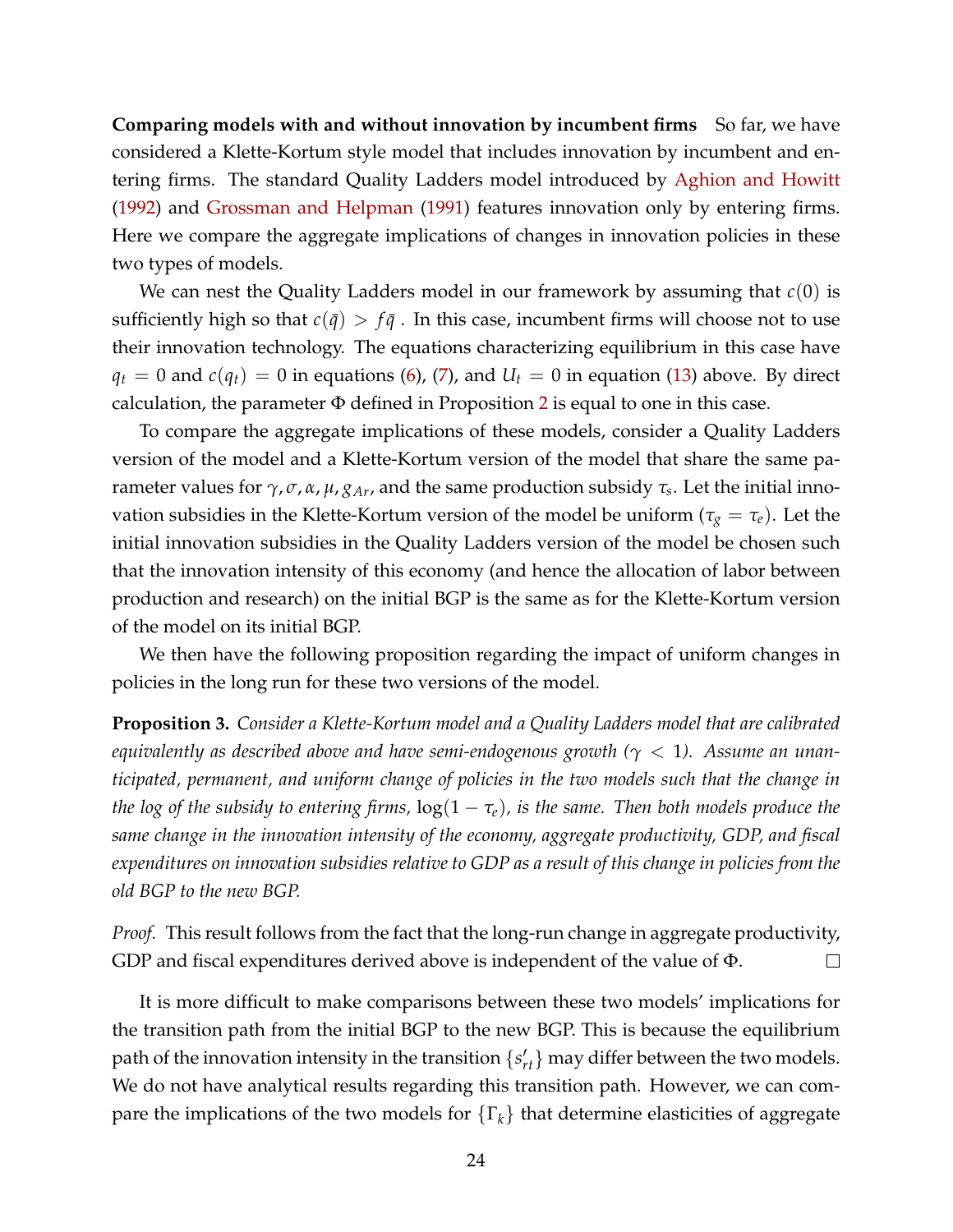productivity and GDP with respect to the innovation intensity of the economy. We do so in the following Proposition.

<span id="page-24-0"></span>**Proposition 4.** *Consider a Klette-Kortum and a Quality Ladders version of the model calibrated equivalently as described above. Then the elasticities* Γ *KK k in the Klette-Kortum version of the* model are related to the elasticities  $\left\{ \Gamma_k^{\mathrm{QL}}\right\}$ *k* o *in the Quality Ladders version of the model defined in proposition* [2](#page-16-1) *as follows. For any*  $T \geq 1$ *,* 

$$
\sum_{k=1}^T \Gamma_k^{KK} \le \sum_{k=1}^T \Gamma_k^{QL}.
$$

*With semi-endogenous growth,*  $\gamma$  < 1, as  $T \to \infty$ 

$$
\sum_{k=1}^{\infty} \Gamma_k^{KK} = \sum_{k=1}^{\infty} \Gamma_k^{QL}
$$

*while with endogenous growth (* $\gamma = 1$ *),*  $\Gamma_k^{KK} = \Gamma_1^{KK} \leq \Gamma_1^{QL} = \Gamma_k^{QL}$  $\int_{k}^{QL}$  for all  $k \geq 1$ .

*Proof.* For both models, we have,

$$
\sum_{k=1}^{T} \Gamma_k = \frac{\bar{L}_p}{1-\gamma} \left[ 1 - \left( 1 - (1-\gamma) \frac{\Gamma_1}{\bar{L}_p} \right)^T \right].
$$

The result follows from the observation that  $\Phi = 1$  in the Quality Ladders model and  $\Phi \leq 1$  in the Klette Kortum model, so that  $\Gamma_{1}^{KK} \leq \Gamma_{1}^{QL}$  $\Box$  $\frac{\mathcal{Q}L}{1}$ .

What this result implies is that if we consider innovation policy changes in the Klette-Kortum model that produce the same transition path for the innovation intensity of the economy  $\{s'_{rt}\}$  as the innovation policy changes considered in the Quality Ladders version of the model, then the Quality Ladders version of the model will imply a larger change in aggregate productivity up to any period *T* along the transition path, to a firstorder approximation. In the long-run, as  $T \to \infty$ , with semi-endogenous growth, the two models deliver the same response of aggregate productivity and GDP. Likewise, with endogenous growth, for every *T*, the response of the growth rate will be larger in the Quality Ladders version of the model than in the Klette-Kortum version of the model, again to a first-order approximation.

Note from Corollary [3](#page-22-0) that the result in Proposition [4](#page-24-0) does not depend on the assumption that the policy change in the Klette Kortum version of the model is uniform. Innovation policy changes that are not uniform in that version of the model will impact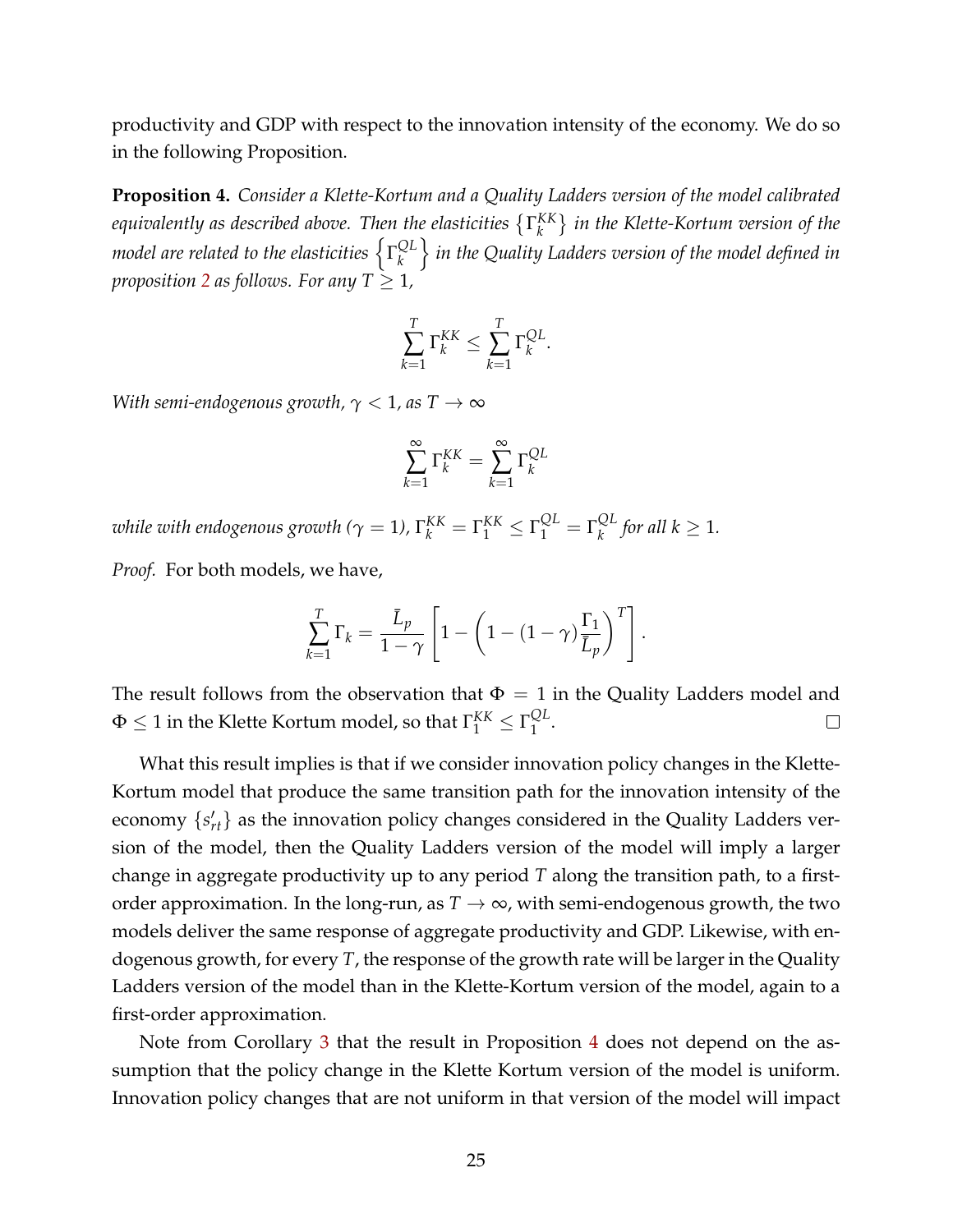the innovation decisions of incumbents. To a first-order approximation, holding fixed a transition path for the innovation intensity of the economy, changes in the innovation decisions of incumbent firms do not impact the aggregate implications of that model.

## <span id="page-25-0"></span>**5 Quantitative implications of analytical results**

In this section, we illustrate with a particular numerical example (based on the full calibration of the model discussed in Section [6](#page-33-0) and the Appendix) the use of our simple analytical results for quantitative analysis of the aggregate implications of changes in in-novation policies in our model. In Section [6,](#page-33-0) we assess the accuracy of the approximations that we make here by numerically computing the equilibrium of the fully specified model.

Consider a calibration of our model in which the time period is set to one year and the growth rate of aggregate productivity on the initial BGP is  $\bar{g}_z = .0125$ , or 1.25%, so that (for our choice of *α*) the growth rate of output per worker is 2%, similar to that experienced in the United States over the postwar period. We set  $\rho = 4$  and assume that the initial innovation intensity of the economy is  $\bar{s}_r = .11$ , similar to the levels estimated by [Corrado et al.](#page-41-1) [\(2009\)](#page-41-1) for the United States over the last few years. In the full calibration of the model described in the appendix, this innovation intensity of the economy corresponds to a share of labor employed in current production of  $\bar{L}_p = .833$  and we calibrate the innovation cost function for incumbent firms, *c*(*q*), such that the parameter  $\Phi = .966$  is close to its maximum value of one. We assume that there is no congestion in the mapping from innovation effort to the innovation rate, and hence we have *σ* equal to its maximum value of one. With these assumptions, the elasticity of aggregate productivity with respect to changes in the innovation intensity of the economy is given by  $\Gamma_1 = .01$ , very close to its upper bound in equation [\(19\)](#page-17-5).<sup>[18](#page-25-1)</sup> Moreover, this value of  $\Gamma_1$  is close to its largest feasible value equal to  $\bar{g}_z = .0125$ . Hence, we regard this numerical example as useful in illustrating close to a best case scenario for finding large responses of aggregate productivity to changes in the innovation intensity of the economy and high sensitivity of these responses to the degree of intertemporal knowledge spillovers.

The only other parameter of the model that we need to specify to apply our analytical results is the intertemporal knowledge spillover parameter  $\gamma$  which, together with  $\bar{L}_p$  and Γ<sup>1</sup> determine the decay rate of the elasticities Γ*<sup>k</sup>* . We consider three alternative values of the intertemporal knowledge spillover parameter *γ*. The first case we call the *high spillove*r case. In it we set  $\gamma \rightarrow 1$ . The second case we call the *medium spillover* case, and in it we set

<span id="page-25-1"></span><sup>&</sup>lt;sup>18</sup>Recall from equation [\(19\)](#page-17-5) that as  $ρ$  approaches 1, a value that is commonly used in the literature,  $Γ_1$ approaches the upper bound of  $\bar{L}_p \Phi \sigma \bar{g}_z = 0.01$ . With  $\rho = 4$ , we have  $\Gamma_1 = .00987$ .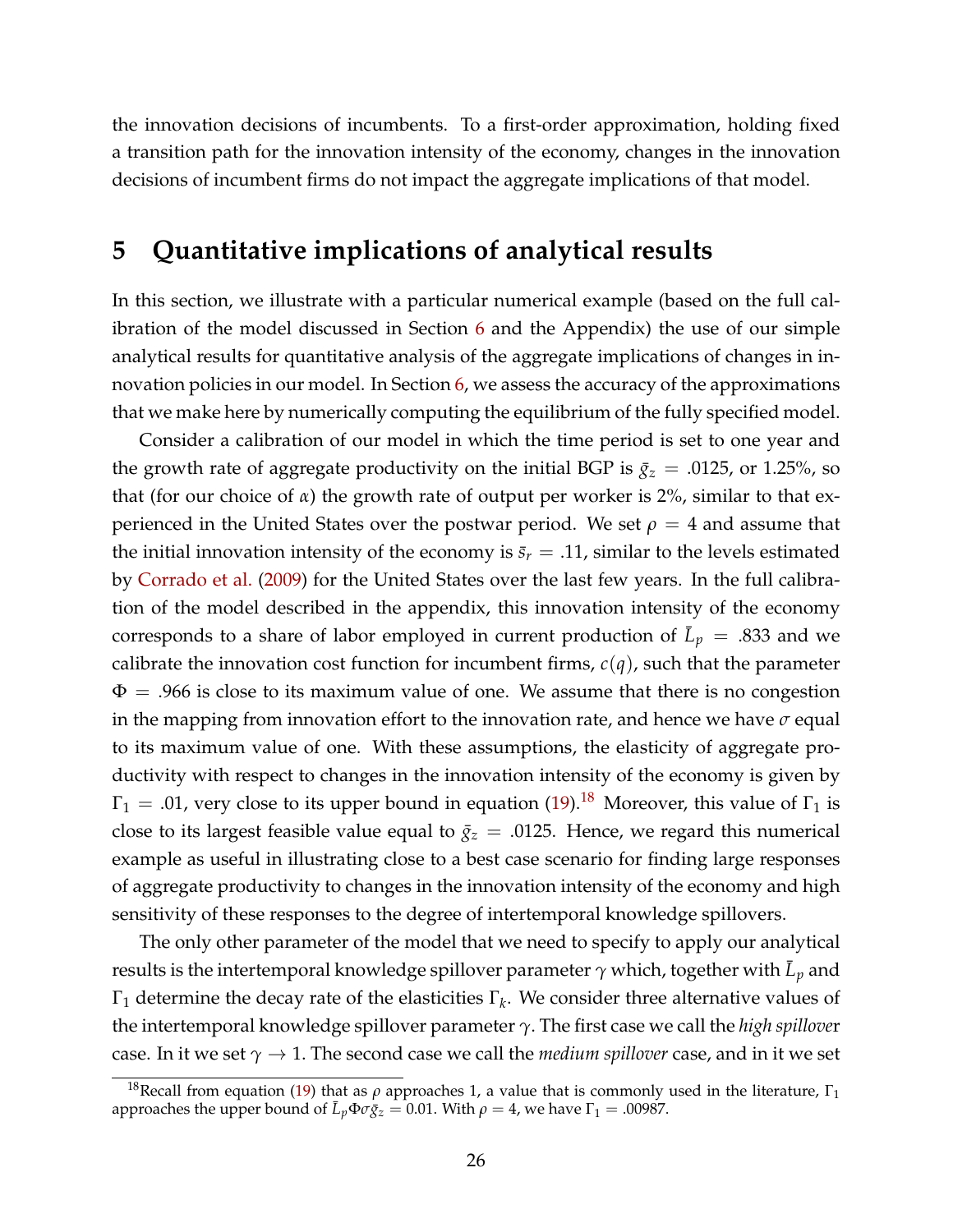$\gamma = 0$ . The third case we call the *low spillover* case, and in it we set  $\gamma = -2$ .

Consider an unanticipated, uniform, and permanent increase in innovation subsidies that, in the long run requires an increase in fiscal expenditure on these policies equal to 3 percent of GDP. Note that this is a large change in fiscal expenditures on innovation subsidies, roughly equal to the total revenue collected from corporate profit taxes relative to GDP in 2007. From Proposition [1,](#page-16-0) we have that, in the long-run, these policies raise the innovation intensity of the economy to  $s'_r = \bar{s}_r + .03 = .14$ , so that  $\log s'_r - \log \bar{s}_r = .24$ , and that the increase in subsidy rates needed to achieve this change in the innovation intensity of the economy is given by  $\log(1 - \bar{\tau}_g) - \log(1 - \tau'_g) = .24$ .

We illustrate our first order approximation to the dynamics of the transition for our model economy in Figure [1.](#page-27-0) In constructing this figure, as shown in Panel A, we assume that on this transition path, the physical capital to output ratio is constant at its BGP level. As shown in Panel B, we also assume that that the innovation intensity of the economy jumps to its new BGP level immediately, i.e.  $\log s'_{rt} - \log \bar{s}_r = .24$  for all  $t \geq 0$ . We do so to illustrate the quantitative implications of the model given a specified path for the innovation intensity of the economy. In the next section, we compute the full model to examine the actual transition path for the innovation intensity and physical capital to output ratio of the economy given our specific policy experiment to evaluate the usefulness of these approximations. We now use this example to discuss four main quantitative implications of our analytical results.

**(i) Intertemporal knowledge spillovers and long run elasticities** In the bottom left and right panels of Figure [1](#page-27-0) (panels E and F) we show the transition paths for aggregate productivity and GDP, both as ratios to their levels on the initial BGP for the first 100 years of the transition. From Corollary [1,](#page-19-3) we have that the response of aggregate productivity in the long-run is very sensitive to the choice of intertemporal knowledge spillover parameter *γ*. As  $\gamma \rightarrow 1$ , the response of aggregate productivity becomes infinite because the growth rate of aggregate productivity is approximately  $\Gamma_1(\log s'_r - \log \bar{s}_r) = 0.0024$ (24 basis points) above its initial level permanently (in the limit). In contrast, if  $\gamma = 0$ , then the long run response of aggregate productivity relative to its initial BGP path is  $\bar{L}_p \times .24 = .2$  so productivity is up only 20% relative to its level on the initial BGP in the long run. More striking, if  $\gamma = -2$ , then aggregate productivity rises only 6.7% relative to its initial BGP path in the long run. Using the formula for the dynamics of GDP under the assumption that the physical capital to output ratio remains constant obtained in Corollary [2,](#page-20-2) we see that the response of GDP in the long run is also very sensitive to the choice of intertemporal knowledge spillover parameter.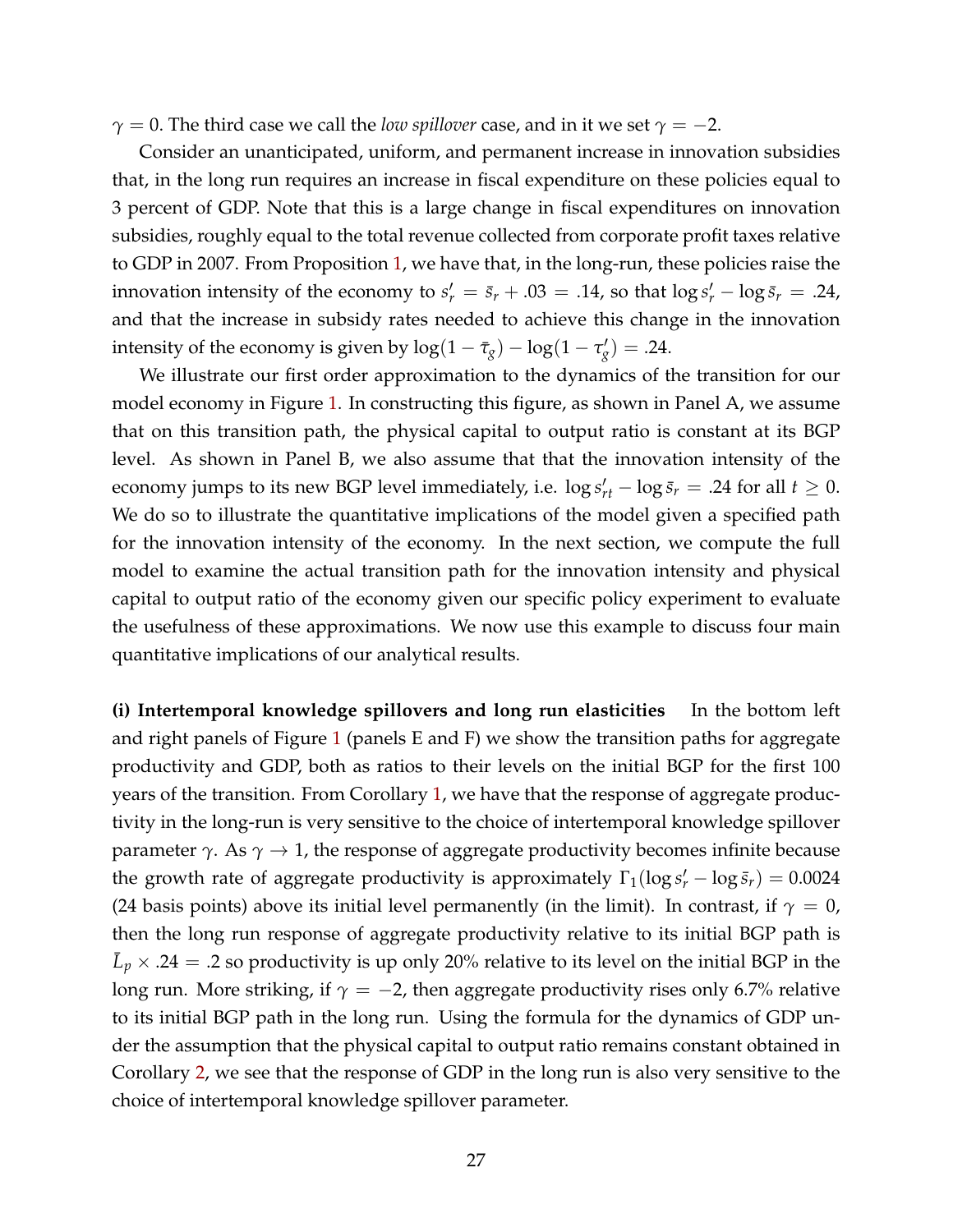

<span id="page-27-0"></span>Figure 1: Approximate Transition Path to a Permanent Increase in Innovation Intensity

**(ii) Small impact effect** Now consider the response of aggregate productivity at the start of the transition. In the middle left and right panels of Figure [1](#page-27-0) (panels C and D), we zoom in on the transition of aggregate productivity and GDP for the first 20 years of the transition. Here we see that in the first year of the transition, aggregate productivity rises only a little relative to the initial BGP path (only  $\Gamma_1 \times 0.24 = 0.0024$  independent of  $\gamma$ ). This implication of the model follows from the bound on the elasticity  $\Gamma_1 \leq \bar{g}_z$  obtained in Proposition [2.](#page-16-1)

**(iii) Intertemporal knowledge spillovers and medium-term productivity dynamics** Now consider the response of aggregate productivity over the medium term (20 years) shown in Panel C of Figure [1.](#page-27-0) Recall that the elasticity of the cumulative response of aggregate productivity to a permanent change in the innovation intensity of the economy over 20 years is given by  $\sum_{k=1}^{20} \Gamma_k$  for the alternative choices of  $\gamma.$  In the first case, as  $\gamma \to 1$ , we have  $\sum_{k=1}^{20} \Gamma_k \to 20 \times \Gamma_1 = .20$  and a response of aggregate productivity at year  $t=20$  of the transition of  $\log Z'_{20} - \log \bar{Z}_{20} = .20 \times .24 = 0.048$ . In the second case, with  $\gamma = 0$ , we have  $\sum_{k=1}^{20} \Gamma_k = .18$  and  $\mathrm{log}Z'_{20} - \mathrm{log}\bar{Z}_{20} = 0.043$ . Finally in the third case, with  $\gamma = -2$ , we have  $\sum_{k=1}^{20} \Gamma_k = .145$  and  $\log Z'_{20} - \log \bar{Z}_{20} = 0.034$ . We see, then, that the model's predictions for the response of aggregate productivity to a given permanent change in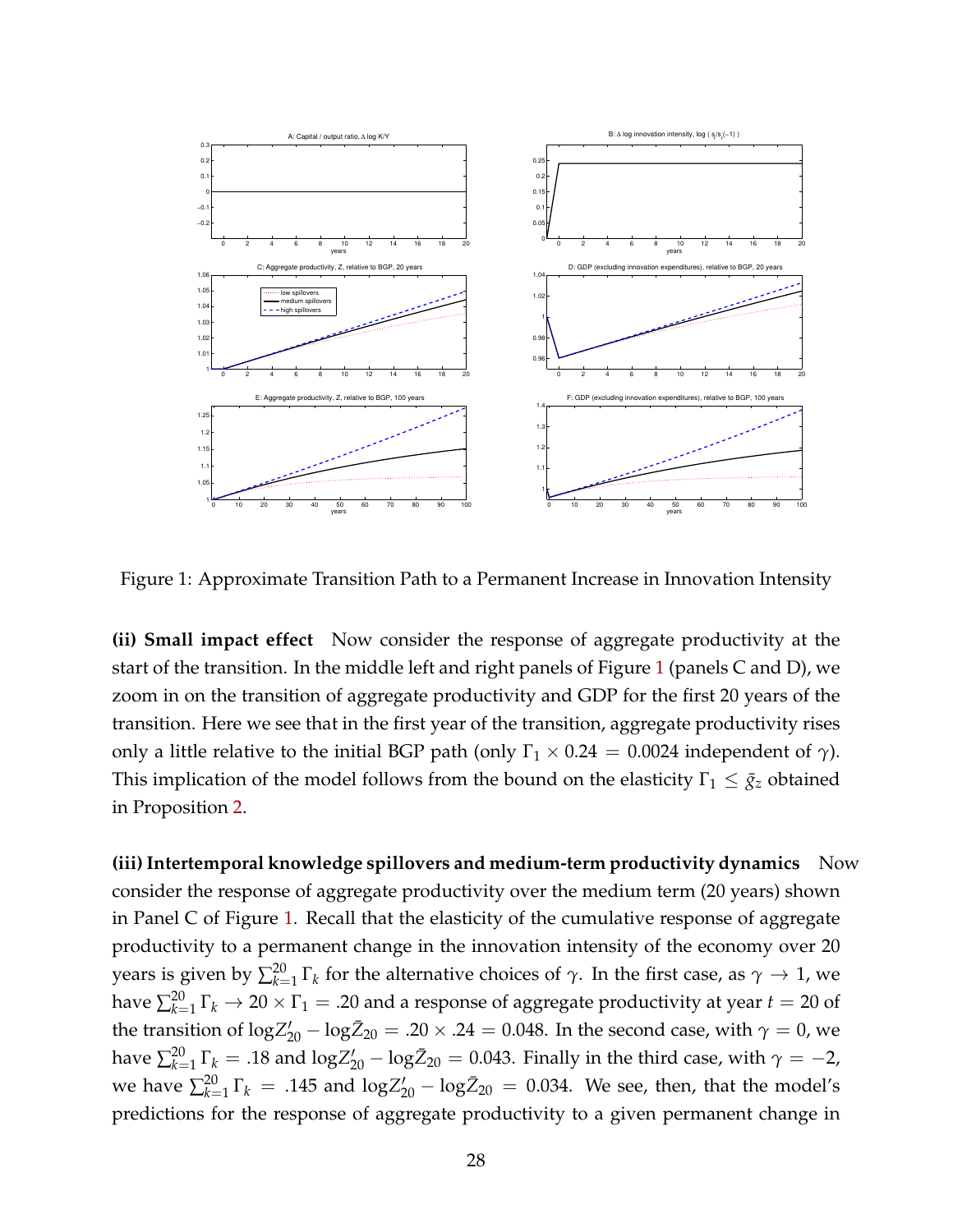the innovation intensity of the economy 20 years into the transition are not particularly sensitive to choices of the intertemporal knowledge spillover parameter  $\gamma$  in comparison to the strong dependence of the model's long run predictions for aggregate productivity on this parameter.

**(iv) Output gains are in the long run** Next consider the transition path for GDP exclusive of innovation expenditures (resources available for consumption and physical investment) shown in panel D of Figure [1.](#page-27-0) In that figure, we see that GDP falls considerably on impact, regains its initial level in roughly 10 years, and is only modestly above its initial level in 20 years. Moreover, we see that the path of GDP in these first 20 years is not particularly sensitive to the choice of the knowledge spillover parameter *γ*. Recall from Proposition [2](#page-16-1) and Corollary [2](#page-20-2) that, holding fixed the rental rate of physical capital, the elasticity of GDP at horizon *t* with respect to a permanent change in the innovation intensity of the economy is given by

$$
\frac{\log GDP'_t - \log G\bar{D}P_t}{\log s'_r - \log \bar{s}_r} = \left(\sum_{k=1}^t \frac{\Gamma_k}{1-\alpha} - \bar{L}_r\right).
$$

In our calibration, this term is equal to  $-\bar{L}_r = -.167$  on impact at  $t = 0$ . With  $\gamma \to 1$ , this elasticity approaches .133 at  $t = 20$ , while with  $\gamma = -2$ , it is .051 at  $t = 20$ . In our particular policy experiment, since the log change in the innovation intensity of the economy is .24, the log change in GDP excluding innovation expenditures is 0.032 at  $t =$ 20 with  $\gamma \rightarrow 1$  and only 0.012 at  $t = 20$  with  $\gamma = -2$ . Recall that to convert these results to implications for GDP inclusive of innovation expenditure one must multiply the level of GDP exclusive of these expenditures by  $(1 + s_{rt})$ .

This result that our model's implications for the medium term elasticity of aggregate productivity and GDP with respect to a permanent change in innovation policies is relatively small for a wide range of values of the intertemporal knowledge spillover parameter  $\gamma$  does not imply that the current equilibrium level of innovation expenditures is close to optimal. In fact, from equation [\(35\)](#page-21-1), we have that, for a wide range of values of consumers' discount factor *β* and of the intertemporal knowledge spillover parameters *γ*, our model implies that the optimal BGP innovation intensity of the economy is higher than the initial level we have assumed. Specifically, using our parameter values above, we have  $\Gamma_1^*$  $\int_{1}^{*}/L_{p}^{*} = \sigma \Phi \frac{1}{\rho - 1}$  $\frac{\exp((\rho-1)\bar{g}_z)-1}{\exp((\rho-1)\bar{g}_z)} = 0.012$ . Equation [\(35\)](#page-21-1) then implies that with  $\beta$  = .99 (the real interest rate is one percentage point higher then the growth rate) and  $\gamma$  = .99 (close to endogenous growth), the optimal innovation intensity of the economy is  $s_r^* = 1.18$ , that is, innovation expenditures should exceed expenditure on consump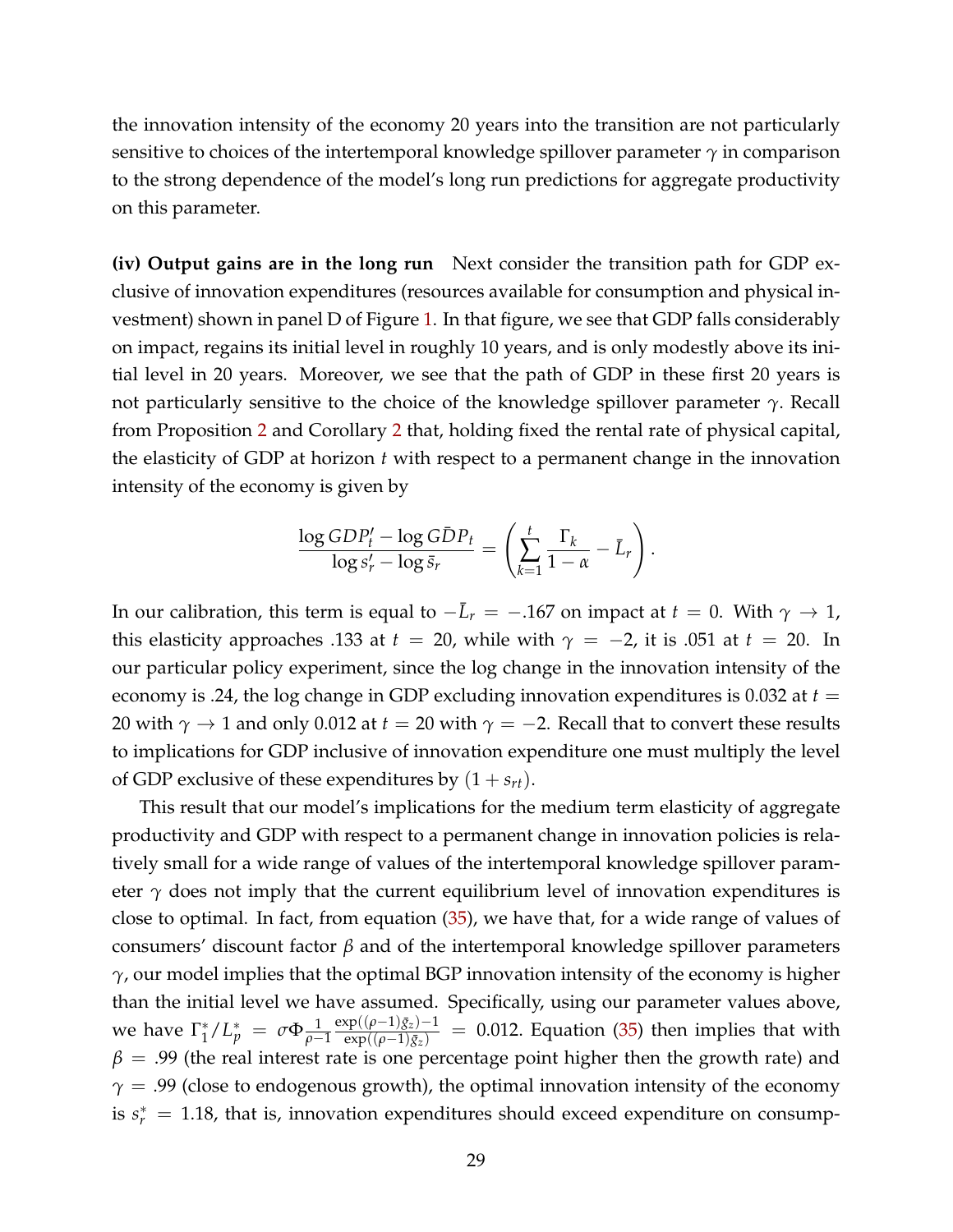tion and physical investment combined by 18%. On the conservative side, with impatient consumers ( $β = .96$ ) and low intertemporal knowledge spillovers ( $γ = -2$ ),  $s<sub>r</sub><sup>*</sup> = 0.155$ , a figure that is not too far from the measures of investments in intangible capital relative to GDP calculated by [Corrado et al.](#page-41-1) [\(2009\)](#page-41-1).

Clearly, our model's implications for the optimal innovation intensity of the economy are highly sensitive to assumptions about consumers' patience *β* and the level of intertemporal knowledge spillovers *γ*. Moreover, the model's implications for the optimal innovation intensity of the economy are not particularly sensitive to other parameters, given that we know that the term  $\Gamma_1/\bar{L}_p$  must be bounded be the value of  $\bar{g}_z$  that we match in calibrating the model.

**Sensitivity to alternative parameter choices** Our characterization of our model's dynamics using simple first order approximations is useful for highlighting which features of the model are important in determining its quantitative implications and for understanding quantitatively the sensitivity of these implications with respect to these model features. For example, consider the impact of calibrating the model to a higher level of productivity growth  $\bar{g}_z$  on the initial BGP. If we double this initial level of productivity growth, holding other parameters fixed (except for *gA<sup>r</sup>* , which we modify to be consistent with this higher growth rate), then from expression [\(19\)](#page-17-5) the upper bound on the elasticity of aggregate productivity on impact  $\Gamma_1$  also doubles. The change in the exact value of  $\Gamma_1$ depends on the value of  $\rho$ : for  $\rho$  close to 1,  $\Gamma_1$  also doubles; as  $\rho$  approaches infinity, the value of  $\Gamma_1$  becomes insensitive to  $\bar{g}_z$ . With  $\rho = 4$ , doubling  $\bar{g}_z$  from .0125 to .025 raises  $\Gamma_1$ from 0.01 to .019. In the case of endogenous growth,  $\gamma = 1$ , the 20-year elasticity of aggregate productivity  $\sum_{k=1}^{20} \Gamma_k$  increases from .2 to .39. In the semi-endogenous growth case, *γ* < 1, the terms Γ*<sup>k</sup>* decay more quickly, so, in the case with low intertemporal knowledge spillovers  $\gamma = -2$  that we considered, this medium term elasticity rises from .143 to .212 Hence in this case, the elasticities of productivity implied by the model are larger and the medium term implications of the model are more sensitive to changes in the knowledge spillover parameter *γ*.

Likewise, consider the sensitivity of our results to the calibration of the innovation intensity of the economy  $\bar{s}_r$  on the initial BGP. We considered a policy experiment in which innovation subsidies are increased in a uniform manner resulting in the long run in a change of fiscal expenditures on these policies of 3 percent of GDP. From Proposition [1,](#page-16-0) we have that the corresponding long-run change in the innovation intensity of the economy  $s' - \bar{s}_r$  is also 3 percent of GDP. If we calibrate the model to a lower initial value of  $\bar{s}_r$  on the initial GDP, then, mechanically, our model implies that this policy experiment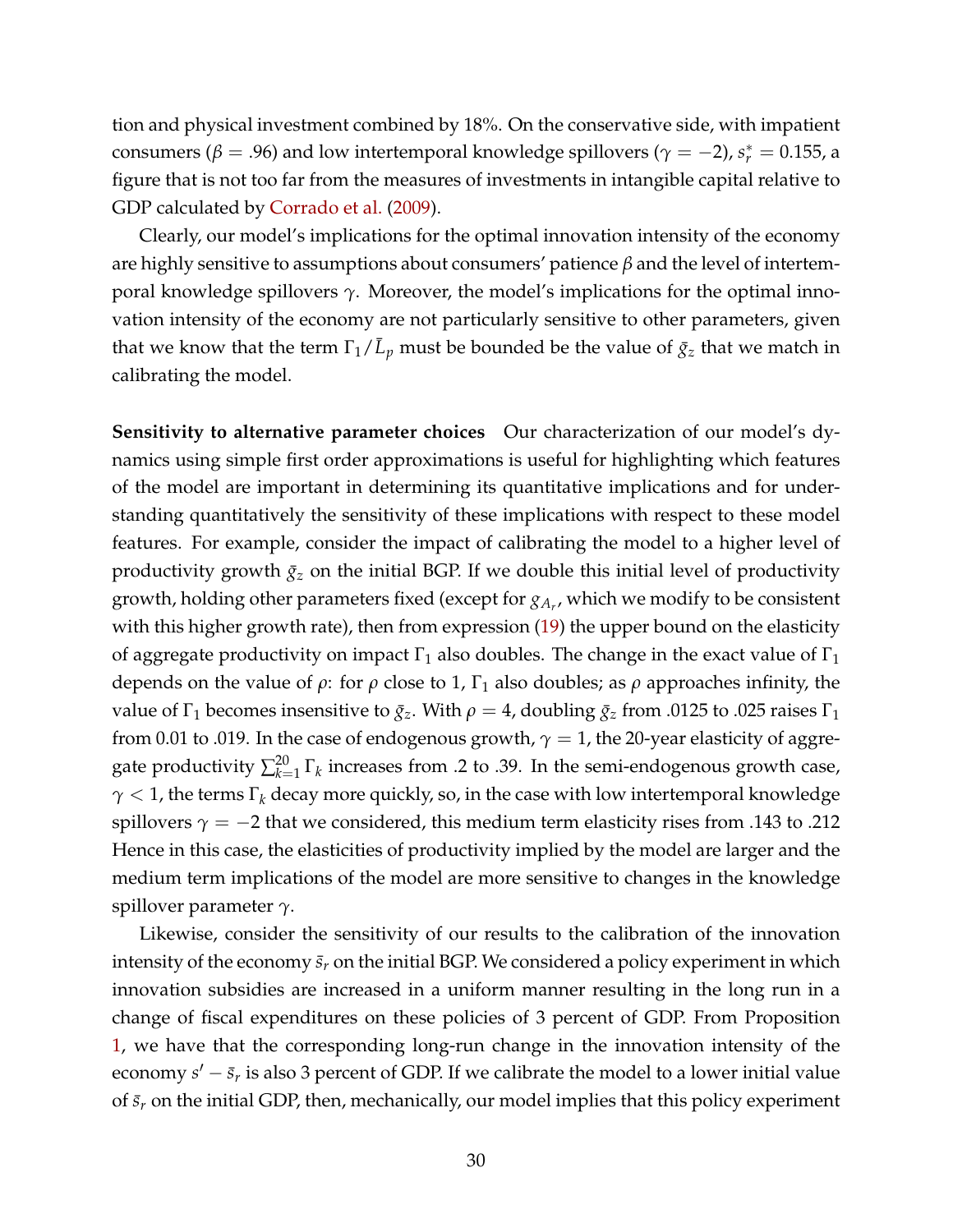results in a larger change in the *log* of the innovation intensity of the economy. Thus, keeping the model elasticities Γ*<sup>k</sup>* unchanged, the magnitude of the response of aggregate productivity to this policy experiment will be larger. For example, if we had assumed an initial innovation intensity of the economy of 5 percent in line with the new measures of intangible investment relative to Private Business Output in the NIPA in recent years, then our policy experiment would have increased the log of the innovation intensity of the economy by  $log .08 - log .05 = .47$  rather than .24.

Next consider the implications of assuming larger differences between the average cost of innovation for incumbent and entering firms  $(c(q)$  versus  $c'(q)q)$ . Changes in this assumption impact the parameter  $\Phi$ . In our calibration, we have set  $\Phi = .966$  close to its maximum value of one. As discussed in Proposition [4,](#page-24-0) if we choose a smaller value of Φ, the elasticity of aggregate productivity with respect to a permanent change in the innovation intensity of the economy is reduced at every horizon, while the implications of the model for the long run are unchanged.

Finally, in assuming that  $\sigma \leq 1$ , we have abstracted from contemporaneous positive spillovers in research effort. Instead, if one assumes that there are increasing contemporaneous returns in the mapping from firms' research effort to the aggregate innovation rate, one could model these by assuming  $\sigma > 1$ . The impact of this change in assumptions on our model elasticities  $\Gamma_k$  is straightforward. Assuming a value of  $\sigma > 1$  raises  $\Gamma_1$  and the elasticity of aggregate productivity to a permanent change in the innovation intensity of the economy at any horizon in the same manner that assuming a lower value of  $\Phi$  reduces these elasticities.<sup>[19](#page-30-0)</sup>

**Social depreciation of innovation expenditures** A striking implication of Proposition [2](#page-16-1) is that we are able to derive an upper bound on the elasticity of the growth of aggregate productivity with respect to the innovation intensity of the economy,  $\Gamma_1$ , without specifying many of the underlying parameters of the model. What is key to determining the magnitude of that bound, however, is the implicit assumption that is made in specifying the model regarding the level of aggregate productivity growth that would occur if output of the research good were to be set to zero — a quantity that we term *the social depreciation of innovation expenditures*. Note that in our model there is private depreciation of innovation expenditures. In particular, individual firms perceive that they will lose the profits associated with any successful innovation at the rate  $\delta_t$  determined by the innovation expenditures of other firms. But society does not lose the benefits of this past

<span id="page-30-0"></span> $19$ See, for example, [Bloom et al.](#page-41-14) [\(2013\)](#page-41-14) for estimates of contemporaneous technological spillovers using U.S. detailed firm level data.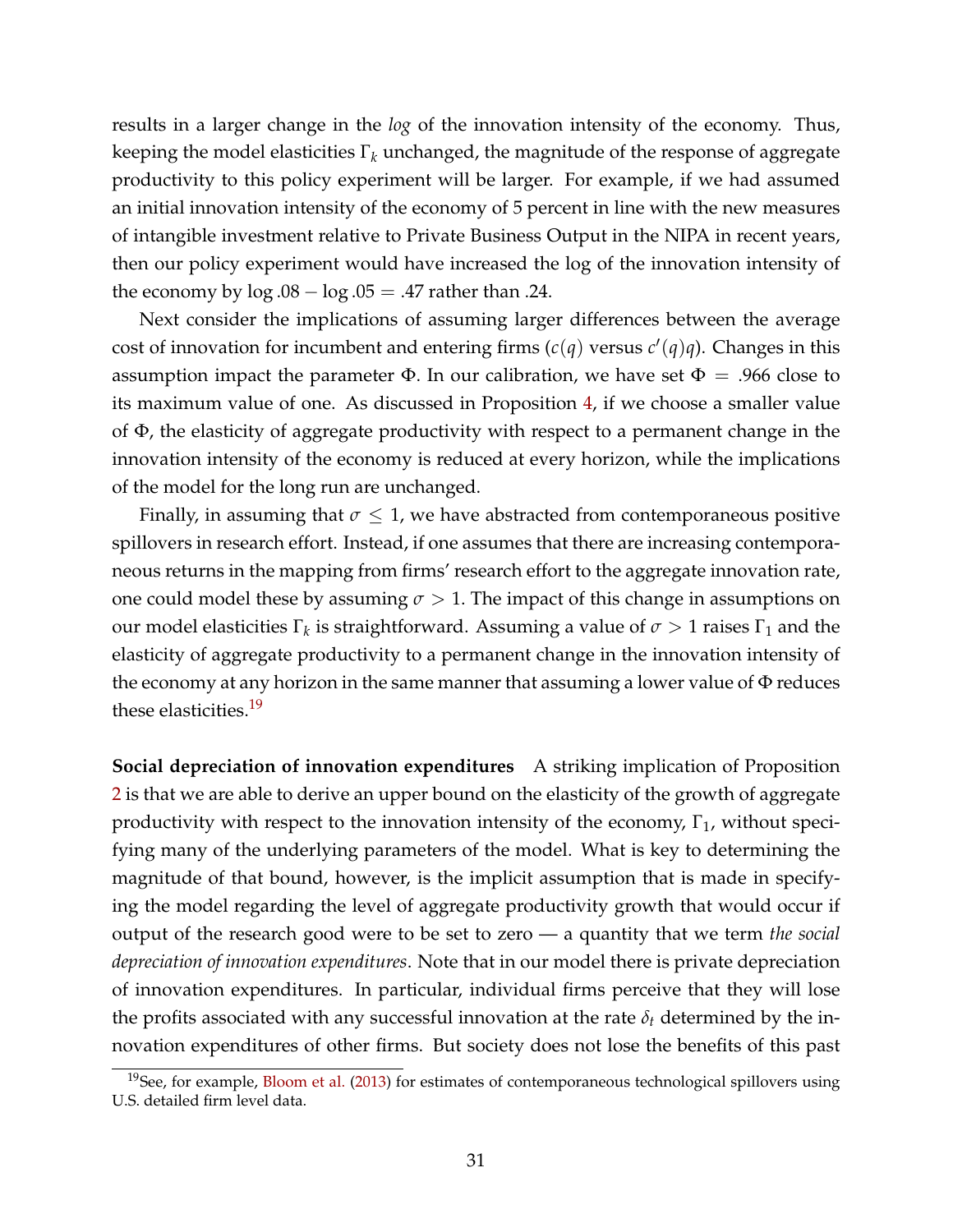innovation as captured in the productivity aggregate *Z<sup>t</sup>* .

To see the importance of this implicit assumption regarding the social depreciation of innovation built in to our Neo-Schumpeterian model, consider equation [\(30\)](#page-19-1) from the proof of Proposition [2.](#page-16-1) In that equation, from the log concavity of *G* ( $\delta$ ), defined as  $\frac{Z_{t+1}}{Z_1}$  =  $G(\delta_t)$ , we had the bound on the elasticity of aggregate productivity with respect to the innovation rate of

$$
\frac{\log Z'_{t+1}/Z'_t - \bar{g}_z}{\log \delta'_t - \log \bar{\delta}} = \frac{G'\left(\bar{\delta}\right)\bar{\delta}}{G\left(\bar{\delta}\right)} \le \log G\left(\bar{\delta}\right) - \log G\left(0\right) = \bar{g}_z - \log G\left(0\right).
$$

Mechanically, as long as the transition law for aggregate productivity is log concave in the innovation rate, calibration of the transition law at the BGP innovation rate and at a zero innovation rate is sufficient to bound the elasticity of aggregate productivity with respect to the innovation rate at the BGP. The assumption that aggregate productivity remains constant with an innovation rate of zero (i.e.  $G(0) = 1$ ) gave us the bound on this elasticity of  $\bar{g}_z$ .

Consider the implications of the alternative assumption that aggregate productivity would decline if the innovation rate were zero. Specifically, let  $\frac{Z_{t+1}}{Z_t} = G(0) < 1$  be the gross growth rate of aggregate productivity if the innovation rate is equal to zero. Then the elasticity of aggregate productivity with respect to the innovation rate is bounded by a number larger than  $\bar{g}_z$ . Moreover, by direct calculation of this elasticity using the specific functional form for  $G(\delta)$  in our baseline Klette-Kortum model (see equation [\(31\)](#page-19-4)) we see that with social depreciation of innovation this elasticity is in fact larger. For example, if we assume that aggregate productivity would decline by 3.5% if the innovation rate was zero ( $G(0) = 0.965$ ) then with  $\rho = 4$  and  $G(\bar{\delta}) = 1.0125$ , this elasticity is 0.044 (and the upper bound above is 0.048) rather than 0.0123 (and an upper bound of 0.0125). Thus, with a moderate social depreciation rate of innovation of 3.5% per year, we obtain an elasticity of aggregate productivity growth with respect to the innovation rate that is roughly three and a half times larger than what we obtain in the absence of social depreciation.

With this assumption, together with our initial calibration of  $\sigma$ ,  $\Phi$ , and  $\bar{L}_p$ , we get  $\Gamma_1 = .036$  rather than the value of  $\Gamma_1 = .01$  that we obtained under the assumption of no social depreciation of innovation. This implies that with high intertemporal knowledge spillovers ( $\gamma \rightarrow 1$ ) the medium term elasticity of aggregate productivity with respect to a permanent change in the innovation intensity of the economy is  $\sum_{k=1}^{20} \Gamma_k = .72$  rather than 0.2 with no social depreciation of innovation. With low intertemporal knowledge spillovers ( $\gamma = -2$ ), this elasticity is  $\sum_{k=1}^{20} \Gamma_k = .26$  rather than .14 with no social depreci-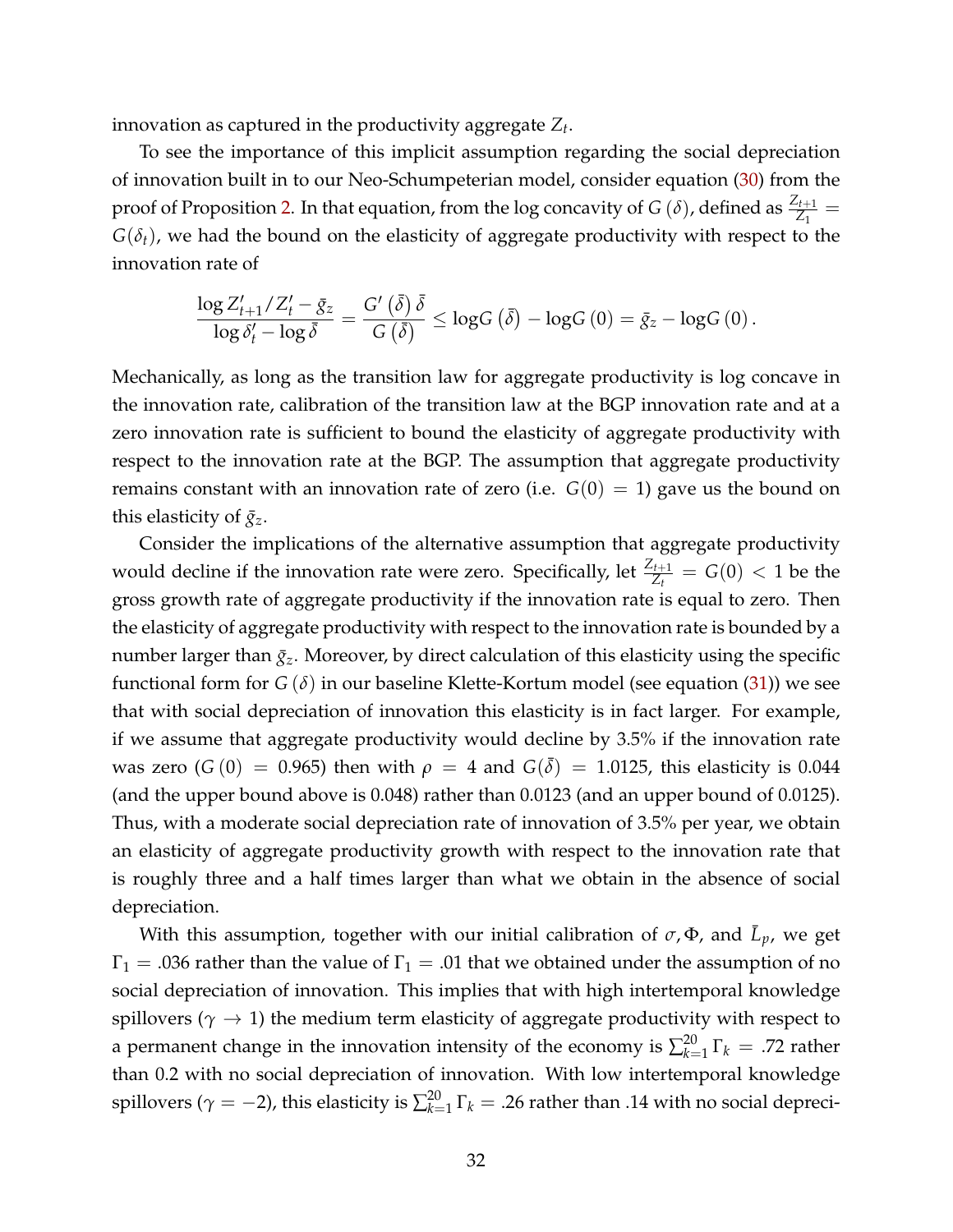ation of innovation. On the other hand,  $\sum_{k=1}^{\infty}$  $\sum\limits_{k=1}^{\infty}\Gamma_{k}=\frac{\bar{L}_{p}}{1-\gamma}$ , which determines the long-term change (across BGPs) in aggregates, is independent of the social rate of depreciation.

These results imply that in an economy with a moderate initial TFP growth rate and with a modest social depreciation of innovation, the medium term elasticity of aggregate productivity with respect to a permanent change in the innovation intensity of the economy is both significantly larger than it is with no social depreciation of innovation and much more sensitive to the magnitude of intertemporal knowledge spillovers. In particular, with significant social depreciation of innovation and high intertemporal knowledge spillovers, we have from Corollary [2](#page-20-2) that measured GDP exclusive of innovation expenditures rises relative to its initial BGP path after only 5 years of transition following a permanent increase in the innovation intensity of the economy instead of after more than 10 years as shown in panel D of Figure [1.](#page-27-0)

Note as well that the faster transition dynamics for measured GDP that one obtains when one assumes that there is social depreciation of innovation expenditures also has normative implications. Specifically, with social depreciation of innovation expenditures, Γ1/*L<sup>p</sup>* rises (holding fixed all other parameters and policies) and hence from equation [\(35\)](#page-21-1), the optimal innovation intensity of the economy also rises.

The importance of social depreciation of innovation in determining an upper bound on the elasticity of productivity growth with respect to output of the research good that we derive is not specific to the Quality Ladders/Klette Kortum type model considered here. For example, it applies as well to the growth model in [Jones](#page-41-8) [\(2002\)](#page-41-8) in which the growth of aggregate productivity can be written directly as a function of output of the research good *Yrt*

$$
\frac{Z_{t+1}}{Z_t}=H(Y_{rt}),
$$

where  $\log H$  is an increasing and concave function of research output.<sup>[20](#page-32-0)</sup> Here, the elasticity of aggregate productivity growth with respect to research output is given by

$$
\frac{\log Z'_{t+1}/Z'_t - \bar{g}_z}{\log Y_{rt} - \log \bar{Y}_r} = \frac{H'(\bar{Y}_r)\bar{Y}_r}{H(\bar{Y}_r)} \le \log H(\bar{Y}_r) - \log H(0),
$$

where the inequality follows from the concavity of log*H* with respect to research output. In [Jones](#page-41-8) [\(2002\)](#page-41-8), it is assumed that there is no social depreciation of innovation, so  $H(0) =$ 1 and this elasticity is bounded above by  $\bar{g}_z$ . On the other hand, if one assumes that there is social depreciation of innovation, i.e.  $H(0) < 1$ , this elasticity can be larger.

<span id="page-32-0"></span> $20$ The transition law for aggregate productivity is given in equation (5) in [Jones](#page-41-8) [\(2002\)](#page-41-8). We interpret the expression on the right hand side of that equation as output of the research good.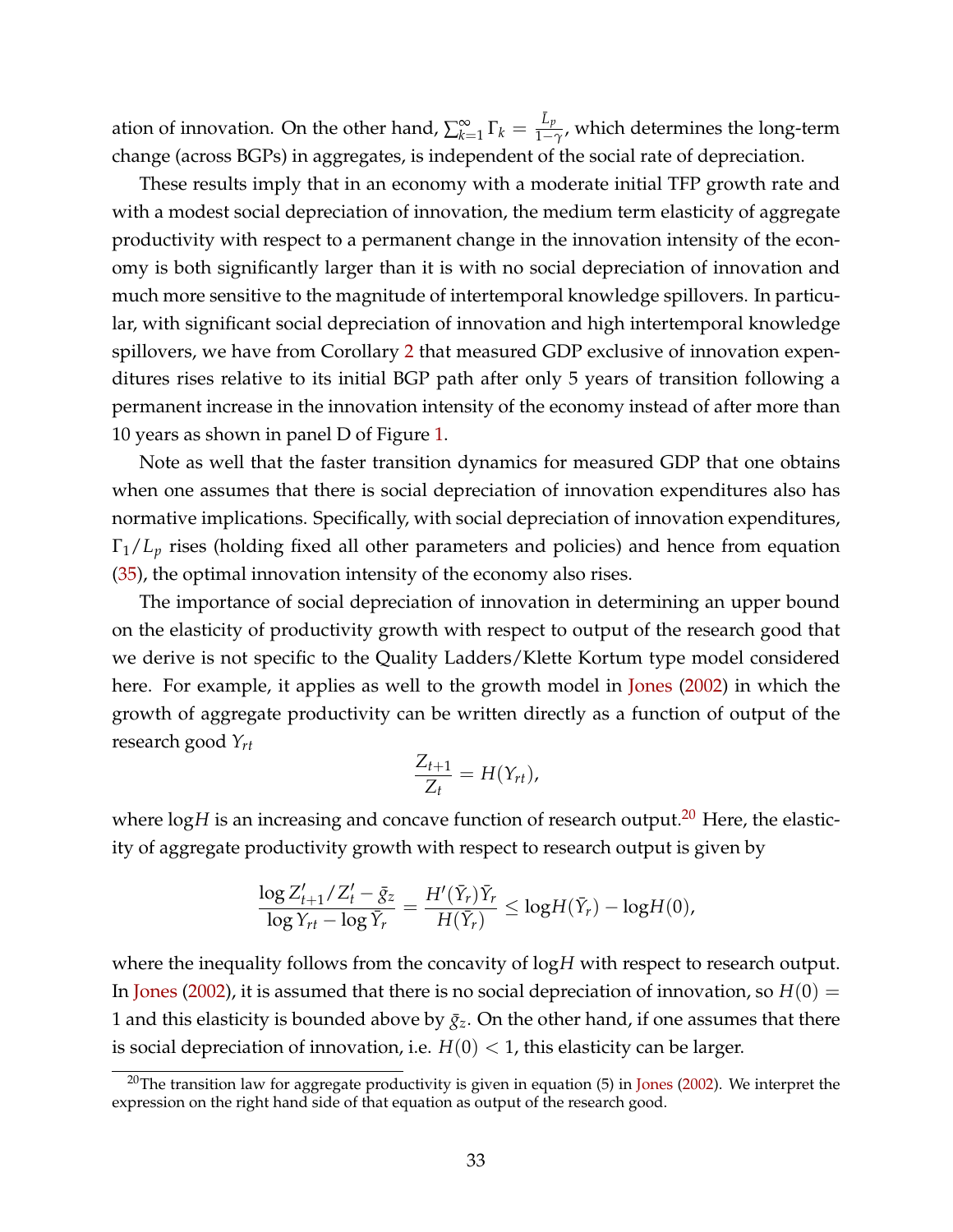Similar arguments can be applied to models of firm dynamics with decreasing returns to scale, e.g. [Hopenhayn](#page-41-15) [\(1992\)](#page-41-15), or love-for-variety, e.g. [Melitz](#page-42-8) [\(2003\)](#page-42-8) and [Luttmer](#page-42-3) [\(2007\)](#page-42-3). In the appendix we characterize the dynamics of aggregate productivity growth in response to a policy-induces change in the innovation intensity of the economy in the context of two expanding-varieties models and obtain expressions very similar to those in Section [4.](#page-15-0) The magnitudes of the elasticities of aggregate productivity in these models can be larger to those in our baseline Klette-Kortum model because these models imply that there can be social depreciation of innovation. In the first model that we consider, only entering firms invest resources in innovation, similar to the model in [Luttmer](#page-42-9) [\(2012\)](#page-42-9). The social depreciation of innovation is defined as the growth rate of aggregate productivity if there was no entry of new firms. Aggregate productivity falls when there is no entry of new firms if the loss of productivity due to the exit of incumbent firms exceeds the gains in productivity due to the growth of surviving incumbents. In the second model that we consider, both entering and incumbent firms invest resources in innovation, similar to the model in [Atkeson and Burstein](#page-40-2) [\(2010\)](#page-40-2). The social depreciation of innovation is defined as the growth rate of aggregate productivity if there was no entry of new firms and no expenditure in innovation by incumbent firms. In this case the social depreciation of innovation can be larger than in the model with no innovation by incumbents.

## <span id="page-33-0"></span>**6 Full numerical solution**

In the previous two sections we have presented an analytical partial characterization of the transition dynamics of our model, up to a first-order approximation, following a permanent change in innovation policies. In that approximation, we took as given the transition path for the innovation intensity of the economy and the ratio of physical capital to output. In this section we use a calibrated version of the model to solve numerically (as described in the appendix) for the full transition dynamics of the economy following a permanent change in innovation policies. We use this solution to evaluate the usefulness of our analytical approximation.

In our analytical results, we saw that the dynamics of aggregate productivity in the model given a path for the innovation intensity of the economy are shaped by very few parameters. In contrast, to solve the model numerically we must choose all the model's parameters. We discuss in detail our procedure for doing so in the appendix. Our calibration procedure targets data from the US's NIPA supplemented with aggregate data from [Corrado et al.](#page-41-1) [\(2009\)](#page-41-1) on firms' investments in intangible capital. In this calibration, the values for  $\bar{g}_z$ ,  $\bar{s}_r$ ,  $\bar{L}_p$ ,  $\Phi$  and  $\sigma$ , as well as the change in innovation policies, are the same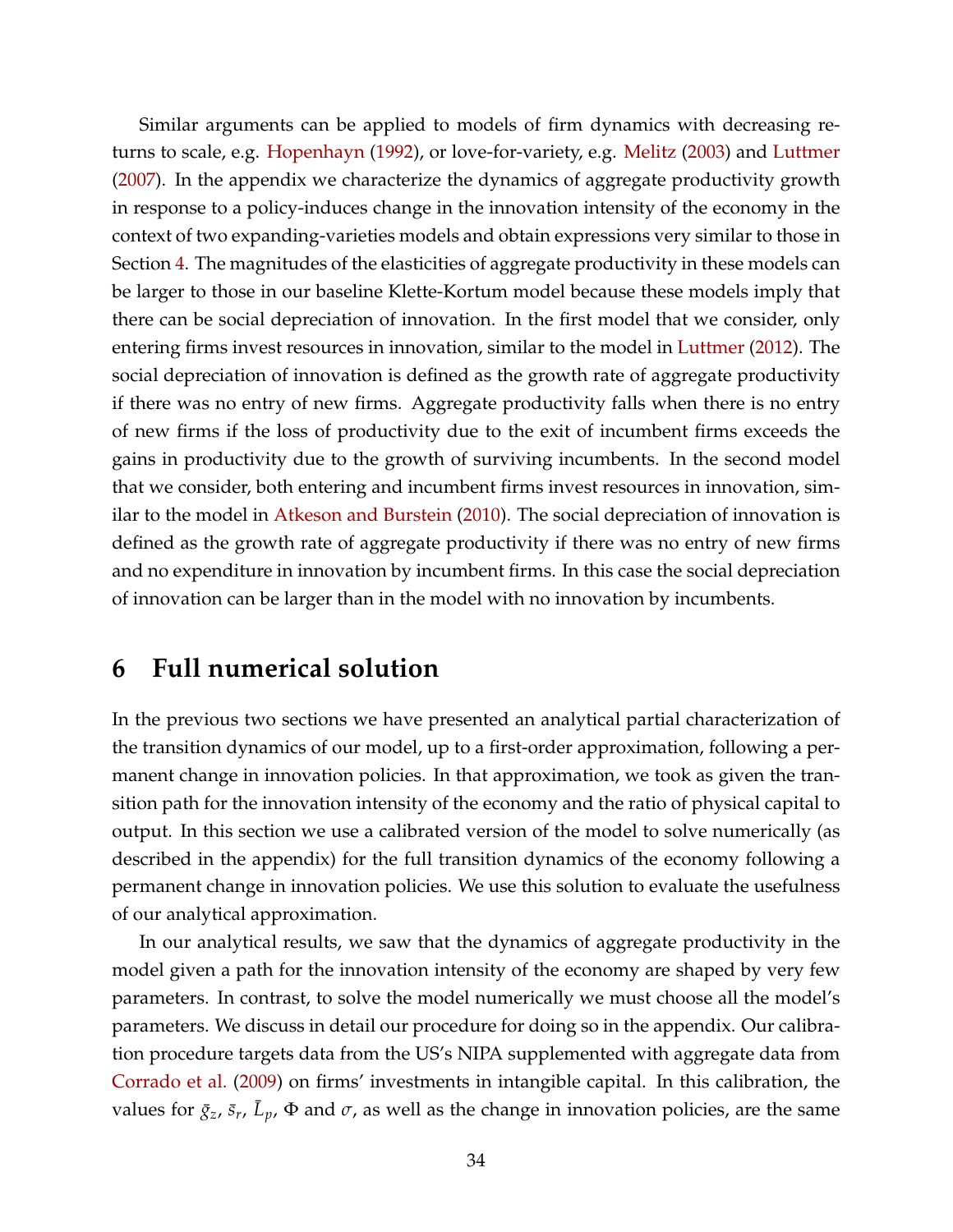

<span id="page-34-0"></span>Figure 2: 100-year Transition Dynamics to a Permanent Increase in Innovation Intensity, Full numerical solution

as those used in Section [5.](#page-25-0) We report results from this experiment in Figures [2](#page-34-0) and [3](#page-36-0) for versions of our baseline calibrated model with a high, medium, and low intertemporal knowledge spillover as in section [5.](#page-25-0)

**Long run dynamics** We first consider the transition dynamics of our model economy over the first 100 years. In Panel A of Figure [2](#page-34-0) we show the response of fiscal expenditures as a percent of GDP over the first 100 years of the transition to the new BGP. We see that for each value of intertemporal spillovers that we consider, the change in these fiscal expenditures are very close to their long run value of 3% throughout the transition, independent of the value of intertemporal knowledge spillovers. Thus we see little intertemporal variation in the fiscal impact of the innovation policies that we consider over the long term.

The long run change in the innovation intensity of the economy, *s<sup>r</sup>* , that results from this innovation subsidy is equal to .24 in log terms and is independent of the value of knowledge spillovers. In panel B of Figure [2,](#page-34-0) we show the dynamics of log *srt* over the first 100 years of the transition. Here we see that there are mild intertemporal substitution effects in innovation expenditures in that this innovation intensity rises by a bit more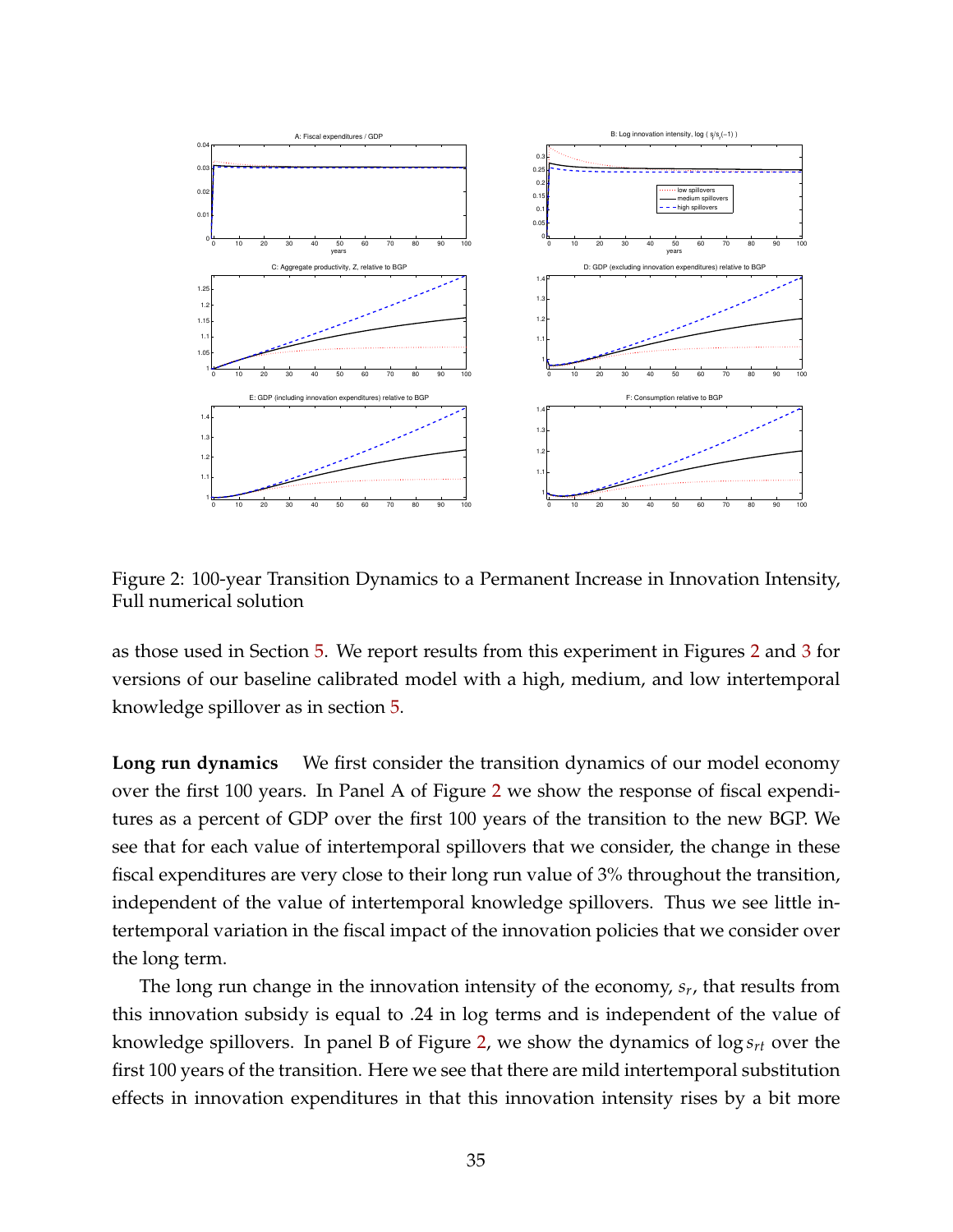than .24 in log terms in the early phase of the transition, particularly for the case with low intertemporal knowledge spillovers. The intertemporal substitution of innovation expenditures shown in panel B is more pronounced with low *γ* because in this case the price of the research good is expected to rise quickly during the transition.

In panel C of Figure [2,](#page-34-0) we show the response of the level of aggregate productivity during the first 100 years of the transition for our three values of *γ*. Likewise, in panel D of Figure [2,](#page-34-0) we show the response of measured GDP (the resources available for consumption and physical investment) during the first 100 years of the transition. The results shown in these panel are quite similar to those for aggregate productivity and measured GDP over the first 100 years shown in Panels E and F of Figure [1.](#page-27-0) As we will see below, the impact of intertemporal substitution in the path for the innovation intensity of the economy on the transition path for aggregate productivity and of changes in the physical capital to output ratio on measured GDP appear primarily in the initial phase of the transition. In panel E of Figure [2,](#page-34-0) we show the transition path for measured GDP inclusive of innovation expenditures over the first 100 years. We see that this alternative measure of GDP does not fall substantially on impact as does the measure of GDP excluding innovation expenditures shown in panel D.

In panel F of Figure [2,](#page-34-0) we show the transition for consumption over the first 100 years. We see that consumption falls initially (independent of  $\gamma$ ) and then rises after a decade or more, where the magnitude of the rise is quite sensitive to  $\gamma$ . As a consequence of these differences in the response of consumption in the very long run, we find that the welfare implications of an increase in innovation subsidies are quite sensitive to the degree of intertemporal knowledge spillovers that we assume. We find in the low spillover case that the equivalent variation in consumption is 3.9%, in the medium spillover case it is 13.9%, and in the high spillover case it is 41.1%. Thus, with large intertemporal knowledge spillovers, we find very large welfare gains from the innovation subsidies in this experiment. The differences in the welfare implications of innovation policy changes across the high and low intertemporal knowledge spillover economies arise as a result of the growing differences in the paths of consumption past the medium term horizon of 20 years in combination with our choice of  $\beta = .99$  for the consumer's discount factor (so that the real interest rate is 1 percent higher than the growth rate).

**Medium Term Dynamics** In Figure [3,](#page-36-0) we consider the evolution of aggregates during the first 20 years of the transition. We zoom in on this first phase of the transition to better evaluate the quality of our approximation.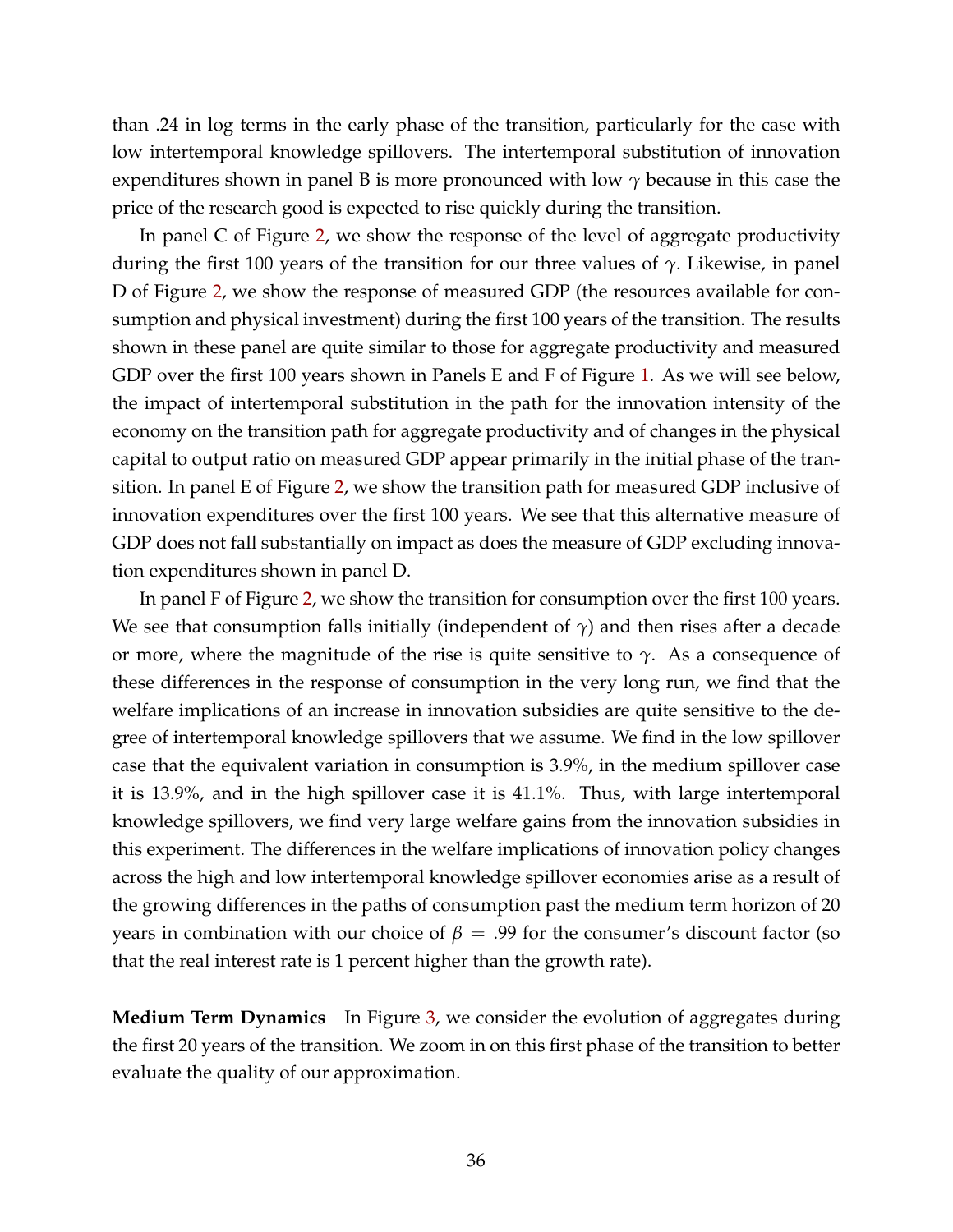

<span id="page-36-0"></span>Figure 3: 20-year Transition Dynamics to a Permanent Increase in Innovation Intensity, Full Numerical Solution

In panel A of Figure [3,](#page-36-0) we show the evolution of the log of the physical capital to output ratio over the first 20 years of the transition. This transition path corresponds to the negative of the transition path for the log of the rental rate on physical capital. In panel B of Figure [3,](#page-36-0) we show the path of the log of the innovation intensity of the economy. Clearly, there are dynamics of these ratios that we ignored in our analytical approximation shown in panels A and B of Figure [1.](#page-27-0)

From Proposition [2,](#page-16-1) we have that the intertemporal substitution in the path for the innovation intensity of the economy shown in Panel B of Figure [3](#page-36-0) impacts the modelimplied transition for aggregate productivity. By comparing the approximated path for aggregate productivity shown in panel C of Figure [1](#page-27-0) to the fully simulated path shown in panel C of Figure [3,](#page-36-0) we can see that the approximation is fairly accurate despite the dynamics of the innovation intensity of the economy shown in Panel B. In particular, the log of aggregate productivity relative to the initial BGP path in year 20 in the fully simulated path is .053 (versus 0.048 based on the approximation) with  $\gamma \rightarrow 1$ , .049 (versus .043) with  $\gamma = 0$ , and .043 (versus .035) with  $\gamma = -2$ .

From expression [\(34\)](#page-20-3), we have that the full dynamics of GDP are impacted both by the dynamics of the innovation intensity of the economy and of the ratio of physical capital to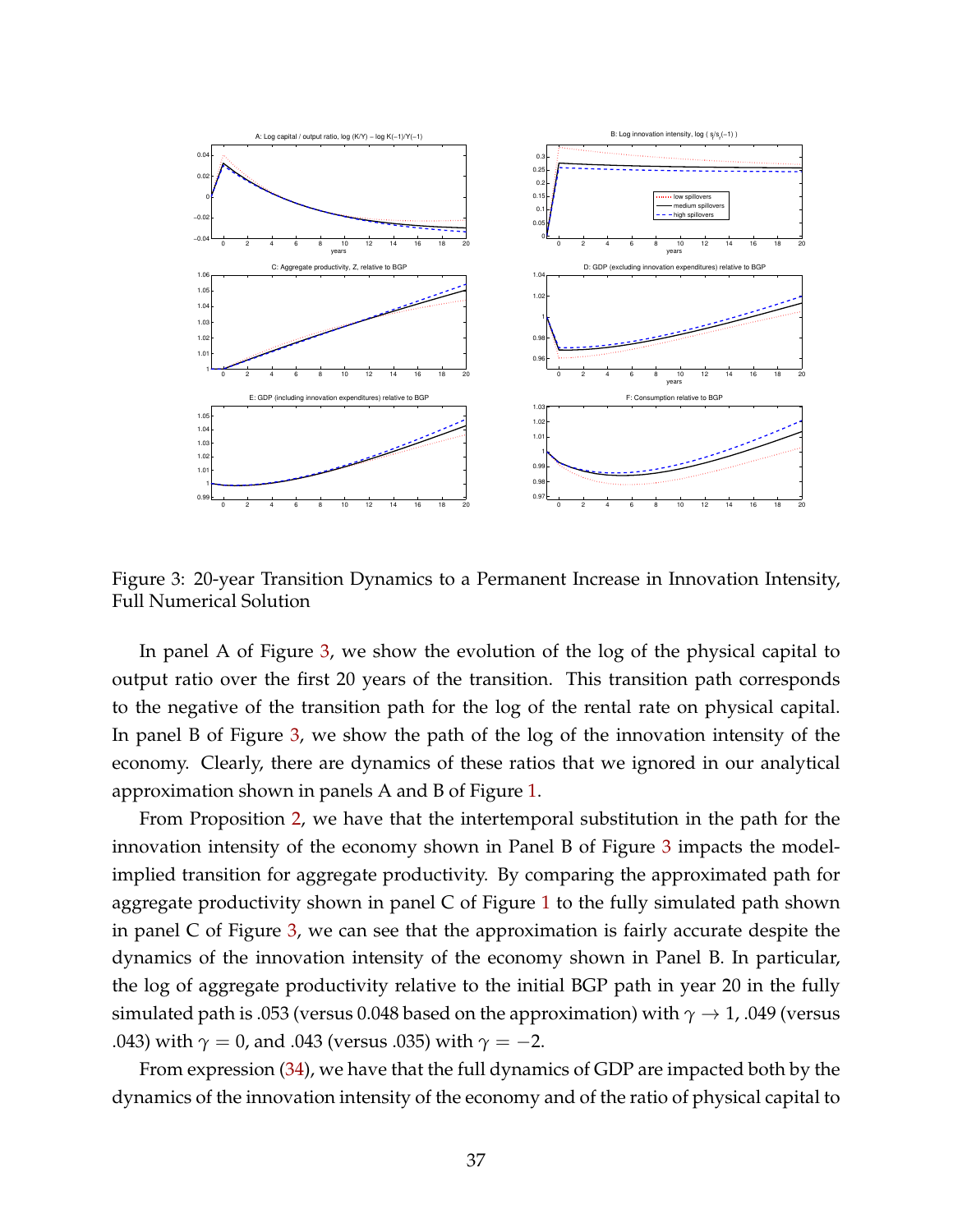output. On impact, these two factors have opposite effects on GDP — the initial increase in the ratio of physical capital to output raise GDP while the initial increase in the innovation intensity of the economy above its new long-run level lowers GDP. By comparing the approximated path for GDP shown in panel D of Figure [1](#page-27-0) to the fully simulated path shown in panel D of Figure [3,](#page-36-0) we again can see that the approximation is fairly accurate despite the fact that we ignored the dynamics in the innovation intensity of the economy and the capital-output ratio.

In panels E and F of Figure [3,](#page-36-0) we show the path of GDP inclusive of innovation expenditures and of consumption during the first 20 years of the transition. We see here that consumption falls initially for at least 10 years during the transition indicating that the potentially large welfare gains are achieved only in the long run.

Figure [3](#page-36-0) shows that a large and persistent increase in innovation subsidies has a relatively small impact on aggregate productivity and GDP over a 20 year horizon, and the response of aggregates does not vary much with the extent of intertemporal knowledge spillovers assumed in the model.

These results suggest that it would be hard to verify whether innovation policies yield large output and welfare gains using medium term data on the response of aggregates to changes in innovation policies. We illustrate this point in Figure [4.](#page-38-0) In that figure we show results obtained from simulating the response of aggregates in our model to our baseline increase in innovation subsidies in a version of our model with Hicks neutral AR1 productivity shocks *Apt* with a persistence of 0.9 and an annual standard deviation of 2%. We introduce these shocks as a proxy for business cycle shocks around the BGP. We show histograms generated from 3000 simulations of the model for the first 20 years of the transition. The units on the horizontal axis show the log of the ratio of detrended GDP at the end of the 20th year of transition to initial GDP and the vertical axis shows the frequency of the corresponding outcome for GDP. In panel A of the figure, we show results for GDP excluding innovation expenditures. In panel B, we show results for GDP including innovation expenditures. The red bars show results for the model with low intertemporal knowledge spillovers and the blue bars show the results with high spillovers. Clearly, in each panel, the distribution represented by the blue bars is slightly to the right of that represented by the red bars. The histograms in panel B are shifted to the right relative to those in panel A reflecting the fact that GDP including innovation expenditures has a higher elasticity of changes in the innovation intensity of the economy. But it is also clear in each panel that, using either measure of GDP, that it would be very hard to distinguish the degree of intertemporal knowledge spillovers (and, hence, the long term effects from this innovation subsidy) in aggregate time series data even if we had the benefit of a true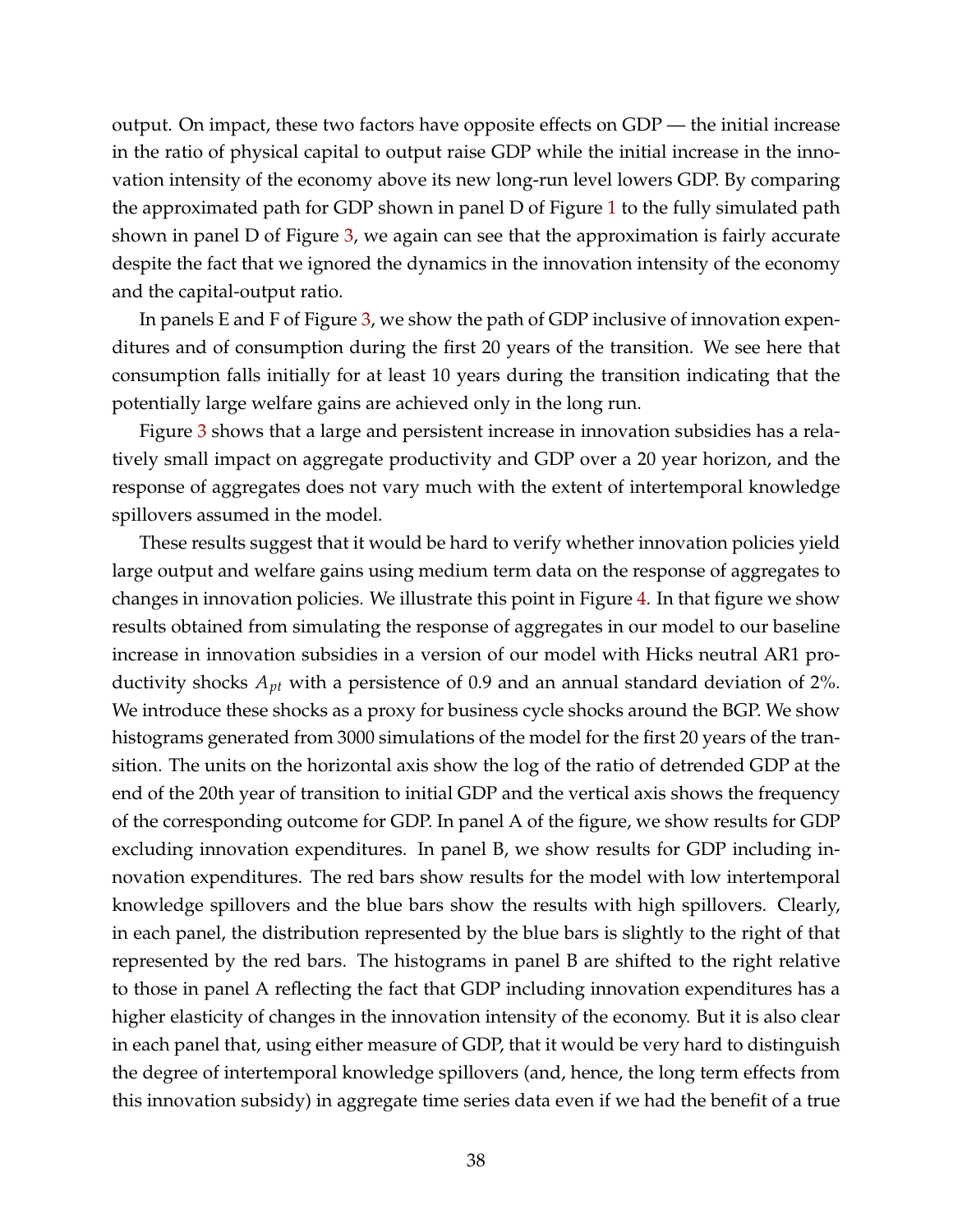#### policy experiment.



<span id="page-38-0"></span>Figure 4: Histogram 20-year Increase in GDP to a Permanent Increase in Innovation Intensity Including Productivity Shocks

**Non-uniform changes in innovation policies** Up to this point, in our quantitative results, we have considered policy experiments in which the economy starts on a BGP with uniform innovation subsidies and transitions to a new BGP with new uniform innovation subsidies. We use the assumption that the economy initially has uniform innovation subsides to isolate the aggregate implications of changes in innovation policies that work through changing the overall innovation intensity of the economy rather than changing the allocation of research expenditure across firms. In Corollary [3](#page-22-0) we see that if the economy starts with uniform innovation subsidies, to a first order approximation it does not matter whether the new innovation subsidies are uniform or not. In the appendix, we present the full transition dynamics of the model to evaluate whether there are important second order effects that arise when large non-uniform changes in innovation policies are considered. We consider permanent and unanticipated increases in the innovation subsidy to incumbents  $\tau_g$  only that result in a long run increase in the innovation intensity of the economy from  $\bar{s}_r = .11$  to  $s'_r = .14$ . (In the long run, this subsidy requires fiscal expenditures of 3.3% relative to GDP rather than 3% under our baseline experiment with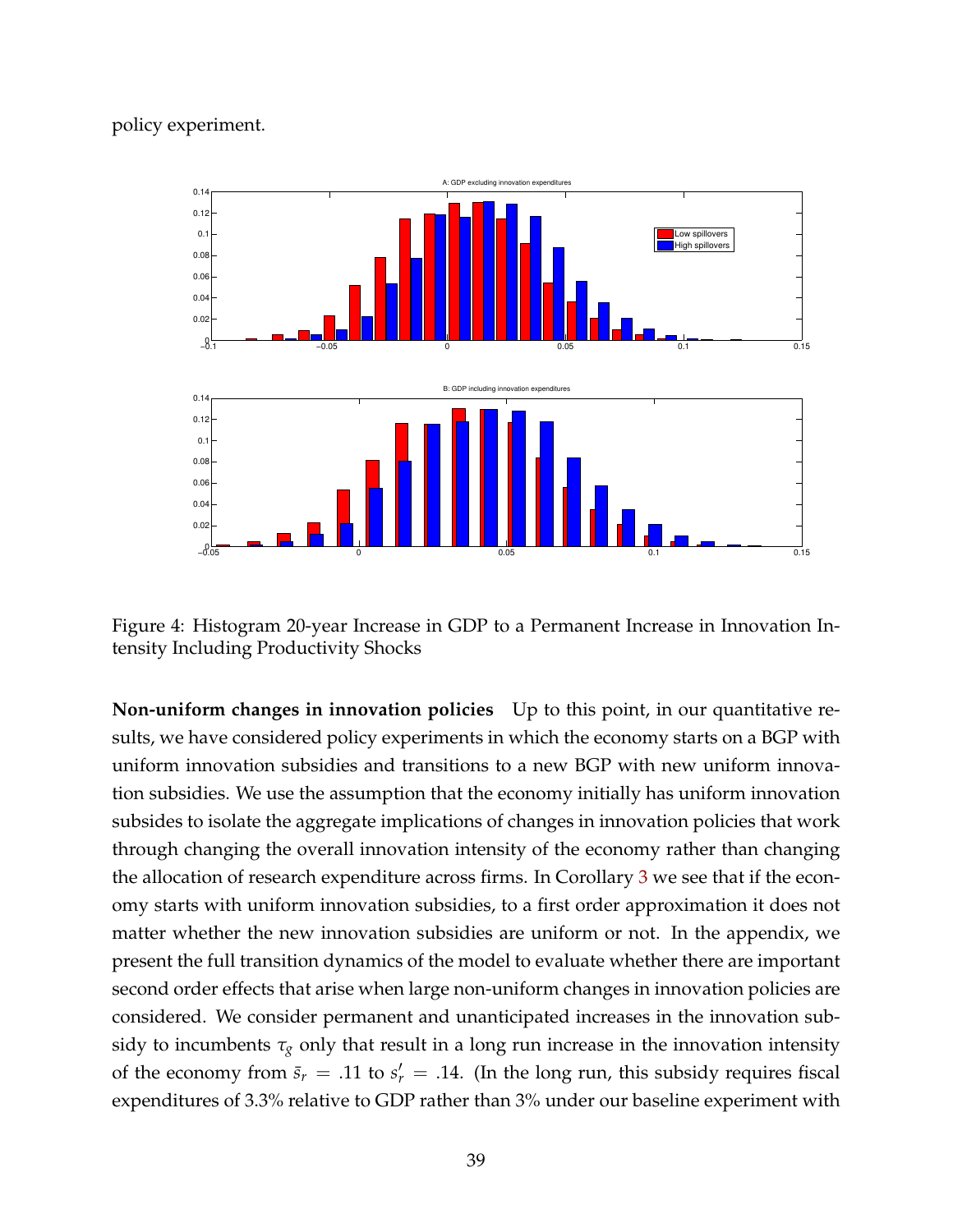uniform innovation policies). We show these dynamics for economies with two different curvatures of the incumbents' innovation cost function,  $c(q)$ , which determines the elasticity of innovation effort, *q*, with respect to the incentives to innovate. We consider an inelastic case in which the share of innovative effort by incumbents,  $q/(q + M)$ , across the old and new BGP is constant at our baseline level of 75%, and an elastic case in which the share of innovative effort by incumbents increases significantly across old and new BGPs from 75% to 96% (implying a substantial fall in the share of employment in new firms). We find in both cases that our first order approximation is fairly accurate in that the dynamics of aggregate productivity and measured GDP are not much different than those that we found with uniform changes in innovation policies.

### <span id="page-39-0"></span>**7 Conclusion**

In this paper, we have derived a simple first-order approximation to the transition dynamics of aggregate productivity and GDP in response to a permanent policy-induced change in the innovation intensity of the economy implied by a baseline Klette-Kortum model. Our results highlight the tight connection between the model's quantitative implications for the transition dynamics for aggregate productivity and GDP following a sustained change in innovation policies and the implicit assumption one makes regarding the social depreciation of innovation in specifying the model. If one assumes that there is no social depreciation of innovation, then in using this model to analyze changes in innovation policies in advanced economies (with relatively slow baseline growth rates of productivity), one is driven to the conclusion that changes in innovation policies would only pay off in terms of sustained increases in productivity, output, and consumption after 10 years or more, regardless of the other parameters of the model. Under this assumption, such policy changes could lead to substantial welfare gains only if consumers are patient and willing to wait for boost in consumption several decades in exchange for a reduction in consumption today. In contrast, if one assumes that there is substantial social depreciation of innovation, then one opens up the possibility that a change in innovation policies could have a significantly larger payoff in the medium term in terms of increased productivity, output, and consumption. These results indicate the importance of improving our modeling and measurement of the social rather than private depreciation of innovation.

The analytical approach that we have taken here to characterizing our model's transition dynamics is also useful for examining related questions such as the implications of changes in the patent rate and/or changes in the firm startup rate as measured by the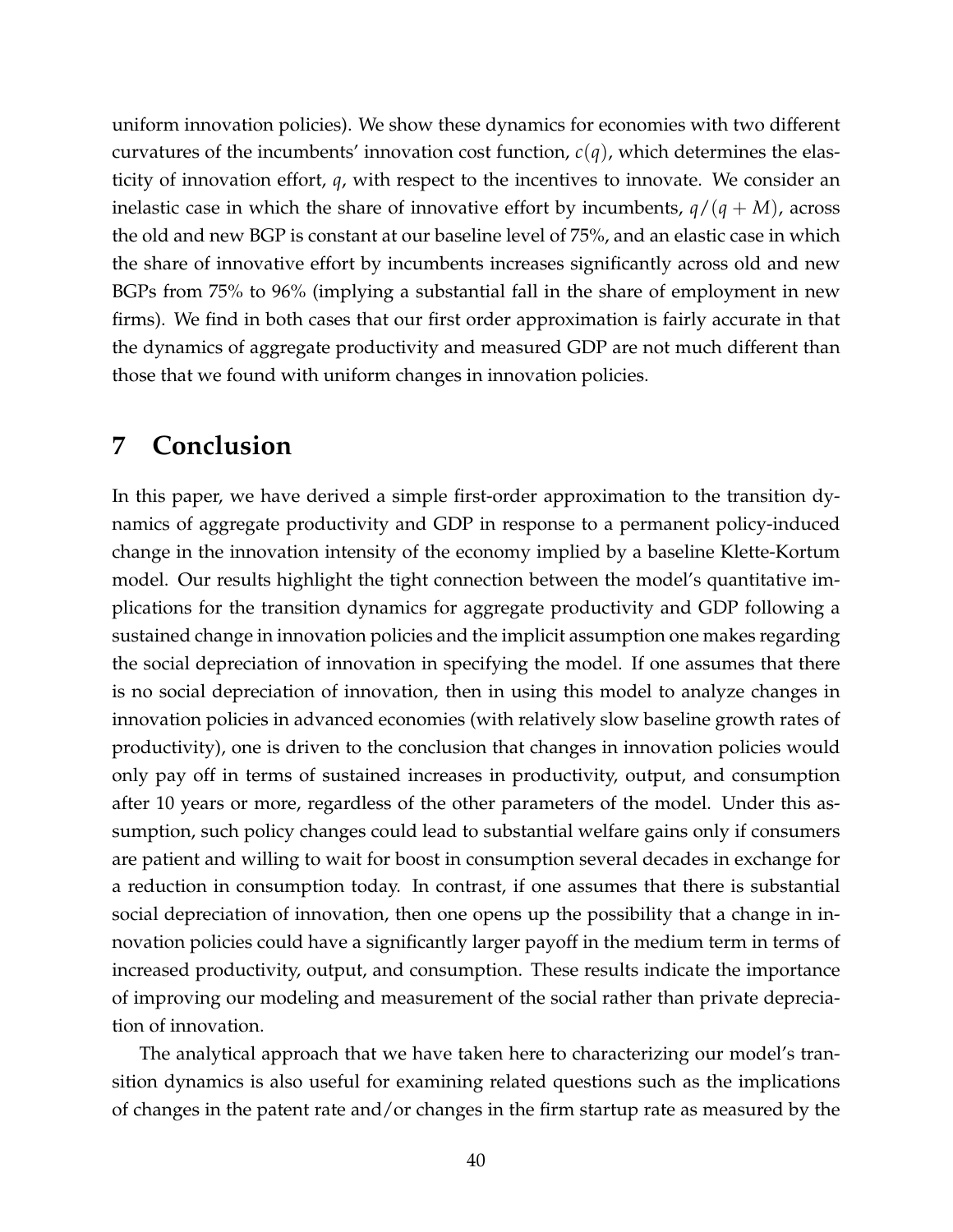share of labor employed in young firms for the dynamics of aggregate productivity. See, for example [Kogan et al.](#page-42-10) [\(2012\)](#page-42-10) for a study of patent based measures of the innovation rate and [Decker et al.](#page-41-16) [\(2013\)](#page-41-16) for a study of changes in the firms' startup rate in the U.S. In choosing a model to analyze these questions, implicit assumptions about the social depreciation of innovation should also play an important role in shaping the quantitative results of the analysis.

Finally, under our baseline assumptions, we have abstracted from the productivity and welfare gains that might be achieved by reallocating a given level of investment in innovation across heterogeneous firms. Under alternative settings in which there are firstorder gains from such a reallocation, one may wish to consider a whole range of policies aimed at reallocating innovation expenditures across firms. The research challenge here is to find reliable metrics for evaluating which firms should be doing more investment in innovation and which should be doing less. Regardless, it is likely that in such extensions of our baseline model, the social depreciation of innovation will still be an important parameter shaping the quantitative results.

## **References**

<span id="page-40-7"></span>**Acemoglu, Daron**, "Introduction to Modern Economic Growth," 2009.

- <span id="page-40-6"></span>**, Ufuk Akcigit, Nicholas Bloom, and William R. Kerr**, "Innovation, Reallocation and Growth," NBER Working Papers 18993, National Bureau of Economic Research, Inc April 2013.
- <span id="page-40-4"></span>**Aghion, Philippe and Peter Howitt**, "A Model of Growth through Creative Destruction," *Econometrica*, March 1992, *60* (2), 323–51.
- <span id="page-40-0"></span>**, Ufuk Akcigit, and Peter Howitt**, "What Do We Learn From Schumpeterian Growth Theory?," February 2013, (298).
- <span id="page-40-3"></span>**Aizcorbe, Ana, Carol Moylan, and Carol Robbins**, "Toward Better Measurement of Innovation and Intangibles," BEA Briefing, Bureau of Economic Analysis U.S. Department of Commerce 2009.
- <span id="page-40-1"></span>**Akcigit, Ufuk and William R. Kerr**, "Growth Through Heterogeneous Innovations," November 2010, (16443).
- <span id="page-40-8"></span>**, Douglas Hanley, and Nicolas Serrano-Velarde**, "Back to Basics: Basic Research Spillovers, Innovation Policy and Growth," NBER Working Papers 19473, National Bureau of Economic Research, Inc September 2013.
- <span id="page-40-5"></span>**Arkolakis, Costas, Arnaud Costinot, and Andres Rodriguez-Clare**, "New Trade Models, Same Old Gains?," *American Economic Review*, February 2012, *102* (1), 94–130.
- <span id="page-40-2"></span>**Atkeson, Andrew and Ariel Tomas Burstein**, "Innovation, Firm Dynamics, and International Trade," *Journal of Political Economy*, 06 2010, *118* (3), 433–484.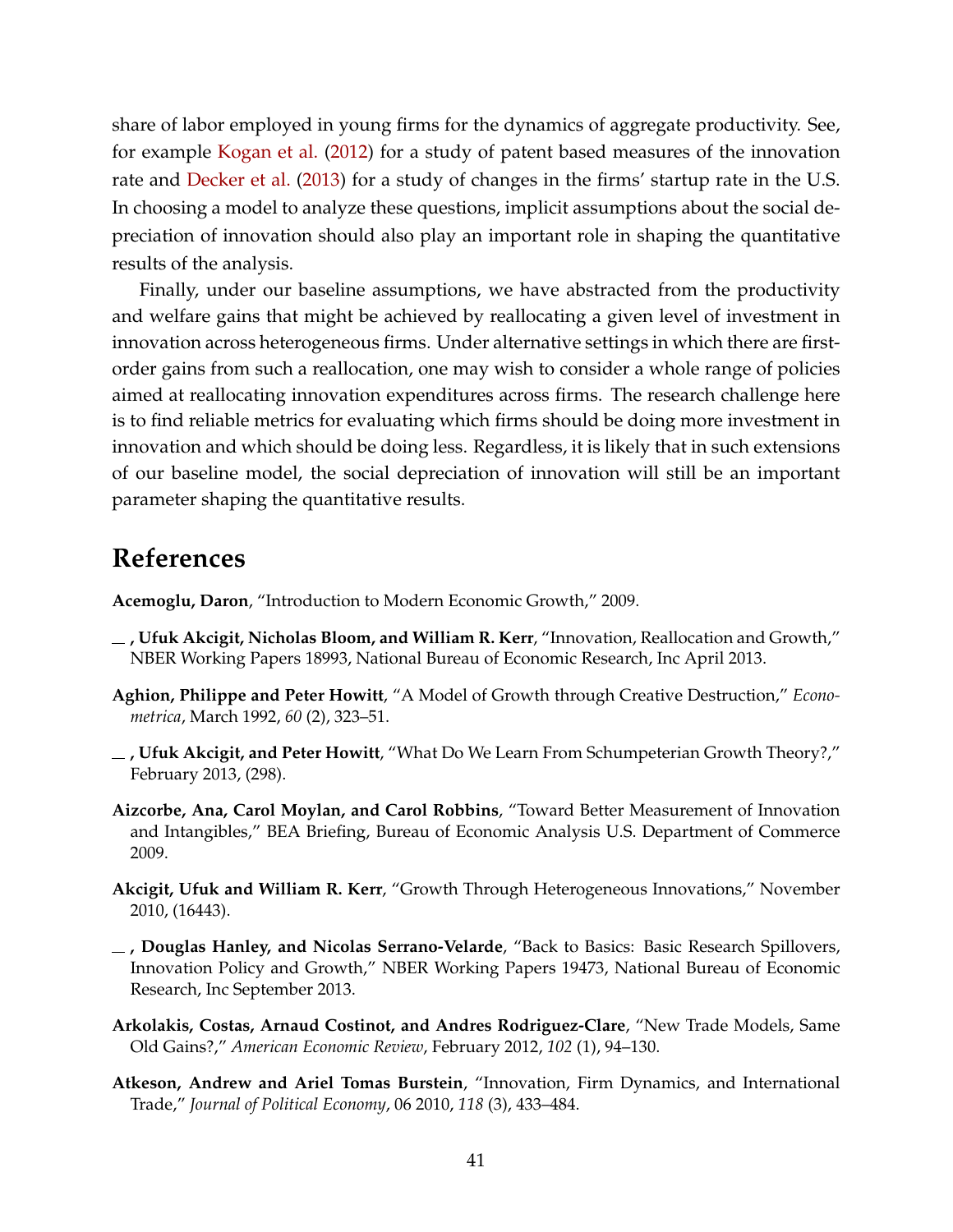- <span id="page-41-14"></span>**Bloom, Nicholas, Mark Schankerman, and John Van Reenen**, "Identifying Technology Spillovers and Product Market Rivalry," *Econometrica*, 07 2013, *81* (4), 1347–1393.
- <span id="page-41-9"></span>**Buera, Francisco and Roberto Fattal-Jaef**, "The Dynamics of Development: Entrepreneurship, Innovation, and Reallocation," Working Paper, World Bank 2014.
- <span id="page-41-6"></span>**Comin, Diego and Mark Gertler**, "Medium-Term Business Cycles," *American Economic Review*, June 2006, *96* (3), 523–551.
- <span id="page-41-5"></span>**Corrado, Carol A. and Charles R. Hulten**, "Innovation Accounting," in "Measuring Economic Sustainability and Progress" NBER Chapters, National Bureau of Economic Research, Inc, December 2013.
- <span id="page-41-0"></span>**Corrado, Carol, Charles Hulten, and Daniel Sichel**, "Measuring Capital and Technology: An Expanded Framework," in "Measuring Capital in the New Economy" NBER Chapters, National Bureau of Economic Research, Inc, December 2005, pp. 11–46.
- <span id="page-41-1"></span> $\mu$ ,  $\mu$ , and  $\mu$ , "Intangible Capital And U.S. Economic Growth," *Review of Income and Wealth*, 09 2009, *55* (3), 661–685.
- <span id="page-41-11"></span>**, Peter Goodridge, and Jonathan Haskel**, "Constructing a Price Deflator for R&D: Calculating the Price of Knowledge Investments as a Residual," Economics Program Working Papers 11-03, The Conference Board, Economics Program October 2011.
- <span id="page-41-16"></span>**Decker, Ryan, John Haltiwanger, Ron Jarmin, and Javier Miranda**, "The Secular Decline in Business Dynamism in the U.S.," Working Paper 2013.
- <span id="page-41-10"></span>**Griliches, Zvi**, "Issues in Assessing the Contribution of Research and Development to Productivity Growth," *Bell Journal of Economics*, Spring 1979, *10* (1), 92–116.
- <span id="page-41-4"></span> $\sim$ , "The Search for R&D Spillovers," in "R&D and Productivity: The Econometric Evidence" NBER Chapters, National Bureau of Economic Research, Inc, December 1998, pp. 251–268.
- <span id="page-41-2"></span>**, ed.**, *R&D, Patents and Productivity* number 9780226308845. In 'National Bureau of Economic Research Books.', University of Chicago Press, 1987.
- <span id="page-41-7"></span>**Grossman, Gene M and Elhanan Helpman**, "Quality Ladders in the Theory of Growth," *Review of Economic Studies*, January 1991, *58* (1), 43–61.
- <span id="page-41-15"></span>**Hopenhayn, Hugo A**, "Entry, Exit, and Firm Dynamics in Long Run Equilibrium," *Econometrica*, September 1992, *60* (5), 1127–50.
- <span id="page-41-12"></span>**Jaimovich, Nir and Sergio Rebelo**, "Non-linear Effects of Taxation on Growth," NBER Working Papers 18473, National Bureau of Economic Research, Inc October 2012.
- <span id="page-41-8"></span>**Jones, Charles I.**, "Sources of U.S. Economic Growth in a World of Ideas," *American Economic Review*, March 2002, *92* (1), 220–239.
- <span id="page-41-13"></span>**and John C. Williams**, "Measuring The Social Return To R&D," *The Quarterly Journal of Economics*, November 1998, *113* (4), 1119–1135.
- <span id="page-41-3"></span>**Kendrick, John**, "Total Capital and Economic Growth," *Atlantic Economic Journal*, 1994, *22* (1), 1–18.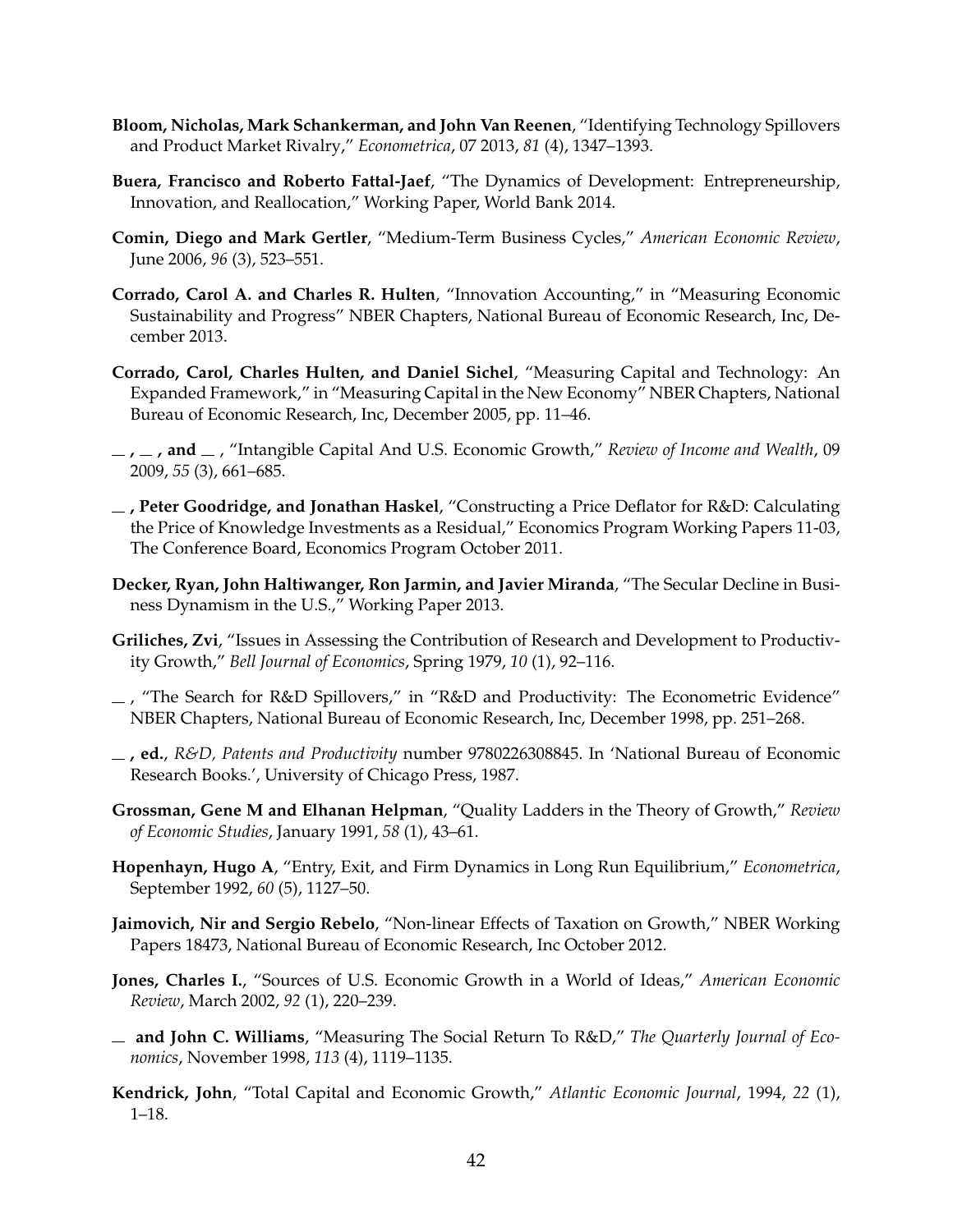- <span id="page-42-0"></span>**Klette, Tor Jakob and Samuel Kortum**, "Innovating Firms and Aggregate Innovation," *Journal of Political Economy*, October 2004, *112* (5), 986–1018.
- <span id="page-42-10"></span>**Kogan, Leonid, Dimitris Papanikolaou, Amit Seru, and Noah Stoffman**, "Technological Innovation, Resource Allocation, and Growth," NBER Working Papers 17769, National Bureau of Economic Research, Inc January 2012.
- <span id="page-42-7"></span>**Kortum, Samuel S.**, "Research, Patenting, and Technological Change," *Econometrica*, November 1997, *65* (6), 1389–1420.
- <span id="page-42-1"></span>**Lentz, Rasmus and Dale T. Mortensen**, "An Empirical Model of Growth Through Product Innovation," *Econometrica*, November 2008, *76* (6), 1317–1373.
- <span id="page-42-4"></span>**Li, Wendy**, "Technological Innovation, Resource Allocation, and Growth," R and D Satellite Account Paper, Bureau of Economic Analysis U.S. Department of Commerce 2012.
- <span id="page-42-3"></span>**Luttmer, Erzo G. J.**, "Selection, Growth, and the Size Distribution of Firms," *The Quarterly Journal of Economics*, 08 2007, *122* (3), 1103–1144.
- <span id="page-42-9"></span>**Luttmer, Erzo G.J.**, "Slow convergence in economies with firm heterogeneity," Technical Report 2012.
- <span id="page-42-11"></span>**McGrattan, Ellen R. and Edward C. Prescott**, "Taxes, Regulations, and the Value of U.S. and U.K. Corporations," *Review of Economic Studies*, 2005, *72* (3), 767–796.
- <span id="page-42-2"></span> $\mu$  and  $\mu$ , "On financing retirement with an aging population," Technical Report 2012.
- <span id="page-42-8"></span>**Melitz, Marc J.**, "The Impact of Trade on Intra-Industry Reallocations and Aggregate Industry Productivity," *Econometrica*, November 2003, *71* (6), 1695–1725.
- <span id="page-42-5"></span>**Peters, Michael**, "Heterogeneous Mark-Ups and Endogenous Misallocation," Technical Report 2013.
- <span id="page-42-6"></span>**Rivera-Batiz, Luis A and Paul M Romer**, "Economic Integration and Endogenous Growth," *The Quarterly Journal of Economics*, May 1991, *106* (2), 531–55.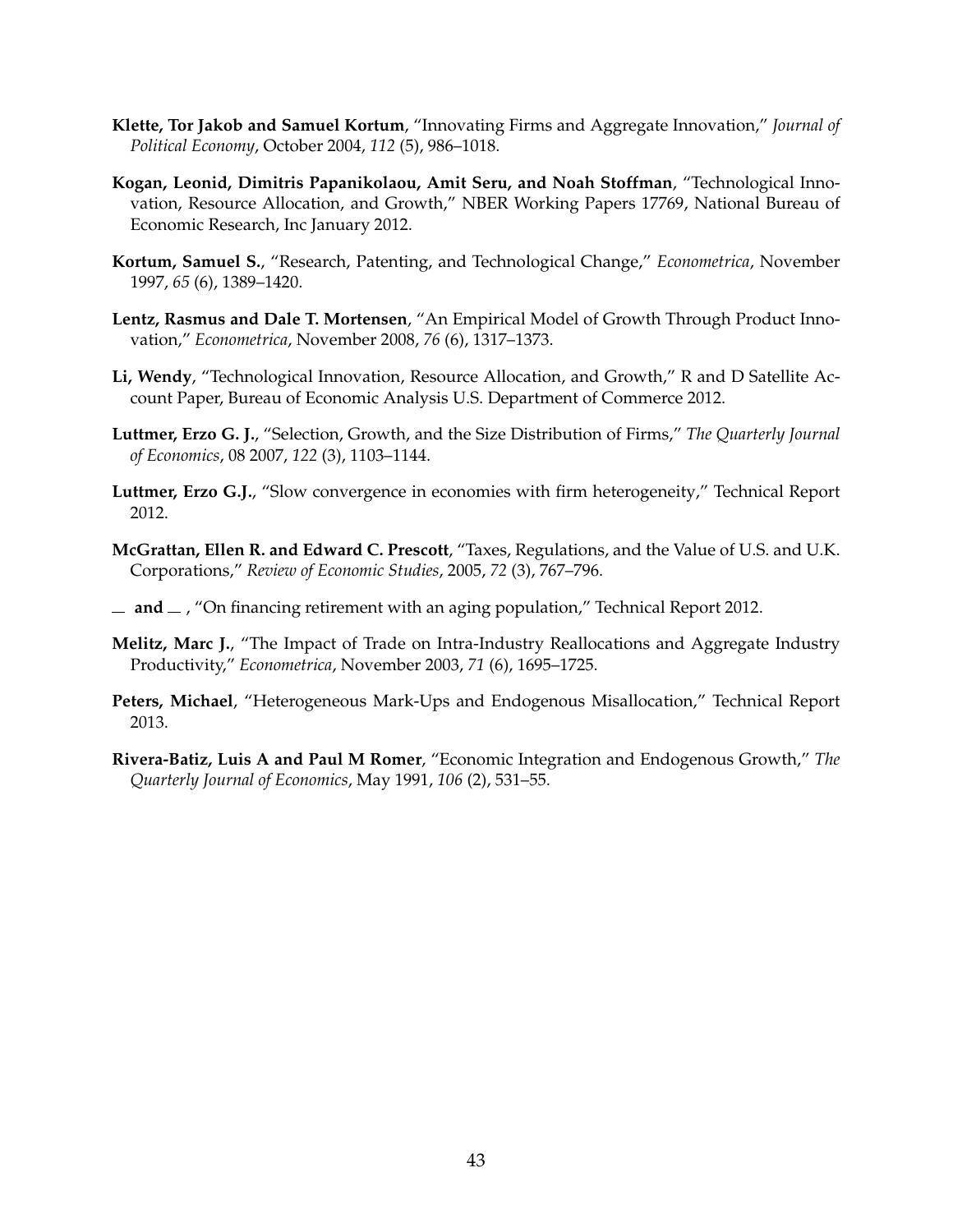# **A Additional details of BGP, proof of Proposition, and solving transition dynamics [1](#page-16-0)**

In the body of the paper we described the BGP growth rates and innovation rates. Here we describe how to solve for other aggregates.

**Rescaled Bellman equations:** To start, it is useful to present rescaled Bellman equations describing the value of firms. Defining  $v_t = \frac{V_t Z_t^{\rho-1}}{P_{rt}}$ ,  $u_t = \frac{U_t}{P_{rt}}$  $\frac{a_t}{P_{rt}}$ , we have (without imposing BGP),

<span id="page-43-0"></span>
$$
v_{t} = \frac{\Pi_{t} Z_{t}^{\rho - 1}}{P_{rt}} + \frac{(1 - \delta_{t})}{1 + r_{t}} \frac{v_{t+1}}{\exp((\rho - 1) g_{zt})},
$$
\n(36)

<span id="page-43-1"></span>
$$
u_{t} = -(1 - \tau_{g}) c(q_{t}) + \frac{1}{1 + r_{t}} \frac{1}{\exp((\rho - 1) g_{zt})} \frac{q_{t}}{q_{t} + M_{t}} \delta_{t} v_{t+1} \exp(\Delta)^{\rho - 1}
$$
(37)  
+ 
$$
\frac{1}{1 + r_{t}} \left(\frac{q_{t}}{q_{t} + M_{t}} \delta_{t} + 1 - \delta_{t}\right) u_{t+1}.
$$

and the free entry condition is

<span id="page-43-2"></span>
$$
(1 - \tau_e) f \ge \left(\frac{1}{1 + r_t} \frac{\delta_t}{q_t + M_t}\right) \left(\frac{v_{t+1}}{\exp\left((\rho - 1) g_{zt}\right)} \exp\left(\Delta\right)^{\rho - 1} + u_{t+1}\right),\tag{38}
$$

where  $1 + r_t = (1 + \bar{r}_t) \frac{P_{rt}}{P_{rt}}$  $\frac{P_{rt}}{P_{rt+1}}$ . In a BGP, the constant in rescaled profits  $\Pi Z^{\rho-1}/P_r$ , and values  $VZ^{\rho-1}/P_r$ ,  $U/P_r$  are constant over time (as well as *r*,  $g_z$  and  $\delta$  as discussed in the body of the paper).

**Solving other BGP aggregates:** The constant Π*Z*/*P<sup>r</sup>* is pinned down from the free entry condition as follows. Manipulating equations [\(36\)](#page-43-0) and [\(37\)](#page-43-1) and imposing BGP with positive entry, we can write the free-entry condition [\(38\)](#page-43-2) as

<span id="page-43-3"></span>
$$
(1 - \tau_e) fM = \frac{1}{1 + \frac{r}{\delta} \left(\frac{q}{M} + 1\right)} \left[ \xi_g \frac{\Pi Z^{\rho - 1}}{P_r} - (1 - \tau_g) c(q) \right],
$$
\n
$$
\text{where } \xi_g = \frac{r + \delta}{r \exp\left((\rho - 1) g_z\right) / \exp\left(\Delta\right)^{\rho - 1} + \delta} \ge 1
$$
\n
$$
(39)
$$

and  $r = \beta^{-1} - 1$  in the BGP (since in the BGP,  $P_{rt}$  falls at a rate  $g_y$ ). Given the value of  $\Pi Z^{\rho-1}/P_r$ that solves this equation, the allocation of labor *Lp*/*L<sup>r</sup>* is determined as a function of parameters using

<span id="page-43-4"></span>
$$
\frac{L_p}{L_r} = \left(\frac{1-\alpha}{\mu-1}\right) \frac{\Pi Z^{\rho-1}}{P_r} \frac{1}{c(q) + fM}.
$$
\n(40)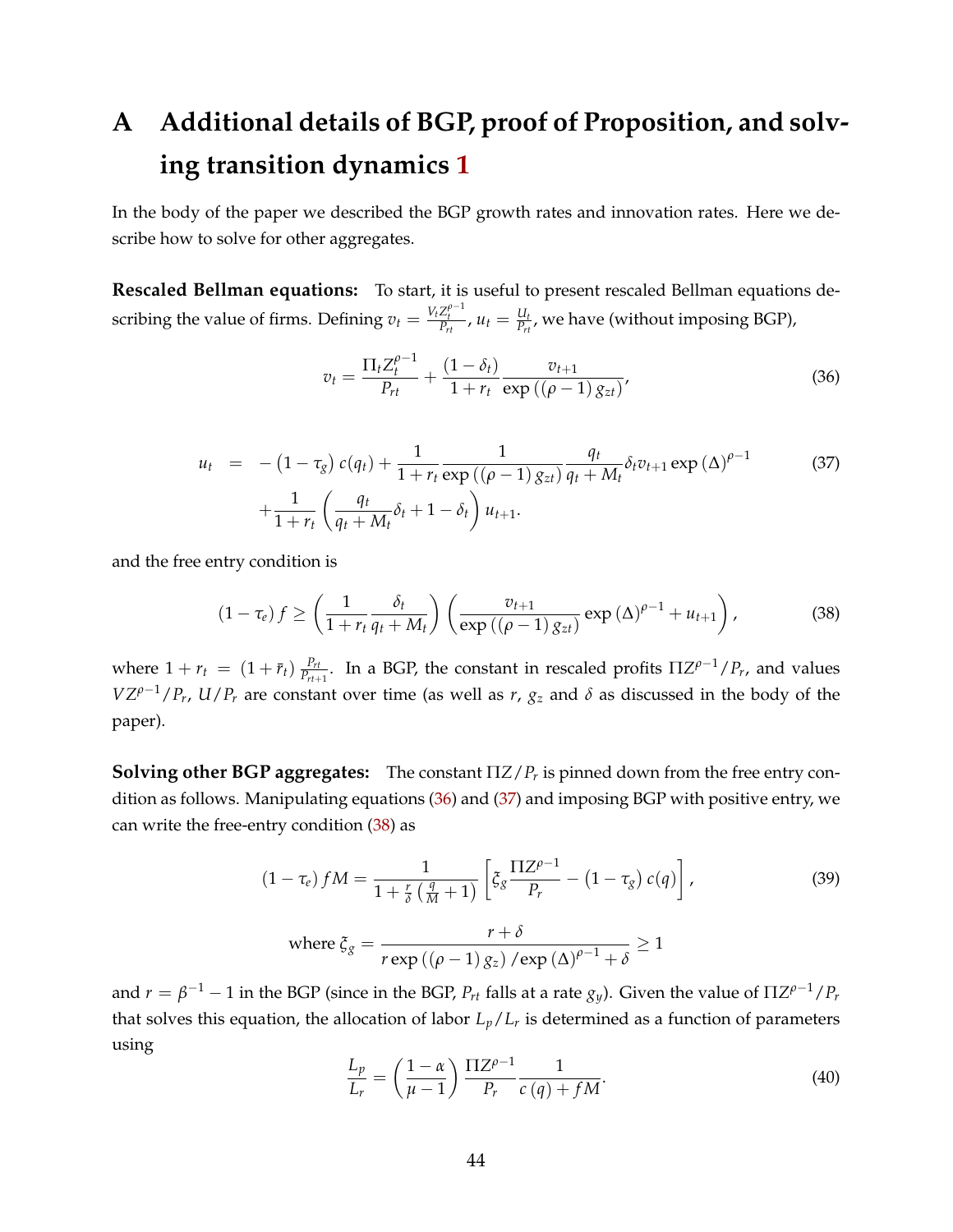When  $\gamma$  < 1, the growth rate  $g_z$  is determined as described in the text (and hence also  $\delta$ , *q* and *M*). The level of aggregate productivity *Z*, for a given current value of scientific knowledge *A<sup>r</sup>* , is determined using equation [\(8\)](#page-7-1). When  $\gamma = 1$ , one can use the same procedure but instead of solving for *Z* (the BGP level of *Z*, given *A<sup>r</sup>* , is not pinned down), one must solve for the growth rate  $g_z$  (and the corresponding values of  $\delta$ ,  $q$  and  $M$ ). The innovation intensity of the economy, *sr* , is calculated as a function of parameters using expression [\(17\)](#page-13-2). Finally, we solve for aggregate output, *Y*, using [\(4\)](#page-5-1), the stock of physical capital, *K<sup>t</sup>* , using the factor shares of physical capital and production-labor, and consumption, *C<sup>t</sup>* , using [\(2\)](#page-5-2).

**Active innovation by incumbents:** We now discuss the condition stated in Section [\(3\)](#page-13-0) that in a BGP if incumbents use their innovation technology (i.e.  $u\geq 0$ ) then  $\left(1-\tau_g\right)c\left(q\right)/q\leq \left(1-\tau_e\right)f$ at the level of *q* that solves [\(16\)](#page-12-1). The condition  $u \ge 0$  (in a BGP) implies

$$
-\left(1-\tau_g\right)\frac{c(q)}{q}+\frac{1}{1+r}\frac{1}{q+M}\delta\left[v\exp\left(\Delta\right)^{\rho-1}+u\right]\geq 0.
$$

Combining this inequality with the inequality from the free-entry condition, [\(38\)](#page-43-2), we have

$$
(1-\tau_g)\frac{c(q)}{q} \le \frac{1}{1+r}\frac{1}{q+M}\delta\left[\frac{v}{\exp((\rho-1)g_z)}\exp((\Delta)^{\rho-1}+u\right] \le (1-\tau_e)f
$$

which proves our result.

**Proof of Proposition [1:](#page-16-0)** Under the assumption of semi-endogenous growth ( $\gamma$  < 1),  $\delta$ ,  $g_z$ ,  $r$ , and *ξ<sup>g</sup>* are constant between BGPs. Under uniform innovation policies and firm-entry, *M*, *q* and *Y<sup>r</sup>* **are constant between BGPs. By equation [\(39\)](#page-43-3),**  $\frac{\Pi Z^{p-1}}{P_1}$ *Pr* 1 1−*τ<sup>g</sup>* must be constant between BGPs. Using  $\Pi_t Z_t^{\rho-1} = \frac{\mu-1}{\mu}$  $\frac{1}{\mu}$  (1 + *τ*<sub>*s*</sub>) *GDPt* and the fact that *Y*<sub>*r*</sub> is constant between BGPs,  $\frac{1}{s_r(1-\tau_s)}$  $(\mu-1)(1+\tau_s)$ *µ* must be unchanged between BGPs. With *τ<sup>s</sup>* constant between BGPs, we immediately obtain the first result of the proposition. The second result follows from the fact that with uniform innovation policies we have  $\frac{E}{GDP} = \tau_g s_r + \tau_s$ , combined with the previous result that  $s_r(1-\tau_g)$  is constant between BGPs.

**Solving transition dynamics** In Sections [4](#page-15-0) and [5](#page-25-0) section we approximated the aggregate transition taking as given the transition path for the innovation intensity of the economy and the ratio of physical capital to output. To solve for the path of these two variables for a given change in policies or other parameters, we solve the model numerically. Specifically, we solve for the path of  $Z_t$ ,  $K_t$ ,  $v_t$ , and  $u_t$  using the four following Euler equations: [\(36\)](#page-43-0), [\(37\)](#page-43-1), [\(38\)](#page-43-2) and  $R_{kt} = d_k + \bar{r}_t$  where  $\bar{r_t} = \frac{1}{\beta}$  $C_{t+1}$  $\frac{t+1}{C_t}$  − 1. Recall that  $q_t$  is solved for using equation [\(16\)](#page-12-1) assuming that there is positive firm entry (which must be checked). Given a path of  $Z_t$  and  $K_t$  we can solve for all other equilibrium outcomes using static equations. We solve for the 4 Euler equations using either standard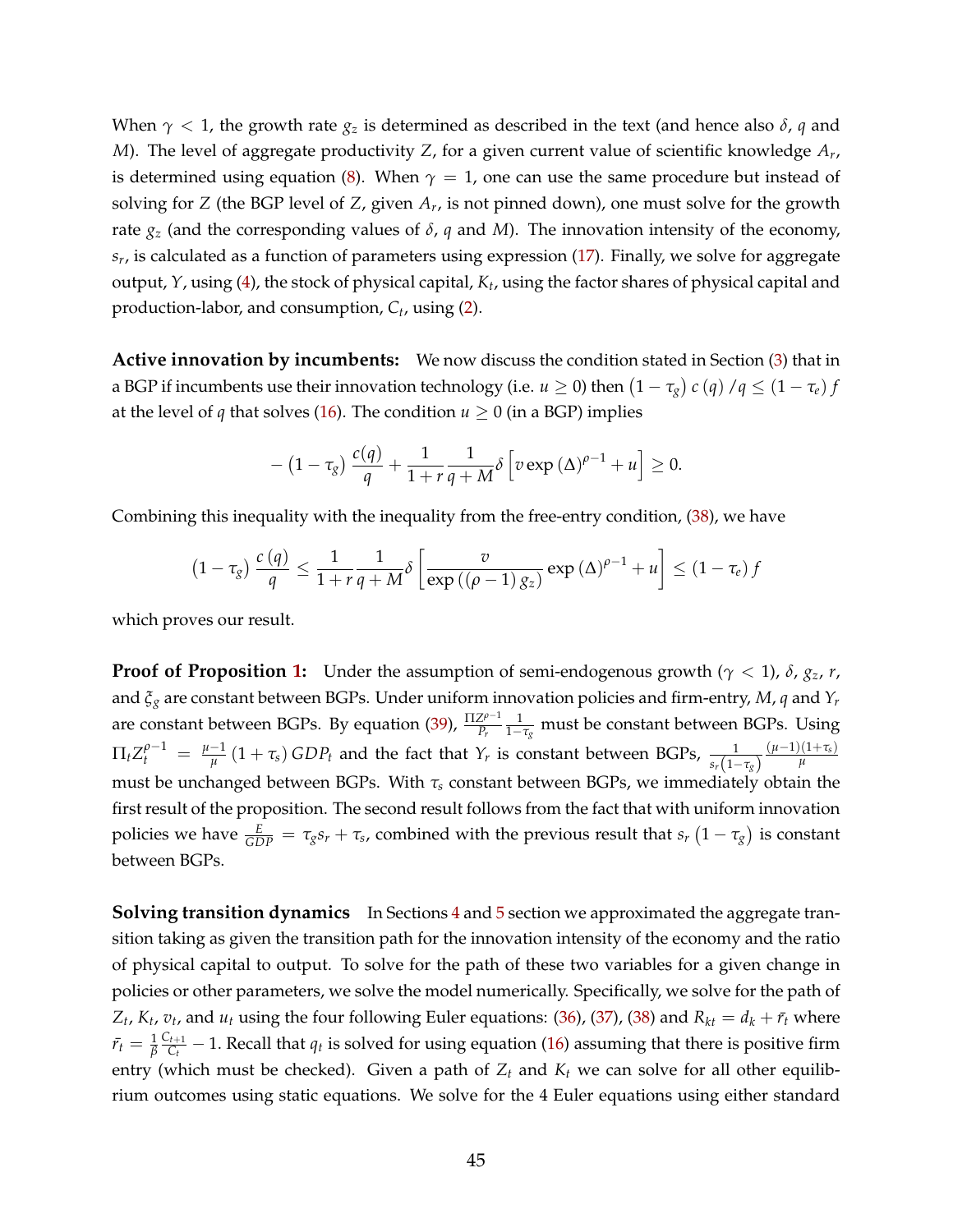linearization methods or a shooting algorithm, and we obtain very similar results.

### **B Calibration**

Here we describe the calibration of the model that we use in Sections [5](#page-25-0) and [6.](#page-33-0)

*Policies: τ<sup>s</sup>* , *τg*, *τ<sup>e</sup>* . Given our analytical results, we assume that subsidies to innovation on the BGP in the data are uniform, so that  $\tau_e = \tau_g$ . As a baseline calibration, we set all policies to zero, but we do indicate in the calibration formulas below where these policies enter.

*Interest rate minus growth rate:* In our model, on a BGP, the gap between the consumption interest rate and the growth rate of consumption is determined by the consumers' discount factor *β*. We set this gap to 0.01, which implies  $β = 1/1.01$ . Given this choice of discount factor, on the BGP, the model interest rate in terms of the research good is given by *r* = 0.01. We set the growth rate of consumption to  $g_Y = 0.02$ , which implies a consumption interest rate of  $\bar{r} = 0.03$ . This calibration of *r* is consistent with the difference between the interest rate and the consumption growth rate in [McGrattan and Prescott](#page-42-2) [\(2012\)](#page-42-2).

*Final Consumption Good Production Function:* The production function for the final consumption good is parameterized by *ρ*, which controls the elasticity of the residual demand curve faced by intermediate goods producers. In our baseline calibration we set  $\rho = 4$ . This elasticity establishes an upper bound on the markup  $\mu$  that can be chosen.

*Equilibrium Markup*: Defining *NIPA profits to intangible capital* as  $GDP_t - R_{kt}K_t - W_tL_t$ , the share of these profits in GDP, denoted by  $\pi_t$ , is given by

<span id="page-45-0"></span>
$$
\pi_t = (1 + \tau_s) \left(1 - \frac{1}{\mu}\right) - s_{rt} - \tau_s. \tag{41}
$$

From equation [\(41\)](#page-45-0), the choice of the markup  $\mu$  is disciplined by data on the innovation intensity of the economy, *s<sup>r</sup>* , and the share of NIPA profits paid to intangible capital relative to GDP. In our baseline calibration, we target a share of NIPA profits paid to intangible capital in GDP,  $\pi$ , of 1% from [McGrattan and Prescott](#page-42-11) [\(2005\)](#page-42-11) and an innovation intensity of the economy, *s<sup>r</sup>* , of 11% similar to the levels estimated by [Corrado et al.](#page-41-1) [\(2009\)](#page-41-1) for the United States over the last few years. This implies a markup of 13.6%,  $\mu = 1.136$ .

*Aggregate Production of the Final Consumption Good:* Aggregate production of the final consump-tion good in equation [\(4\)](#page-5-1) is parameterized by  $\alpha$ . We set  $\alpha = 0.37$  to match the observation that the share of rental payments to physical capital on the BGP, given by  $(1 + \tau_s) \frac{\alpha}{u}$  $\frac{\alpha}{\mu}$ , is equal to 0.33. With this choice of *α*, we also have that the share of labor compensation (including production and research) in GDP is given by  $(1 + \tau_s) \frac{1-\alpha}{\mu} + s_r = 0.66$ . The rest of GDP corresponds to profits paid to intangible capital,  $\pi = 1\%$ .

*The Allocation of Labor*: The equilibrium allocation of labor between production and research is pinned down in equation [\(17\)](#page-13-2) by the choices of parameters above and our calibrated innovation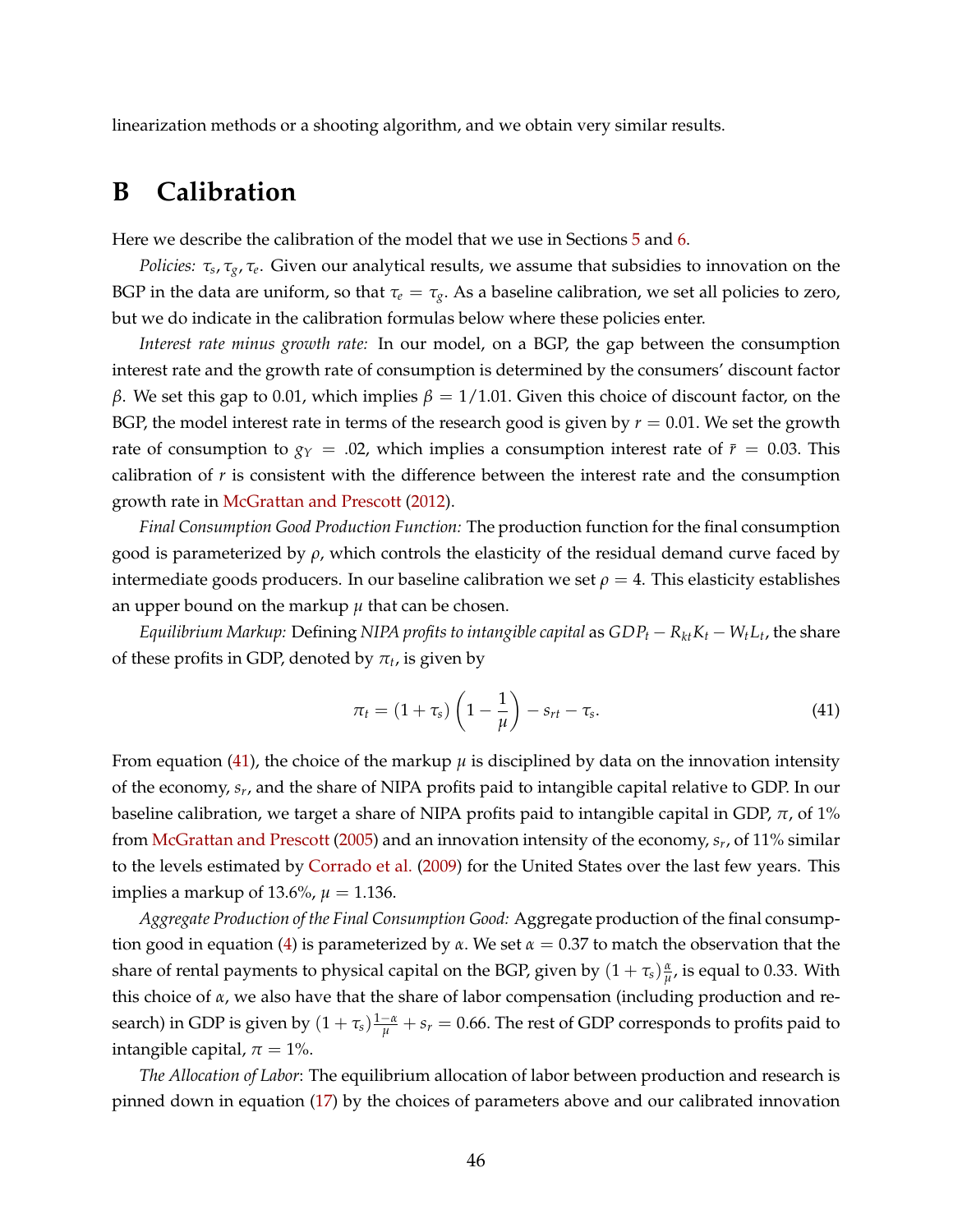intensity of the economy,  $s_r$ . In our baseline calibration, with  $s_r = .11$ , we have  $L_p = .833$ .

*BGP Growth Rates for Scientific Knowledge and Aggregate Productivity:* Given our calibration of per capita GDP growth of 2% and our physical capital share of *α*, we calibrate the growth rate of aggregate productivity in the BGP,  $\bar{g}_z$ , to 1.25%. For a given choice of  $\gamma$ , the growth rate of scientific knowledge consistent with these productivity growth rates is given by  $g_{Ar} = (1 - \gamma) \bar{g}_z$ . We do not make assumptions about this growth rate directly since we do not observe it. Instead, we alter this parameter as we vary *γ*.

*Innovation Step Size and BGP Innovation Rate:* Our choices of innovation step size ∆ and the BGP innovation rate  $\delta$  must be consistent with the BGP growth rate of aggregate productivity for intermediate firms, *g<sup>z</sup>* given in equation [5.](#page-6-1) We must also have that the innovation step size exceeds the markup ( $\Delta \geq \mu$ ) to ensure that an incumbent firm has a technological advantage over its latent competitor consistent with its assumed markup. In our baseline calibration, we set  $\Delta = \Delta_l = \mu$ . Given our choice of elasticity  $\rho$  and the implied value of  $\bar{g}_z$ , from equation [\(5\)](#page-6-1), we get then get  $\delta$  = 0.08 in our baseline calibration.

*Share of innovative effort by entering firms relative to their share of research expenditure:* Under the assumptions on policies made above, the ratio  $\Phi =$  $\bar{M}/(\bar{q}+\bar{M})$  $\overline{f\bar{M}/\bar{Y}_r}$ is already determined by parameters that we have previously calibrated ( $r$ ,  $\delta$ , and  $\xi_g$ ), and by the choice of targets for  $s_r$  and *π* that have been already discussed. To see this, combining the free-entry condition [\(39\)](#page-43-3) and the following expression for  $\pi/s_r$  under  $\tau_s = 0$ ,

$$
\frac{\pi}{s_r} = \frac{\frac{\Pi Z^{\rho-1}}{fMP_r} - \left(\frac{c(q)}{fM} + 1\right)}{\left(\frac{c(q)}{fM} + 1\right)}
$$

we obtain

$$
\frac{c\left(q\right)}{fM}=\frac{\frac{1-\tau_{e}}{1-\tau_{g}}\left(1+\frac{r}{\delta}\left(\frac{q}{M}+1\right)\right)-\frac{\tilde{\zeta}_{g}}{1-\tau_{g}}\left(1+\frac{\pi}{s_{r}}\right)}{\frac{\tilde{\zeta}_{g}}{1-\tau_{g}}\left(1+\frac{\pi}{s_{r}}\right)-1}.
$$

Setting  $\tau_g = \tau_e = 0$ ,

$$
\Phi = \frac{\frac{M}{q+M}}{\frac{fM}{c(q)+fM}} = \frac{\frac{c(q)}{fM}+1}{\frac{q}{M}+1} = \frac{\frac{r}{\delta}}{\xi_g\left(1+\frac{\pi}{s_r}\right)-1}.
$$

In our baseline calibration, we have  $\Phi = 0.966$  so this fraction is close to its upper bound of one, which means that the average cost of innovation by incumbents is close to the marginal cost of innovation by incumbents.

#### *Incumbents' innovation cost function:*

Our analytic results showed that  $c(q)$  does not matter for the first order aggregate effects of changes in innovation policies (starting from uniform innovation policies) except through Φ. For the numerical evaluation of our results, we set  $c$   $(q) = \bar{c} + \phi_0 q^{\phi}$ . When considering uniform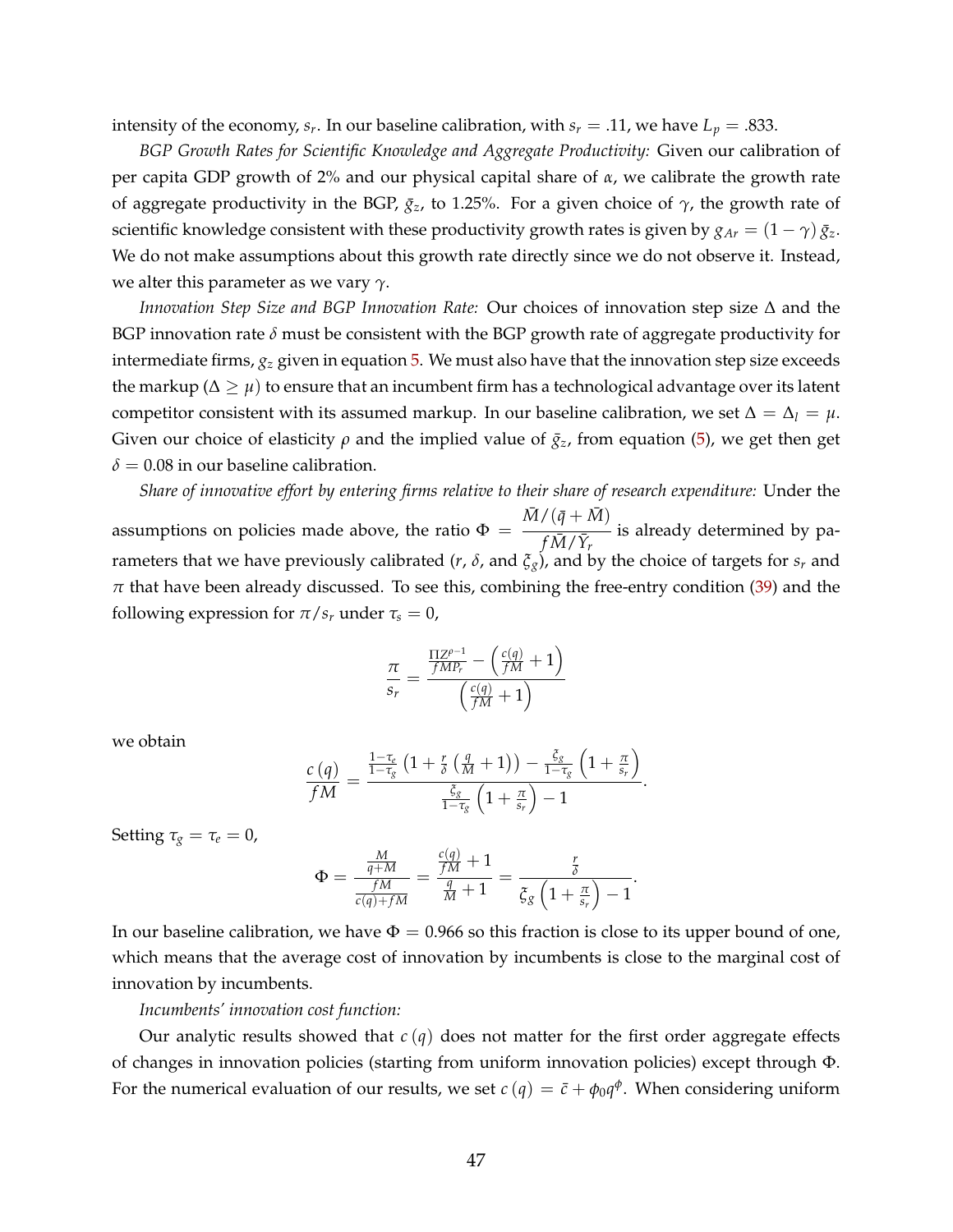changes in innovation policies, we do not need to specify the curvature parameter *φ*, because incumbents do not change their innovation effort *q* (Moreover, according to Corollary [3,](#page-22-0) this parameter does not matter to a first-order approximation even when considering a policy experiment in which the subsidies to innovation are not uniform). We choose  $\bar{c}$  to target the share of profits in GDP,  $\pi$ , discussed above. We choose the parameter  $\phi_0$  so that the level of *q* in the initial BGP (from equation [\(16\)](#page-12-1)) implies a share of employment of entering firms of 3%. In the model, the share of employment by entering firms is given by

$$
s_{new} = \frac{\overline{M}}{\overline{q} + \overline{M}} \frac{\exp((\rho - 1) \overline{g}_z) - (1 - \overline{\delta})}{\exp((\rho - 1) \overline{g}_z)}.
$$

This choice of parameters implies that incumbents account for roughly 75% of total innovative effort. Our baseline results do not depend on the choice of *snew* as long as we have positive entry and positive innovation by incumbents. In any calibration of our model, one must check that incumbents actually want to use their innovation technology (i.e.  $U > 0$ ). This is the case in our calibration.

*The Intertemporal Knowledge Spillover Parameter γ*: Our procedure for calibrating the model to a given BGP does not discipline the parameter  $\gamma$ . In our policy experiments below, we consider three alternative values of *γ* corresponding to a *low spillover* case (*γ* = −2), a *medium spillover case*  $(\gamma = 0)$  and a *high spillover case* ( $\gamma$  *approaching one).* 

*Other parameters:* One can show that the parameters  $f$ ,  $\sigma_0$ , and  $A_r$  at time 0 can all be normalized to 1 without affecting our results. We abstract from contemporaneous congestion effects in innovative effort by setting  $\sigma = 1$ . We do this to give our model the best chance of generating fast transition dynamics.

## **C Non-uniform changes in innovation policies**

We now solve the full transition dynamics of the model to evaluate whether there are important second order effects that arise when large non-uniform changes in innovation policies are considered. We consider permanent and unanticipated increases in the innovation subsidy to incumbents  $\tau_g$  only that result in a long run increase in the innovation intensity of the economy from  $\bar{s}_r = .11$  to  $s'_r = .14$ . (In the long run, this subsidy requires fiscal expenditures of 3.3% relative to GDP rather than 3% under our baseline experiment with uniform innovation policies). We show these dynamics for economies with two different curvatures of the incumbents' innovation cost function, *c*(*q*), which determines the elasticity of innovation effort, *q*, with respect to the incentives to innovate. We consider an inelastic case in which the share of innovative effort by incumbents,  $q/(q + M)$ , across the old and new BGP is constant at our baseline level of 75%, and an elastic case in which the share of innovative effort by incumbents increases significantly across old and new BGPs from 75% to 96% (implying a substantial fall in the share of employment in new firms).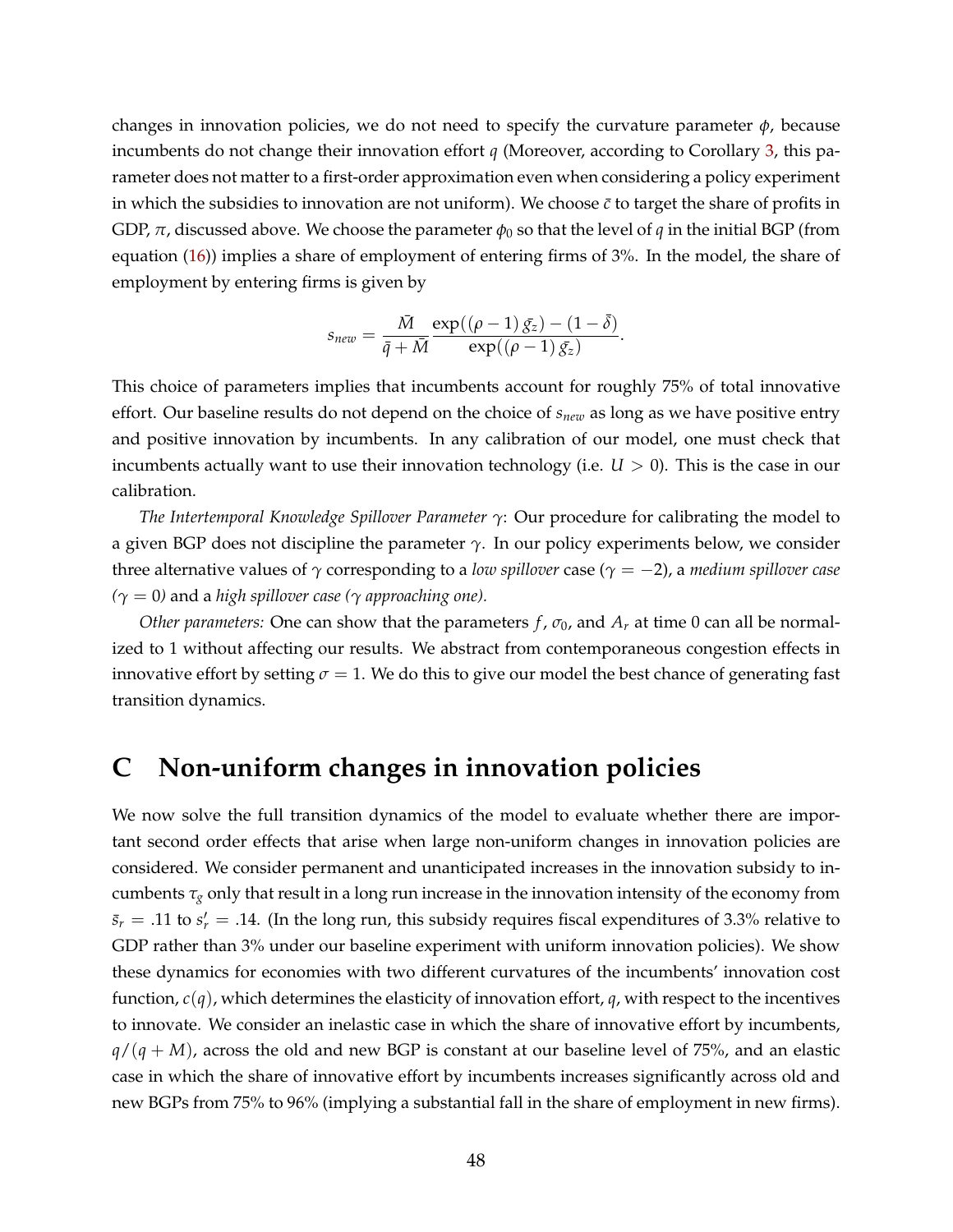We set  $\gamma = 0$  in all versions of the economy that we consider here. We show results in Figure [5](#page-48-0) for the evolution over the first 20 years of the log of the physical capital output ratio, the innovation intensity of the economy, aggregate productivity, GDP exclusive of innovation expenditures, GDP including innovation expenditures, and consumption. In each panel of the figure, we show results from the baseline transition with uniform policies together with the results with inelastic and elastic innovative effort by incumbent firms. Note that the different responses of aggregates between the economies with the non-uniform policy change and inelastic and elastic innovative effort by incumbents arise as a result of second order terms: to a first order approximation, these responses should be the same. The different responses of aggregates between the baseline economy with a uniform policy change (so that equilibrium *q* does not change) and the economy with a non-uniform policy change and inelastic innovative effort by incumbent firms (so, again, *q* does not change) arise as a result of the different paths for the innovation intensity of the economy due to differences in the intertemporal substitution of innovation expenditure along the transition. We find in both cases that our first order approximation is fairly accurate in that the dynamics of aggregate productivity and measured GDP are not much different than those that we found with uniform changes in innovation policies.



<span id="page-48-0"></span>Figure 5: 20-year Transition Dynamics to a Uniform and Non-Uniform Innovation Policy, Medium Knowledge Spillover, Full Numerical Solution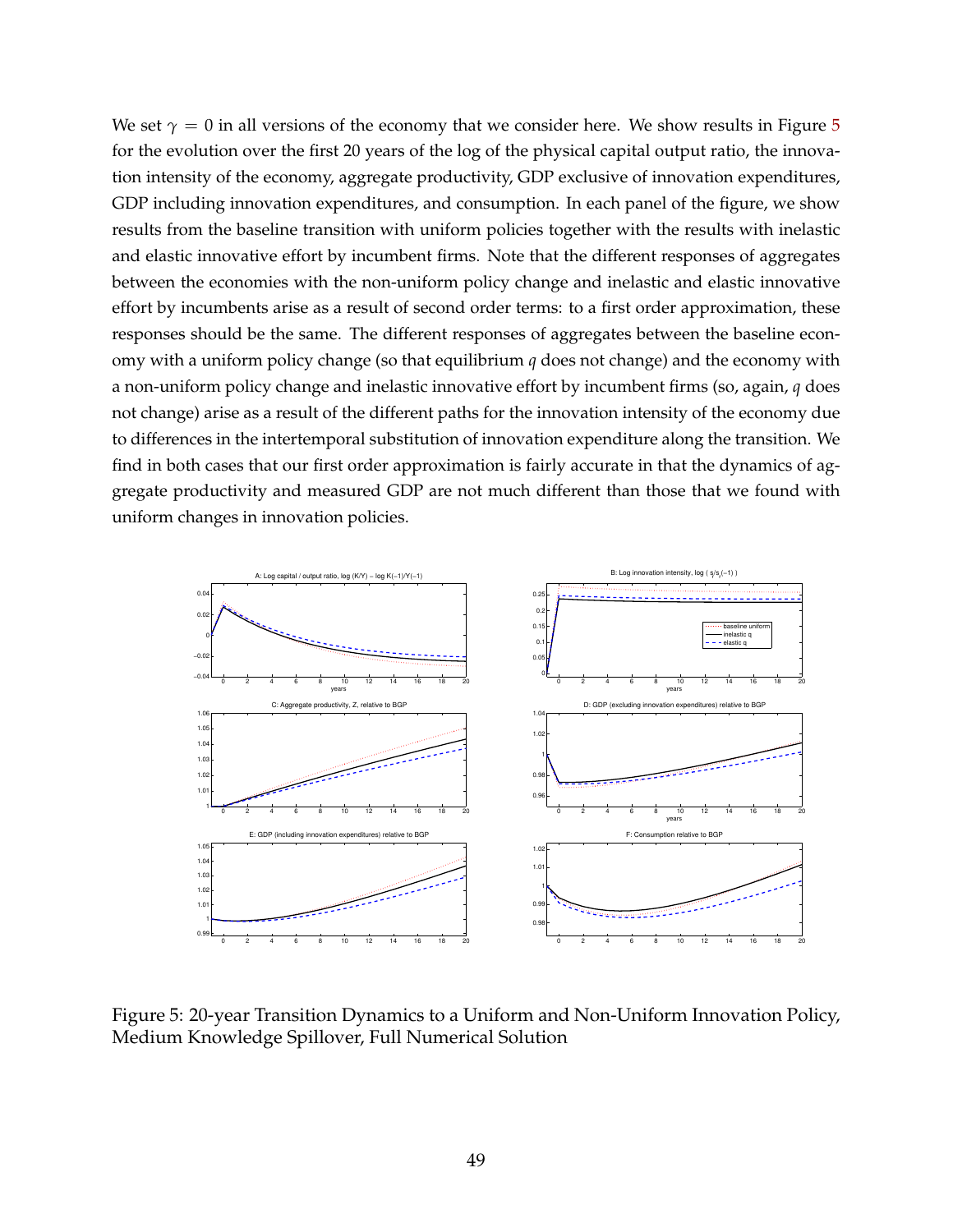### **D Optimal allocations and optimal innovation policy**

We now characterize the aggregate allocation of labor in the BGP of the social optimum (under the assumption of semi-endogenous growth and positive firm-entry) and the policy that implements this allocation in the BGP of the equilibrium in the following proposition. We allow for social depreciation of innovations.

**Proposition 5.** *If the social optimum allocation has a BGP with firm-entry and semi-endogenous growth (γ* < 1*), then that optimal BGP corresponds to the equilibrium BGP with a subsidy to the production of the*  $\epsilon$ onsumption good given by  $\tau_{s}^{*}=\mu-1$ , and a uniform subsidy to innovation by incumbents and entrants *given by*

$$
\tau_g^* = \tau_e^* = 1 - (\mu - 1) \, \xi_g \frac{\frac{r}{\sigma \Phi} \frac{(\rho - 1) \exp((\rho - 1) g_z)}{\exp((\rho - 1) g_z) - \zeta} + 1 - \gamma}{\frac{r}{\delta \Phi} + 1}.
$$
\n(42)

*These policies result in an aggregate allocation of labor in the BGP given by*

<span id="page-49-0"></span>
$$
\frac{L_{r}^{*}}{L_{p}^{*}} = \frac{1}{(1-\alpha)} \frac{\frac{\beta}{\rho-1} \frac{\exp((\rho-1)g_{z}) - \zeta}{\exp((\rho-1)g_{z})} \Phi \sigma}{\left(1-\beta + (1-\gamma) \frac{\beta}{\rho-1} \frac{\exp((\rho-1)g_{z}) - \zeta}{\exp((\rho-1)g_{z})} \Phi \sigma\right)}
$$
(43)

*where*  $g_z$ *, r* =  $\frac{1-\beta}{\beta}$ *β ,* Φ *and ξ<sup>g</sup> are all functions of parameters and independent of policies when subsidies to innovation are uniform* ( $\tau_g = \tau_e$ ), and  $\zeta = G(0)$  *indexes the social depreciation of innovations.* 

Note that using equation [\(17\)](#page-13-2) with  $\tau_s = \mu - 1$ , since,  $\frac{\Gamma_1^*}{L_p^*} = \frac{1}{\rho - 1}$  $\frac{\exp((\rho-1)g_z)-\zeta}{\exp((\rho-1)g_z)}\Phi\sigma$ , we obtain expression[\(35\)](#page-21-1) for the optimal innovation intensity of the economy in the text that we derived using a simple variational argument. As  $r \to 0$ , the optimal policies and allocation simplify to  $\tau_g^* = \tau_e^* = 1 - (\mu - 1)(1 - \gamma)$ , and  $\frac{L_r^*}{L_p^*} = \frac{1}{(1 - \alpha)(1 - \gamma)}$ .

We now prove the proposition.

#### *Proof:*

The result that the optimal *q* is common across products follows from the fact that *q* enters linearly into the matching function and the cost of innovation per product, *c* (*q*), is strictly convex. Given a common *q* across all products, the planner's problem is

$$
max_{\{Z_{t+1}, L_{pt}, K_{t+1}, M_t, q_t\}} \sum_{t=0}^{\infty} \beta^t \log \left( A_{pt} Z_t K_t^{\alpha} L_{pt}^{1-\alpha} + (1 - d_k) K_t - K_{t+1} \right)
$$

subject the two following constraints

$$
-\mu_t \beta^t \left\{ \frac{Z_{t+1}}{Z_t} - \left[ m \left( M_t + q_t \right) \left( \exp \left( \Delta \right)^{\rho - 1} - \zeta \right) + \zeta \right]^{\frac{1}{\rho - 1}} \right\}
$$

$$
-\nu_t \beta^t \left\{ f M_t + c \left( q_t \right) - A_{rt} Z_t^{\gamma - 1} \left( 1 - L_{pt} \right) \right\}
$$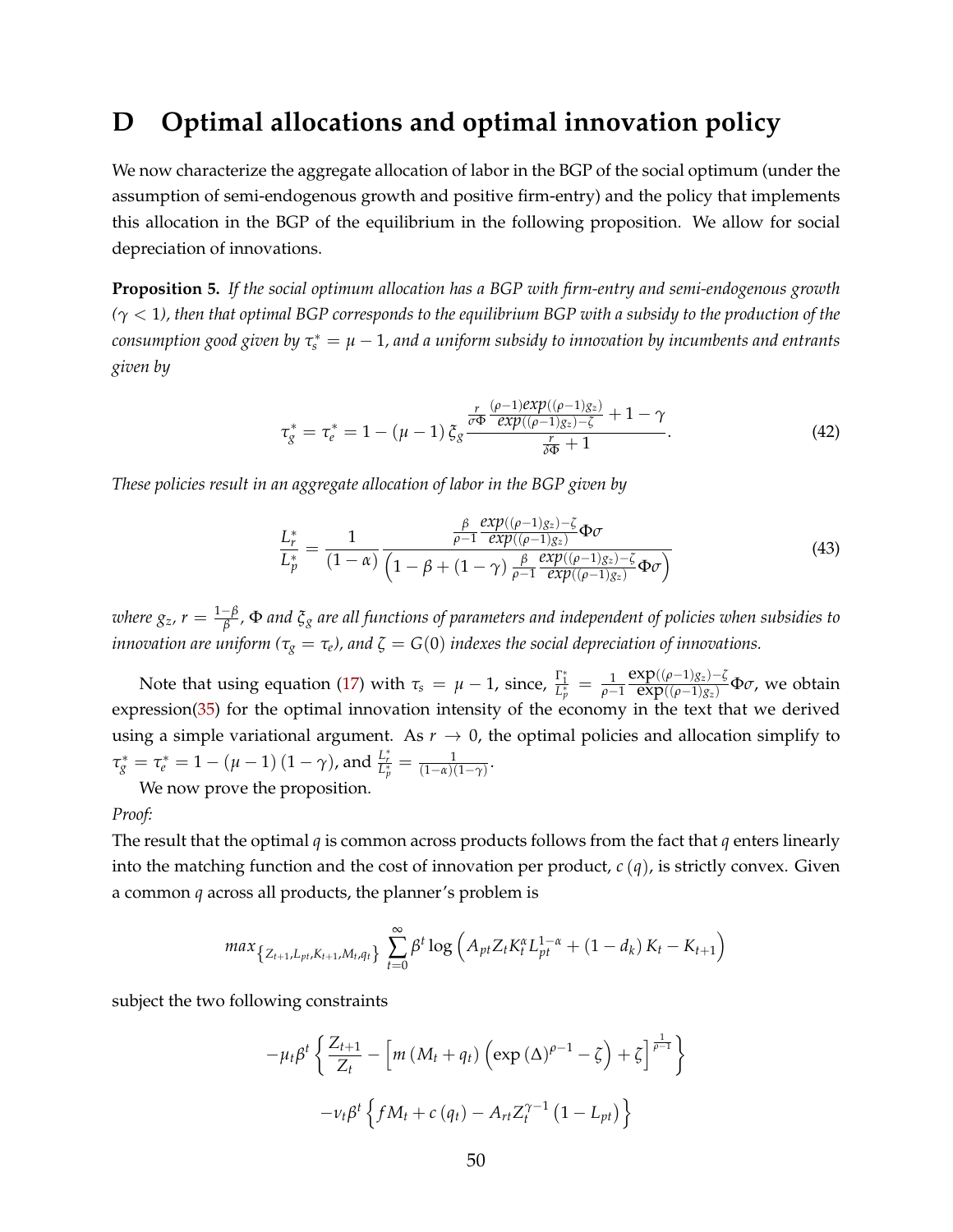Inspecting this maximization problem, it is clear that the optimal level of *q* is the solution to [\(16\)](#page-12-1) under uniform innovation subsidies,  $\tau_g^* = \tau_e^*$ . The FOC w.r.t  $K_{t+1}$  is

$$
\frac{1}{C_t} = \beta \frac{\alpha \frac{Y_{t+1}}{K_{t+1}} + 1 - d_k}{C_{t+1}}.
$$
\n(44)

Given that the private equilibrium return to capital is  $R_{kt} = \frac{\alpha}{\mu} \left(1 + \tau_s\right) \frac{Y_t}{K_t}$  $\frac{Y_t}{K_t}$ , it follows that  $\tau_s^* = \mu - 1$ . The F.O.C. w.r.t *Lpt* is

<span id="page-50-2"></span>
$$
\frac{(1-\alpha)}{C_t} \frac{Y_t}{L_{pt}} = \nu_t \frac{Y_{rt}}{1-L_{pt}}.
$$
\n(45)

The F.O.C. w.r.t  $Z_{t+1}$  is

<span id="page-50-0"></span>
$$
\frac{1}{Z_t}\mu_t - \mu_{t+1}\beta \frac{Z_{t+2}}{Z_{t+1}^2} = \beta \frac{1}{C_{t+1}} \frac{Y_{t+1}}{Z_{t+1}} + \beta (\gamma - 1) \nu_{t+1} \frac{Y_{t+1}}{Z_{t+1}}
$$
(46)

The F.O.C. w.r.t *M<sup>t</sup>* is

<span id="page-50-1"></span>
$$
\frac{1}{\rho-1}\mu_t\left(\frac{Z_{t+1}}{Z_t}\right)\frac{m'_t}{\left[m_t\left(\exp\left(\Delta\right)^{\rho-1}-\zeta\right)+\zeta\right]}\left(\exp\left(\Delta\right)^{\rho-1}-\zeta\right)=\nu_t f\tag{47}
$$

where  $m'$  is the derivative of  $m(.)$ . Combining [\(46\)](#page-50-0) and [\(47\)](#page-50-1),

$$
\frac{Z_{t+1}}{Z_t} \mu_t - \mu_{t+1} \beta \frac{Z_{t+2}}{Z_{t+1}} = \beta \frac{Y_{t+1}}{C_{t+1}} + \beta \left(\frac{\gamma - 1}{\rho - 1}\right) \mu_{t+1} \left(\frac{Z_{t+2}}{Z_{t+1}}\right) \frac{m'_{t+1} \left(\exp\left(\Delta\right)^{\rho - 1} - \zeta\right)}{\left[m_{t+1} \left(\exp\left(\Delta\right)^{\rho - 1} - \zeta\right) + \zeta\right]} \frac{Y_{t+1}}{f}
$$

which, in a BGP, can be written as

$$
\mu \exp\left(g_z\right) \left(1 - \beta + \beta \left(\frac{1-\gamma}{\rho-1}\right) \frac{m'\left(\exp\left(\Delta\right)^{\rho-1} - \zeta\right) \frac{Y_r}{f}}{\left[m\left(\exp\left(\Delta\right)^{\rho-1} - \zeta\right) + \zeta\right]}\right) = \beta \frac{Y}{C}
$$

Combining [\(45\)](#page-50-2) and [\(47\)](#page-50-1) in the BGP and using  $m=\sigma_0\left(q+M\right)^\sigma$  we obtain expression [\(43\)](#page-49-0). Finally, the innovation is set so that the socially optimal labor allocation in the BGP equals the equilibrium allocation of labor in the BGP given by

$$
\frac{L_p}{1-L_p} = \left(\frac{1-\alpha}{\mu-1}\right) \frac{\Pi Z^{\rho-1}/P_r}{Y_r} = \left(1-\tau_g\right) \left(\frac{1-\alpha}{\mu-1}\right) \frac{\frac{r}{\delta}+\Phi}{\xi_g \Phi}
$$

where the first equality follows from [\(40\)](#page-43-4) and the second is obtained using [\(39\)](#page-43-3).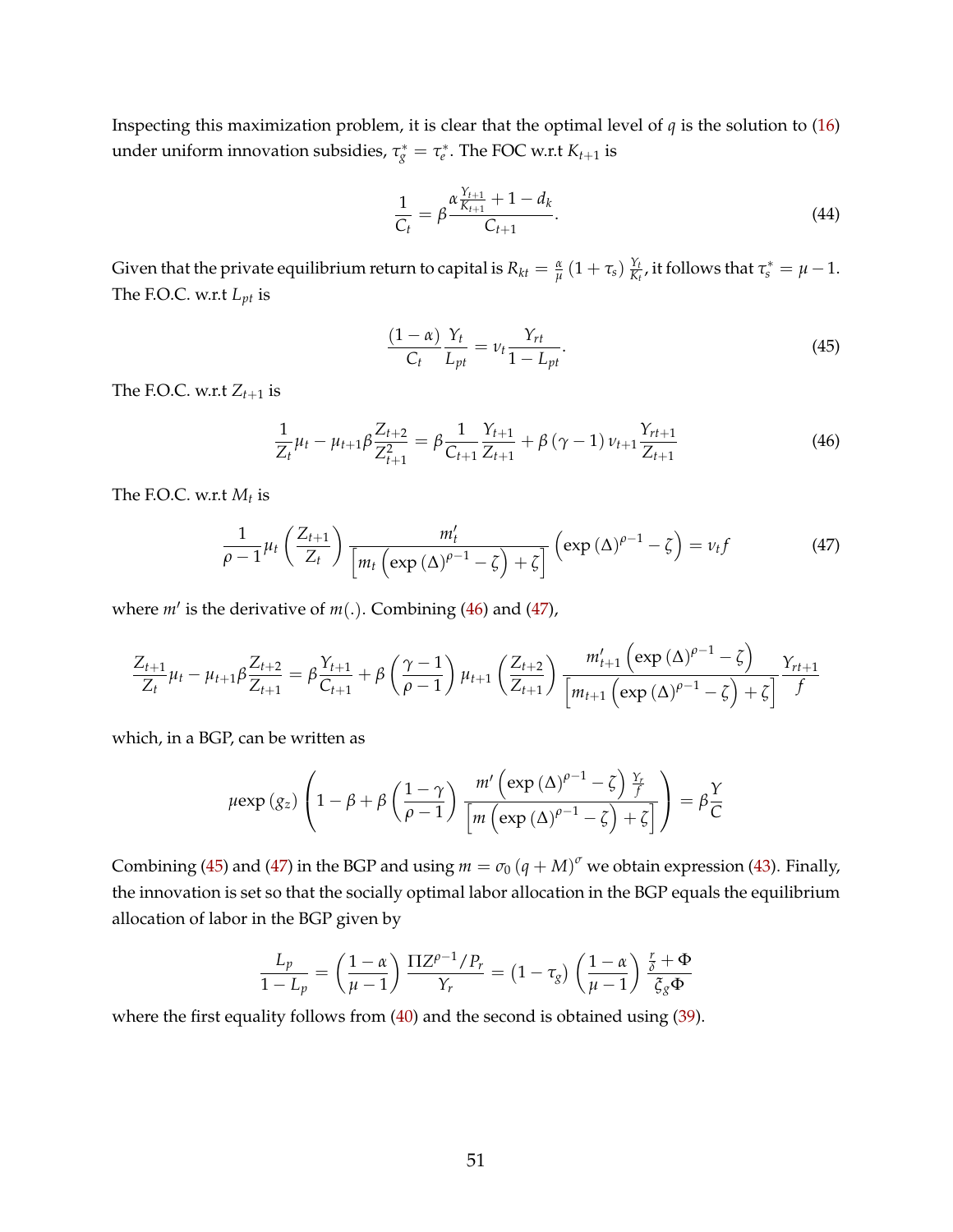## **E Model extension: Occupation choice**

Suppose that workers draw a productivity *x* to work in the research sector, where *x* is drawn from a Pareto with minimum 1 and slope coefficient  $\eta > 1$ . There are two wages,  $W_{pt}$  and  $W_{rt}$ . For the marginal agent,

$$
\bar{x}_t W_{rt} = W_{pt}
$$

Given that the minimum value of *x* is 1, any interior equilibrium with positive production requires  $W_{rt} \leq W_{pt}$ . The aggregate supplies of production and research labor are (having normalized the labor force to 1),

$$
L_{pt} = F(\bar{x}_t) = 1 - \bar{x}_t^{-\eta}
$$

$$
L_{rt} = \int_{\bar{x}_t}^{\infty} x f(x) dx = \frac{\eta}{\eta - 1} \bar{x}_t^{1 - \eta}
$$

.

The equilibrium allocation of labor is determined by

$$
\frac{W_{pt}L_{pt}}{W_{rt}L_{rt}} = \frac{\left(1-\alpha\right)\left(1+\tau_s\right)}{\mu} \frac{1}{s_{rt}}
$$

and

$$
\frac{L_{pt}}{L_{rt}} = \frac{\eta - 1}{\eta} \frac{1 - \left(\frac{W_{pt}}{W_{rt}}\right)^{-\eta}}{\left(\frac{W_{pt}}{W_{rt}}\right)^{1-\eta}}
$$

Note that as *η* goes to infinity, *Wpt*/*Wrt* must converge to 1 in order for *Lpt*/*Lrt* to be finite. It is also straightforward to derive the following expression for the elasticity of the aggregate allocation of labor with respect to the innovation intensity of the economy:

$$
\Delta \text{log} \frac{L_{pt}}{L_{rt}} = -\frac{\left(\eta - 1\right)\left(1 + \frac{W_r L_r}{W_p L_p}\right)}{\left(\eta - 1\right)\left(1 + \frac{W_r L_r}{W_p L_p}\right) + 1}\Delta \text{log} s_{rt}.
$$

When *η* converges to 1 (high worker heterogeneity), the elasticity of *Lpt*/*Lrt* converges to 0. When *η* converges to infinity (no worker heterogeneity), the elasticity of *Lpt*/*Lrt* converges to the one in our baseline model.

# **F Model Extension: Random Markups and Innovation Step Sizes**

Here we show that we can alter the assumption that markups are constant across products in our baseline model to allow for variation in measured labor productivity across firms. We can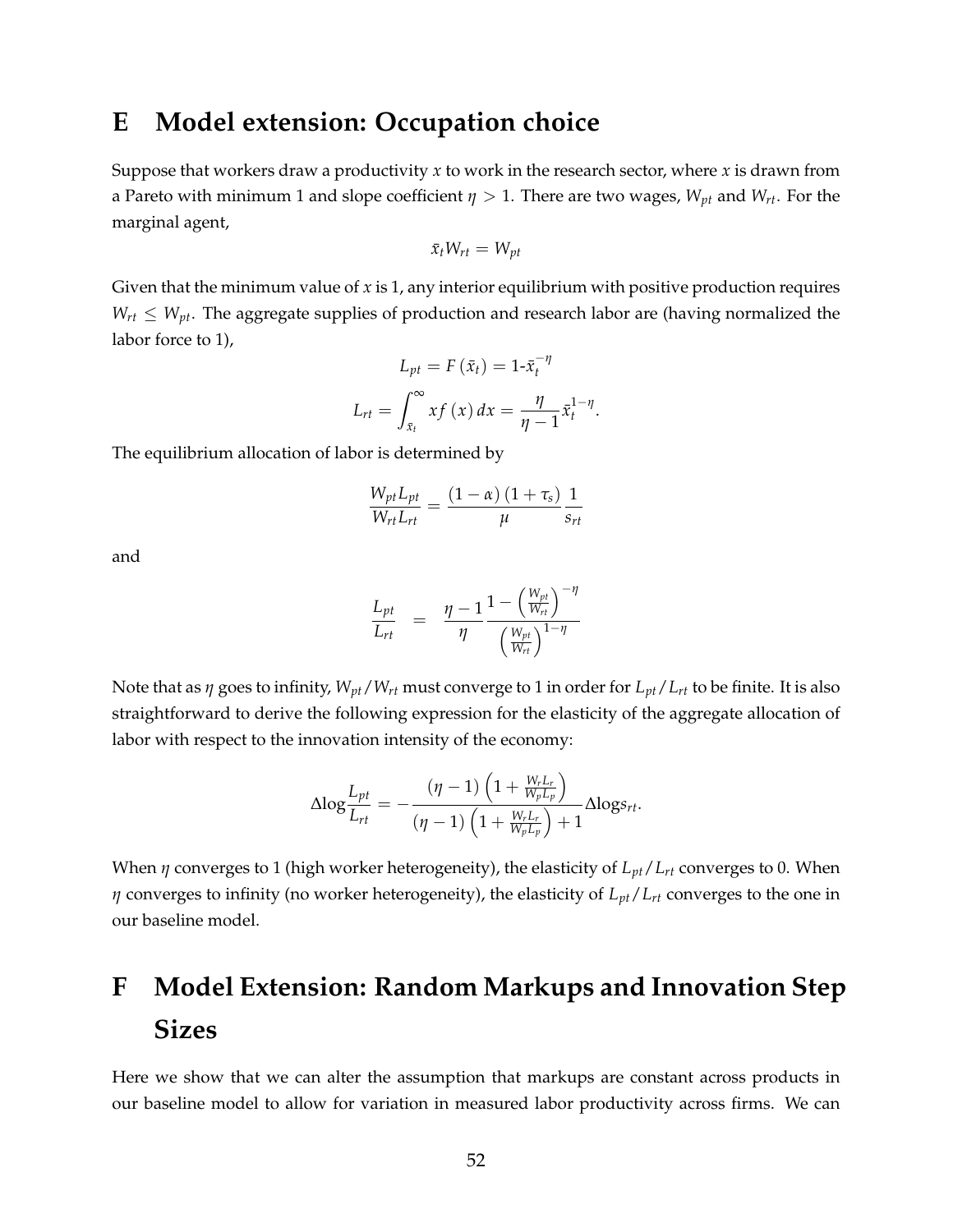do so without substantially changing our main results. We can also alter the assumption that the innovation step size is constant without changing our main results. We do so as follows.

Suppose now that every time a product is innovated, a new markup is drawn from a distribution  $H<sub>µ</sub>$  and a new innovation step size is drawn from a distribution  $H<sub>∆</sub>$ . The markup and step size draws are independent over time and do not depend on the productivity level *z* of the product that gets an innovation nor on the identity of the innovator. Note that if we were to follow [Klette](#page-42-0) [and Kortum](#page-42-0) [\(2004\)](#page-42-0) and [Lentz and Mortensen](#page-42-1) [\(2008\)](#page-42-1) in having the markup or innovation step size depend on the identity of the firm, then our results do not fully generalize because there are first order gains from reallocating innovative effort across firms in equilibrium.

We now summarize the key changes that result from these assumptions. The expression  $(4)$ for aggregate output is replaced by

$$
Y_t = \frac{\left[\int \mu^{1-\rho} dH(\mu)\right]^{\frac{\rho}{\rho-1}}}{\int \mu^{-\rho} dH(\mu)} Z_t K_t^{\alpha} L_{pt}^{1-\alpha}.
$$

Given the independence between the markup and *z*, we can write the constant in aggregate profits as in expression [\(10\)](#page-9-0), where now the constant  $\kappa_0$  is defined as

$$
\kappa_0 = \left[\alpha^{\alpha} (1-\alpha)^{1-\alpha}\right]^{\rho-1} \int \mu^{-\rho} (\mu-1) dH_{\mu}(\mu).
$$

The shares of aggregate revenues,  $(1 + \tau_s) Y_t$ , accruing to variable profits, physical capital, and production labor are  $1 - \int \mu^{-1} dH_{\mu}(\mu)$ ,  $\alpha \int \mu^{-1} dH_{\mu}(\mu)$  and  $(1 - \alpha) \int \mu^{-1} dH_{\mu}(\mu)$ , respectively. Similarly, given the independence between the innovation step size and *z*, we can define an effective step size

$$
\exp\left(\tilde{\Delta}\right)^{\rho-1} = \int \exp\left(\Delta\right)^{\rho-1} dH_{\Delta}\left(\Delta\right)
$$

which replaces exp (Δ)<sup>ρ−1</sup> in the law for motion of aggregate productivity [\(5\)](#page-6-1), in the value function [\(12\)](#page-10-0) and in the first-order condition for  $\tilde{q}_t$ , (12). Therefore, all incumbent firms engage in the same amount of innovative effort per product that they own,  $\tilde{q}_t = q_t$ . Given these changes, it is straightforward to show that the model's implications for aggregate transition dynamics that we discuss in the paper do not change.

Under this extension, the model generates persistent variation in measured labor productivity across firms and in research intensity (defined as innovation expenditures relative to revenues). In particular firms that have, on average, products with higher markups have higher measured labor productivity. Moreover, since all firms choose the same level of innovative effort per product, measured labor productivity and research intensity are not correlated with firm growth in terms of its number of products (as emphasized in [Klette and Kortum](#page-42-0) [2004\)](#page-42-0).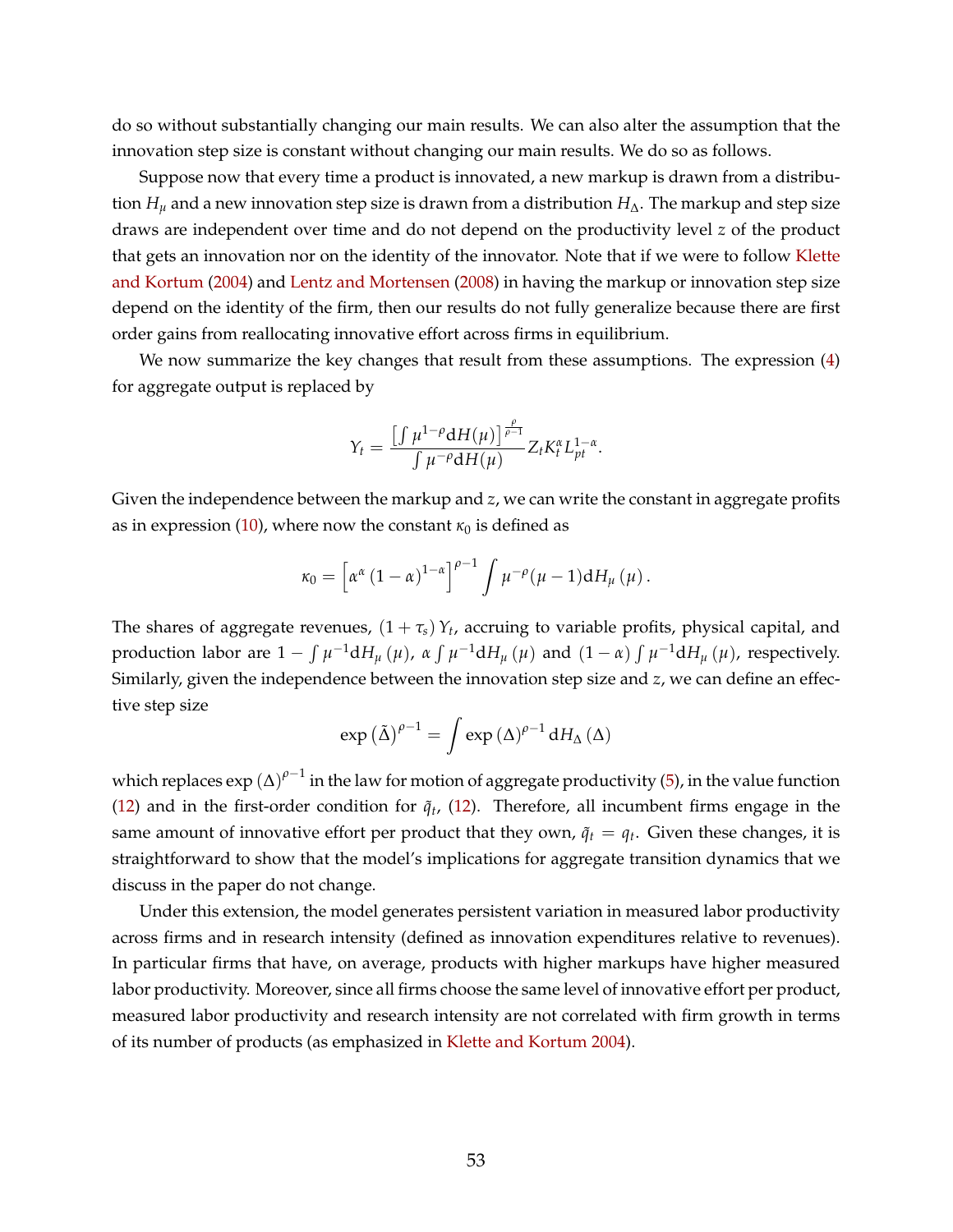# **G Model Extension: Goods and Labor used as inputs in research**

We consider an extension in which research production uses both labor and consumption good, as in the lab-equipment model of [Rivera-Batiz and Romer](#page-42-6) [\(1991\)](#page-42-6), and discuss the central changes to our analytic results. Specifically, the production of the research good is given by

$$
Y_{rt} = A_{rt} Z_t^{\gamma - 1} L_{rt}^{\lambda} X_t^{1 - \lambda} ,
$$

and the resource constraint of the final consumption good is

$$
C_t + K_{t+1} - (1 - d_k) K_t + X_t = Y_t.
$$

Given this production technology, the BGP growth rate of aggregate productivity *g<sup>z</sup>* is given by  $g_z = \frac{g_{A_r}}{\theta}$ *θ*<sub> $\frac{A_r}{\theta}$ , where  $\theta = 1 - \gamma - \frac{1-\lambda}{1-\alpha}$ . The condition for semi-endogenous growth is  $\theta > 0$ . The</sub> knife-edge condition for endogenous growth is  $\theta = 0$  and  $g_{A_r} = 0$ , which can hold even if  $\gamma < 1$ .

Revenues from the production of the research good are divided as follows

$$
W_t L_{rt} = \lambda P_{rt} Y_{rt}
$$
, and  $X_t = (1 - \lambda) P_{rt} Y_{rt}$ . (48)

The allocation of labor between production and research is related to the innovation intensity of the economy by

$$
\frac{L_{pt}}{L_{rt}} = \frac{(1 - \alpha)(1 + \tau_s)}{\lambda \mu} \frac{1}{s_{rt}} \frac{Y_t}{GDP_t'},
$$
\n(49)

.

where  $GDP_t = Y_t - X_t = C_t + K_{t+1} - (1 - d_k) K_t$  when innovation expenditures are excluded in GDP. Factor payments are a constant shares of *Y<sup>t</sup>* .

Our analytical results need to be modified for two reasons. First, the role that the term  $1$ *γ* played in shaping the dynamics of the economy is now played by *θ*. Second, several of our analytical elasticities need to be modified by the ratio of *GDP* to *Y*, which is equal to  $\frac{GDP_t}{Y_t}$  =  $(1 + (1 - \lambda)s_{rt})^{-1} \leq 1$ . These two changes lead to the following two changes in our results.

The results in proposition [\(1\)](#page-16-0) are now given by

$$
\log \frac{s'_r}{1+\left(1-\lambda\right)s'_r}-\log \frac{\bar{s}_r}{1+\left(1-\lambda\right)\bar{s}_r}=\log (1-\bar{\tau}_g)-\log (1-\tau'_g)
$$

and

$$
s'_r \frac{GDP'}{Y'} - \bar{s}_r \frac{G\bar{D}P}{\bar{Y}} = \frac{E'}{GDP'} \frac{GDP'}{Y'} - \frac{\bar{E}}{G\bar{D}P} \frac{G\bar{D}P}{\bar{Y}}
$$

In Proposition [2,](#page-16-1) the elasticity of research output  $Y_r$  with respect to a change in the innovation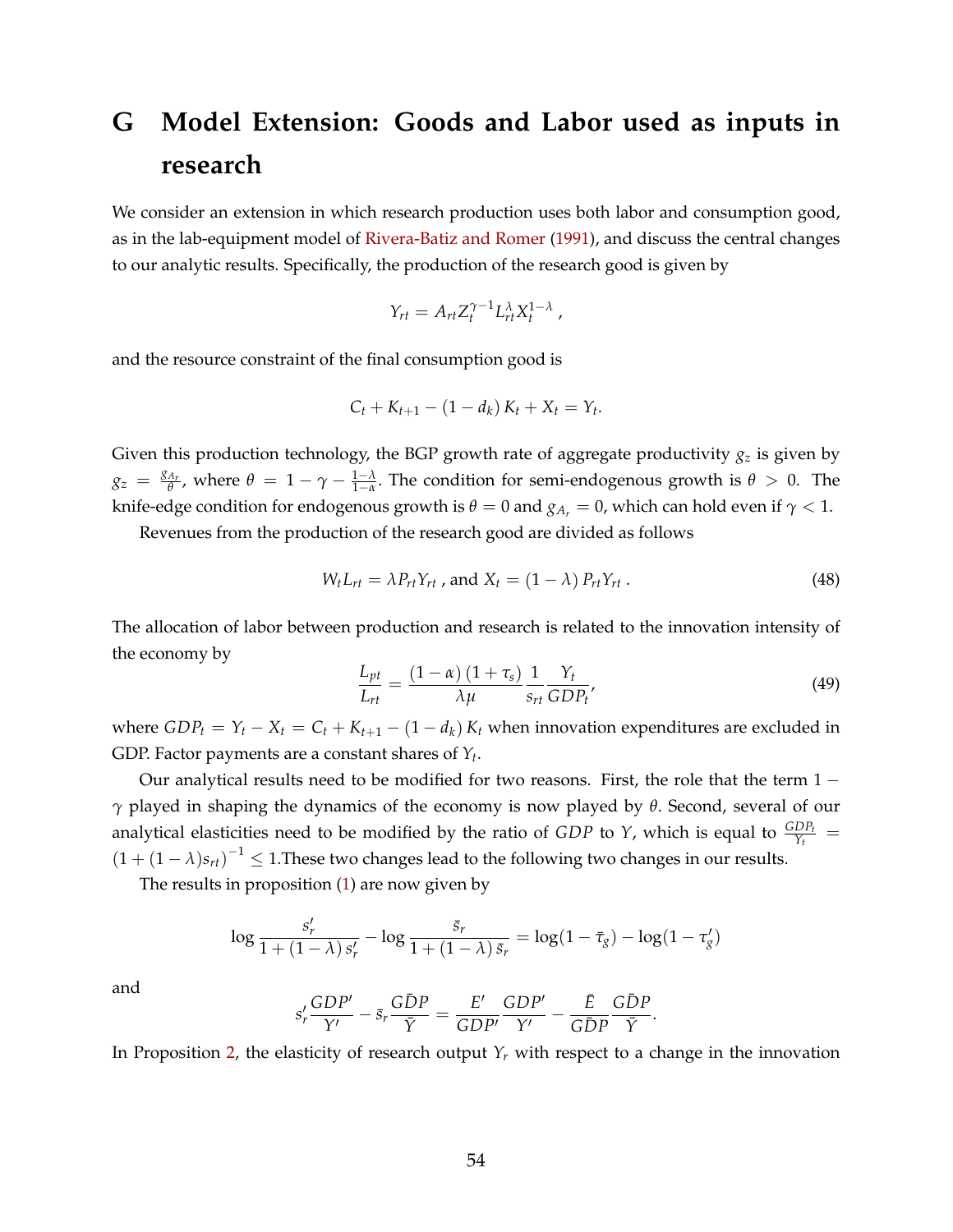intensity of the economy *s<sup>r</sup>* is now given by

$$
\log Y'_{rt} - \log \bar{Y}_r = \bar{L}_p \frac{G\bar{D}P}{\bar{Y}} \left( \log s'_{rt} - \log \bar{s}_r \right) - \theta \left( \log Z'_t - \log \bar{Z}_t \right) - \frac{(1-\lambda)\alpha}{1-\alpha} \left( \log R'_{kt} - \log \bar{R}_k \right)
$$

The third term in the right hand side reflects the change in research output *Yrt* that result from changes in  $Y_t$  relative to  $K_t$  when  $\lambda < 1$ . Abstracting from movements in  $R_k$  we have

$$
\Gamma_1 = \bar{L}_p \frac{\bar{G} \bar{D} P}{\bar{Y}} \frac{\Phi \sigma}{\rho - 1} \frac{\exp\left((\rho - 1)\bar{g}_z\right) - 1}{\exp\left((\rho - 1)\bar{g}_z\right)} \le \bar{g}_z,\tag{50}
$$

and

$$
\Gamma_{k+1} = \left[1 - \theta \frac{\Gamma_1}{\bar{L}_p}\right] \Gamma_k,\tag{51}
$$

The result in corollary [1](#page-19-3) is now stated as

$$
\log Z'_t - \log \bar{Z}_t = \frac{\bar{L}_p \frac{G \bar{D} P}{\bar{Y}}}{\theta} \left( \log s'_r - \log \bar{s}_r \right)
$$

Finally, the result in corollary [2](#page-20-2) is now adjusted to account for the change in *GDP*/*Y*,

$$
\log \frac{GDP_t}{Y_t} - \log \frac{G\bar{D}P}{\bar{Y}} = -\left(1 - \frac{GDP}{\bar{Y}}\right) \left(\log s'_r - \log \bar{s}_r\right).
$$

### **H Aggregate dynamics in expanding varieties models**

We consider here versions of expanding varieties models with firm dynamics. These model differs from a Neo-Schumpeterian model in that here, each firm is identified with a distinct product for as long as it operates. The variety of products available to consumers grows when a new firm enters and shrinks when an existing firm dies. In the first version that we consider, only entering firms require an investment in the research good and incumbent firms grow according to an exogenously given process. This version of the model is a simplified version of one of the models considered in [Luttmer](#page-42-3) [\(2007\)](#page-42-3) and [Luttmer](#page-42-9) [\(2012\)](#page-42-9). In the second version of the model, both entering and incumbent firms invest units of the research good. This is a simplified version of the model considered in [Atkeson and Burstein](#page-40-2) [\(2010\)](#page-40-2).

**Only entering firms invest** At each point in time there is a continuum of firms. Each firm produces and sells monopolistically (at a constant markup) a single differentiated good. Firms (and their products) exit at the exogenous rate  $\delta_f$ .<sup>[21](#page-54-0)</sup> The production function is given by [\(3\)](#page-5-3) and the corresponding aggregate production function is given by [\(4\)](#page-5-1), with aggregate productivity  $Z_t =$ 

<span id="page-54-0"></span> $21$ For simplicity, we abstract from fixed costs of production of the form considered in [Melitz](#page-42-8) [\(2003\)](#page-42-8) that generate endogenous exit and variation in the innovation rate across incumbent firms that are close to the exit threshold.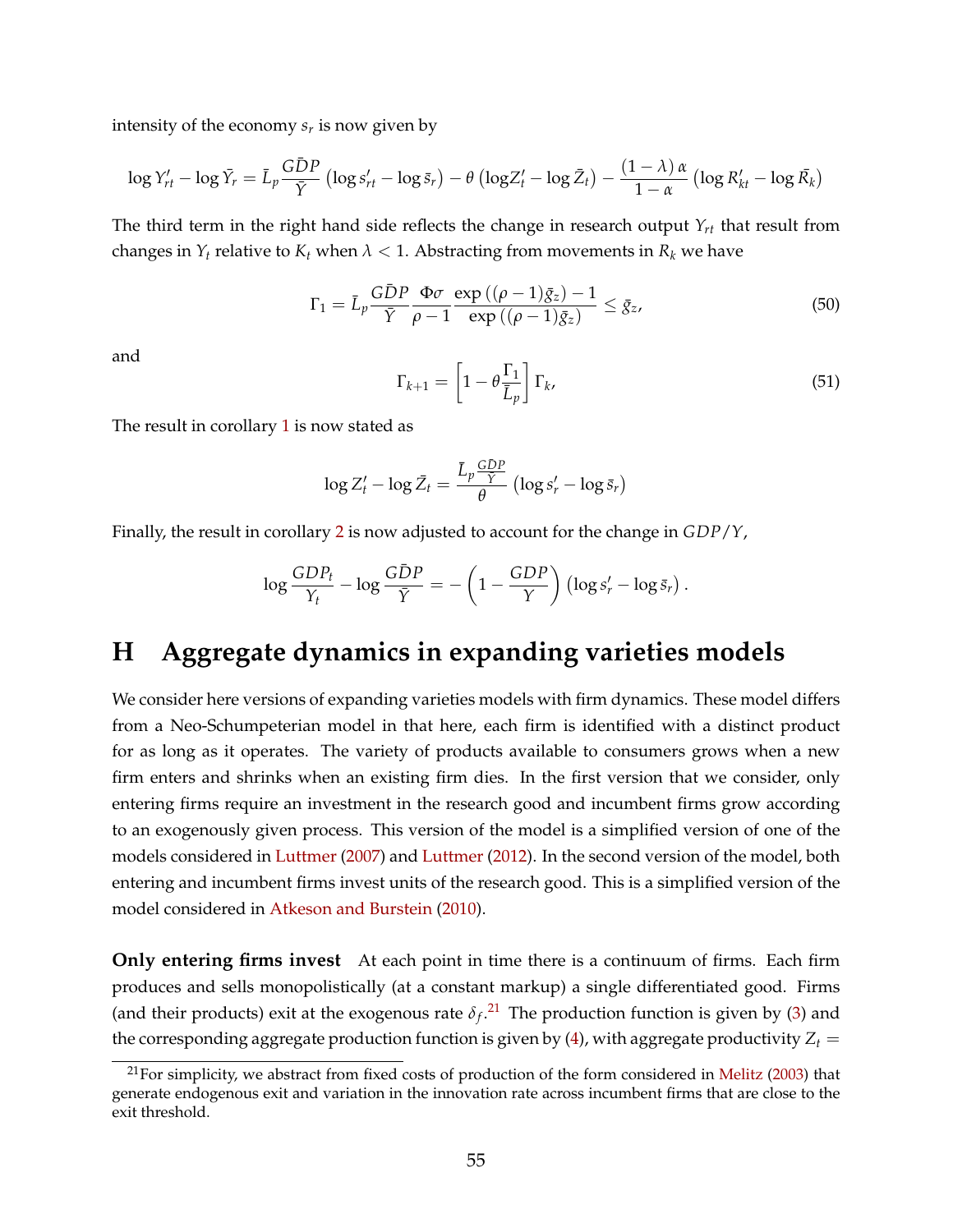$\left[\int_z \exp(z)^{\rho-1} dJ_t(z)\right] \frac{1}{\rho-1}$  where the measure of firms  $\int_z dJ_t(z)$  can expand or contract depending on the entry and exit of firms rather than being fixed at 1. Conditional on survival, an incumbent firm's productivity *z* increases by a step size  $\Delta_z$  with a fixed probability  $\bar{q}$  and decreases by  $-\Delta_z$ with probability  $1 - \bar{q}$ . Creating a new firm in period *t* requires an investment of *f* units of the research good. That firm starts production of a new differentiated good in period  $t + 1$  with productivity  $\bar{z}_{t+1}$ , which grows exogenously at a rate  $g_{\bar{z}}=\bar{z}_{t+1}-\bar{z}_t$ . Let  $M_t$  denote the measure of entering firms at time *t*. The research good is produced with labor according to  $Y_{rt} = A_{rt}Z_t^{\gamma}L_{rt}$ and the resource constraint for the research good is  $fM_t = Y_{rt}$ . It is convenient to define  $\tilde{Y}_{rt}$  =  $Y_{rt}$   $\left(\frac{\exp(z_t)}{Z_t}\right)$ *Zt*  $\int_{0}^{\rho-1}$ , which in a BGP with firm entry is constant at  $\bar{Y}_{rt} = \bar{Y}_{rt}$ .

Under these assumptions, we can write the law of motion of aggregate productivity as

$$
\left(\frac{Z_{t+1}}{Z_t}\right) = H(\tilde{Y}_{rt}) = \left[H(0)^{\rho-1} + \frac{\tilde{Y}_{rt}}{f} \exp(g_{\bar{z}})^{\rho-1}\right]^{\frac{1}{\rho-1}},
$$

where  $H\left(0\right)^{\rho-1}=\left(1-\delta_{f}\right)\left[\bar{q}\text{exp}\left(\Delta_{z}\right)^{\rho-1}+\left(1-\bar{q}\right)\text{exp}\left(-\Delta_{z}\right)^{\rho-1}\right].$  In a BGP with positive entry, the growth rate of aggregate productivity is  $\bar{g}_z = \frac{g_{A_r} + (\rho - 1)g_{\bar{z}}}{\theta}$  $\frac{\rho-1)g_{\bar{z}}}{\theta}$ , where  $\theta = \rho - 1 - \gamma \geq 0$ .

We now compute and bound the elasticity of aggregate productivity growth with respect to the innovation intensity of the economy. We do so in two steps. In the first, we compute the elasticity of aggregate productivity growth with respect to normalized research output  $\tilde{Y}_{rt}$ . In the second step, we compute the elasticity of normalized research output  $\tilde{Y}_{rt}$  with respect to the innovation intensity of the economy. By direct calculation, the first elasticity is

$$
\frac{H'(\tilde{Y}_r)}{H(\tilde{Y}_r)}\tilde{Y}_r\bigg|_{\tilde{Y}_r=\tilde{Y}_r}=\frac{1}{\rho-1}\left(\frac{H(\tilde{\tilde{Y}}_r)^{\rho-1}-H(0)^{\rho-1}}{H(\tilde{\tilde{Y}}_r)^{\rho-1}}\right)\leq \log H(\tilde{\tilde{Y}}_r)-\log H(0).
$$

Note first that, as before,  $H(\tilde{Y}_r)$  is calibrated to equal the exponent of the BGP growth rate of aggregate productivity,  $\exp(\bar{g}_z)$ . The term *H* (0) is no longer equal to one as in our baseline Neo-Schumpeterian model, but instead it is determined by the exit rate of incumbent firms together with the growth rate of those incumbents that survive. One can show that in this model, to ensure a stationary firm size distribution with positive firm entry, it is necessary to have  $H(0) < 1$ . Moreover, in this model the term that determines the elasticity above,  $\frac{H(\bar{Y}_r)^{\rho-1}-H(0)^{\rho-1}}{H(\bar{Y}_r)^{\rho-1}}$  $\frac{y^{\prime} - H(y)}{H(\bar{Y}_r)^{\rho-1}}$ , is equal to the share of employment by entering firms in the BGP.

To compute the elasticity of normalized research output with respect to the innovation intensity of the economy, we use the fact that  $\tilde{Y}_{rt} = A_{rt} \exp{(\bar{z}_t)}^{\rho-1} Z_t^{-\theta} L_{rt}$  and that equation [\(17\)](#page-13-2) in our baseline model still applies.

Using these results, we can derive the analog of equation [\(28\)](#page-18-1) in Proposition [2.](#page-16-1) In an economy that is initially on a BGP with positive firm-entry, an unanticipated, permanent change in innovation policies (i.e. subsidy to firm entry) that induces a new path for the innovation intensity of the economy given by  $\{s'_{rt}\}_{t=1}^{\infty}$  $\sum_{t=0}^{\infty}$ , the new path for aggregate productivity  $\{Z^\prime_t\}_{t=0}^{\infty}$  $\sum_{t=1}^{\infty}$  to a first-order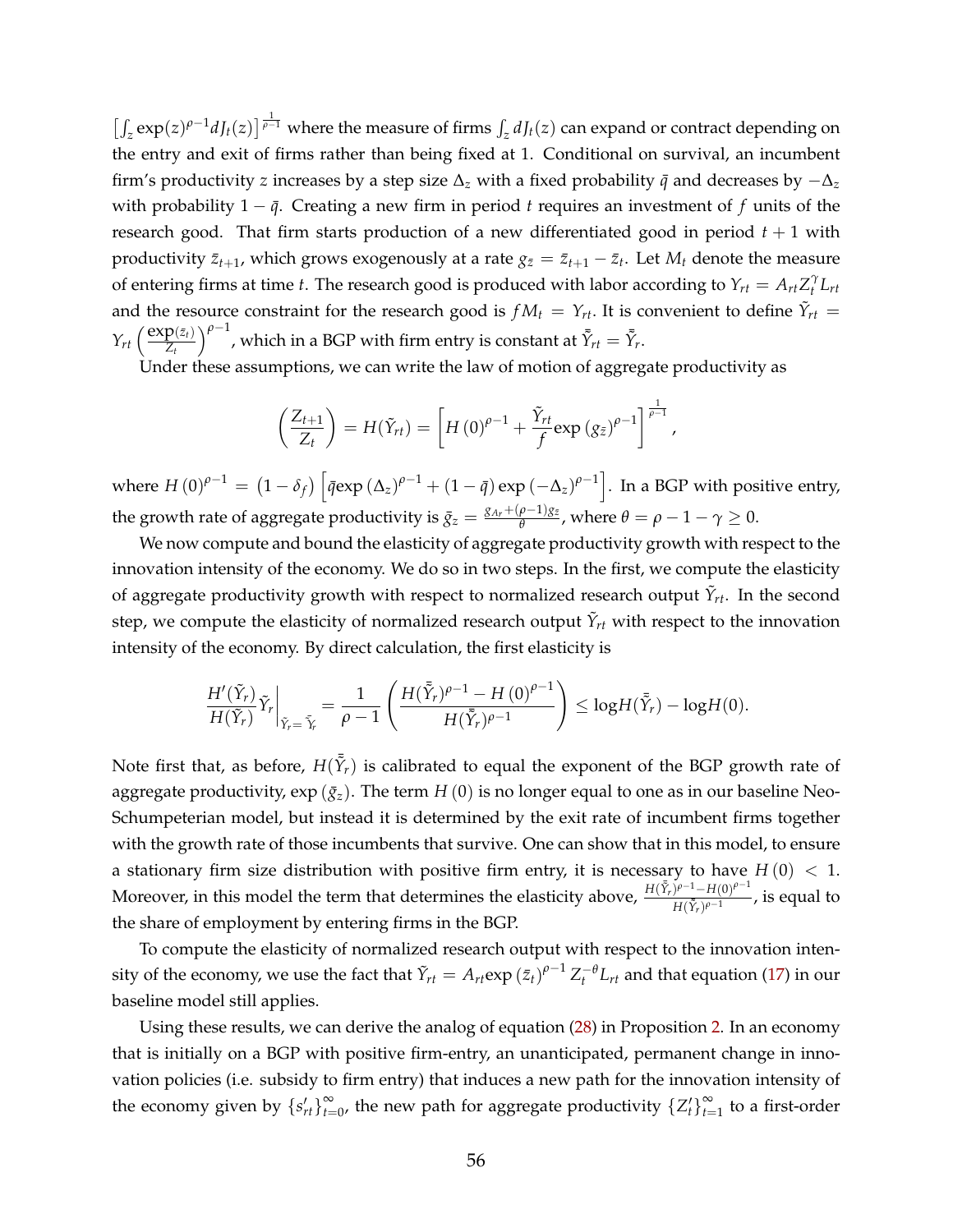approximation is given by

$$
\log\left(\frac{Z'_{t+1}}{Z'_t}\right) - \bar{g}_z = \left(\frac{\exp\left(\bar{g}_z\right)^{\rho-1} - H\left(0\right)^{\rho-1}}{\exp\left(\bar{g}_z\right)^{\rho-1}}\right) \frac{1}{\rho-1} \left[\bar{L}_p\left(\log s'_{rt} - \log \bar{s}_r\right) - \theta\left(\log Z'_t - \log \bar{Z}_t\right)\right].
$$
\n(52)

**Both entering firms and incumbent firms invest** We now extend the previous model and assume that incumbent firms can invest resources to increase the productivity of the product they own. A firm owning a product with productivity *z* that invests  $\exp\left(\frac{z}{\bar{z}}\right)$  $\bar{z}_t$  $\int_{0}^{\rho-1} c (q - q_l)$  units of the research good in the current period *t* has a probability  $q \geq q_l$  that its productivity *z* increases by a step size  $\Delta$ <sub>z</sub> and a probability 1 − *q* that productivity decreases by  $\Delta$ <sub>z</sub>, where *c* (.) is increasing and convex with  $c(0) = 0$ . The assumption that the cost of innovation falls with the productivity of entrants ensures that incumbent firms innovate in the long run.

Under these assumptions it is straightforward to show that all continuing firms choose the same level of *q*, independent of their productivity *z* (given our assumption that the cost scales up with  $\exp{(z)}^{\rho-1}$ ). In an equilibrium with positive entry,  $q_t$  is determined from the following condition:

<span id="page-56-0"></span>
$$
\left(1-\tau_g\right)c'\left(\tilde{q}_t\right)=\frac{\left(1-\tau_e\right)f\left(1-\delta_f\right)}{\exp\left(g_{\bar{z}}\right)^{\rho-1}}\left[\exp\left(\Delta_z\right)^{\rho-1}-\exp\left(-\Delta_z\right)^{\rho-1}\right].\tag{53}
$$

where  $\tilde{q}_t = q_t - q_l$ . The law of motion for aggregate productivity is

<span id="page-56-2"></span>
$$
\left(\frac{Z_{t+1}}{Z_t}\right) = H\left(\tilde{M}_t, \tilde{q}_t\right) = \left[H\left(0, 0\right)^{\rho-1} + \exp\left(g_{\bar{z}}\right)^{\rho-1}\tilde{M}_t + \left(1 - \delta_f\right)\tilde{q}_t\left[\exp\left(\Delta_z\right)^{\rho-1} - \exp\left(-\Delta_z\right)^{\rho-1}\right]\right]^{\frac{1}{\rho-1}}
$$
\n(54)

\nwhere  $\tilde{M}_t = \left(\frac{\exp(z_t)}{Z_t}\right)^{\rho-1}M_t$ , and  $H\left(0, 0\right)^{\rho-1} = \left(1 - \delta_f\right)\left[q_t \exp\left(\Delta_z\right)^{\rho-1} + \left(1 - q_t\right)\exp\left(-\Delta_z\right)^{\rho-1}\right]$ 

*Zt* is the growth rate of aggregate productivity when  $M_t = 0$  and  $q_t = q_l$  (that is, when aggregate innovation expenditure is zero). Note that this transition law for aggregate productivity is a function of both  $M_t$  and  $q_t$  and not simply a function of output of the research good  $Y_{rt}$  as in the previous model. As we show below, we will be able to derive a meaningful elasticity of aggregate productivity with respect to the innovation intensity of the economy starting from an initial BGP with uniform innovation policies as we did in our baseline Klette-Kortum model. The resource constraint for the research good is

<span id="page-56-1"></span>
$$
\tilde{Y}_{rt} = A_{rt} \exp\left(\bar{z}_t\right)^{\rho-1} Z_t^{-\theta} L_{rt} = \tilde{M}_t f + c\left(\tilde{q}_t\right). \tag{55}
$$

We now compute the elasticity of aggregate productivity growth with respect to normalized research output starting in an initial equilibrium with positive firm entry and uniform innovation